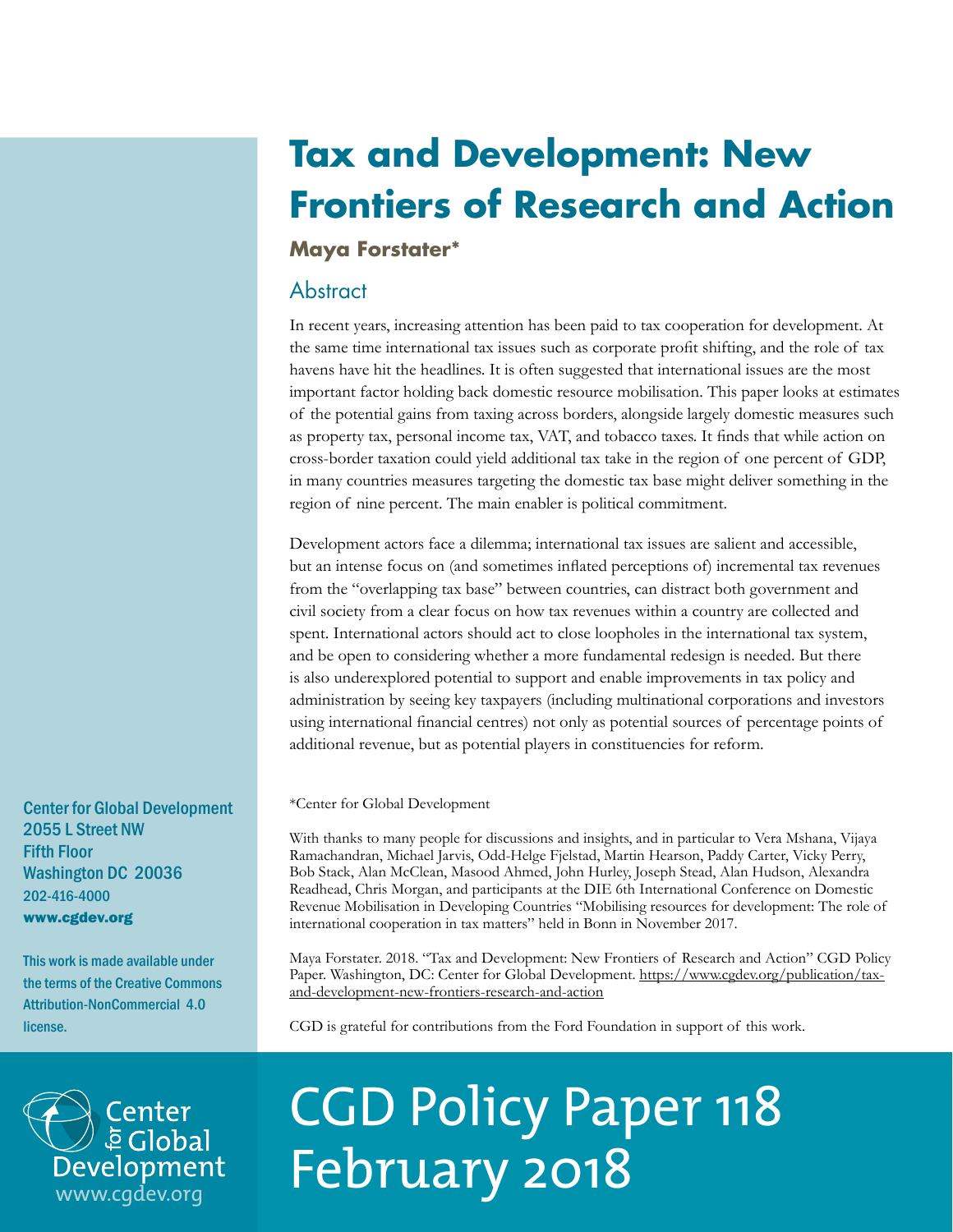## **Contents**

| 1.2. Commitment to "policy coherence": Principles, process or politics?  5       |
|----------------------------------------------------------------------------------|
|                                                                                  |
|                                                                                  |
|                                                                                  |
|                                                                                  |
|                                                                                  |
|                                                                                  |
|                                                                                  |
|                                                                                  |
| 3.4. Could there be \$9 of domestic tax gains for every \$1 of international? 19 |
|                                                                                  |
|                                                                                  |
|                                                                                  |
|                                                                                  |
|                                                                                  |
|                                                                                  |
| 6.2. The role of MNCs: Beyond making the compliant more compliant34              |
| 6.3. The role of third countries: Can offshore finance be developmental?35       |
| 6.4. Tax treaties, dispute resolution, and other commitment mechanisms  36       |
|                                                                                  |
|                                                                                  |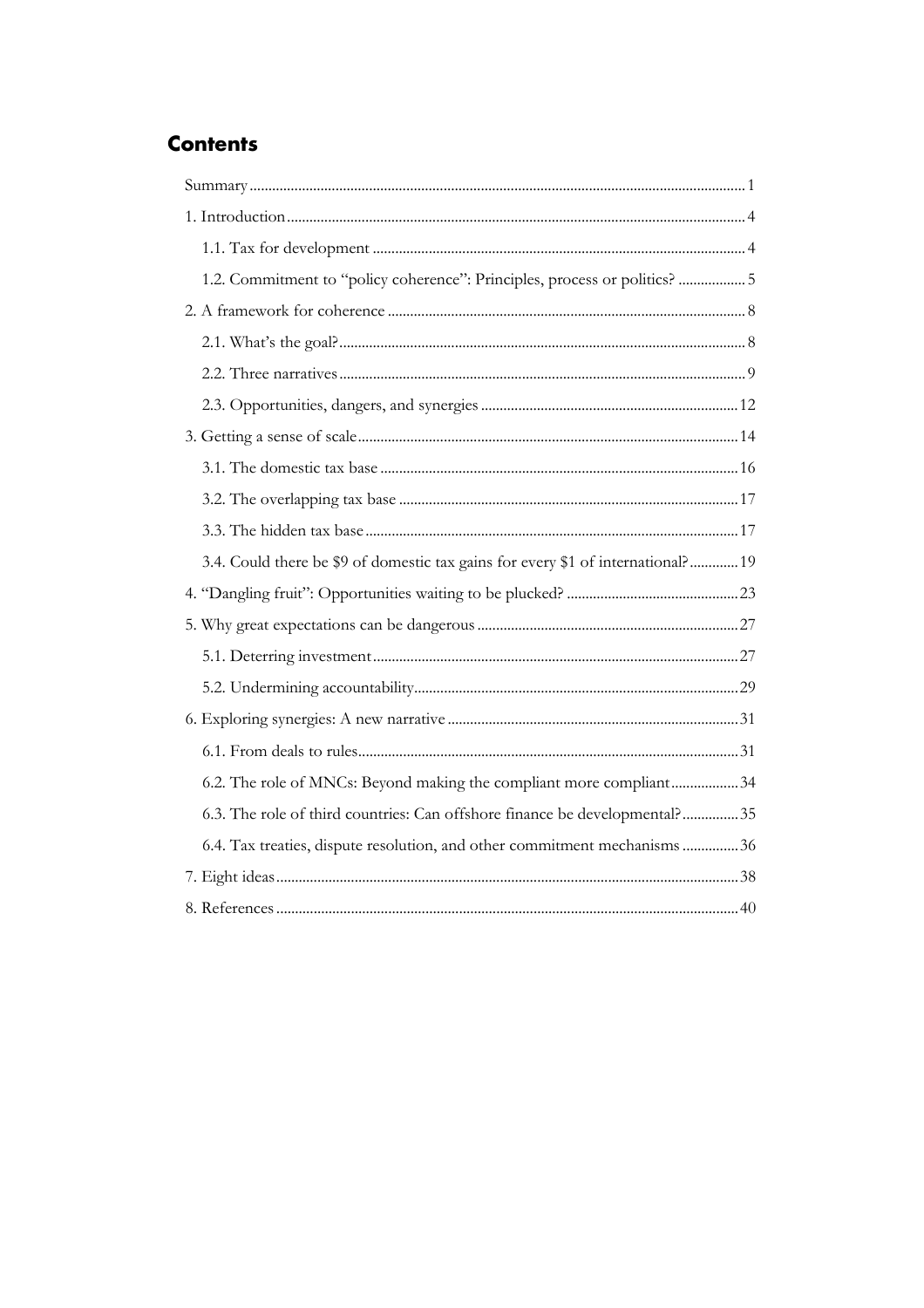## <span id="page-2-0"></span>**Summary**

In recent years, there has been a dramatic increase in attention to international tax issues, and in tax cooperation for development, with the interlinked goals of:

- **Enhancing the ability of a country** to collect revenues.
- **Improving the tax system for taxpayers** (tax certainty, rule of law, ease etc.)
- **Enabling accountability to citizens** over tax policy and public spending

National development fundamentally is the pathway from being a poor, low tax country where voters do not expect fair treatment from revenue authorities or decent services from government, to being a prosperous country where public goods are secured by a government held accountable for tax and spending. It requires sustained economic growth *and* development of accountable institutions. This should be common ground for the players from all sides involved in debates and action on tax and development.

However in practice debates between those seeking to invest and grow businesses, those seeking to improve investment environments, and those seeking to secure public revenues and accountability through domestic resource mobilisation have often been fractious, disconnected and antagonistic. A symptom of this is the tendency for inflated expectations about the scale of revenues at stake in relation to multinational corporations and tax haven assets, in the poorest countries.

It is often suggested, by both international actors and domestic politicians that international tax issues are the most important factor holding back domestic resource mobilisation. In fact while estimates of potential gains from taxing multinationals and offshore wealth more effectively approach 1 percent of GDP, overall estimates of the potential for developing countries to collect additional tax both from across their overall tax base are around 10 percent of GDP. Many potential gains are achievable over time with modest financial expenditure and accessible levels of technical expertise. The main enabler, or barrier to change is political commitment strong enough to overcome vested interests among taxpayers, politicians and tax administrators themselves, embedded in informal, off-budget and corrupt transfers, as well as the formal tax system.

Donor countries, international organisations, foundation funders and international NGOs should use the levers available to them to support expertise sharing, close loopholes in international tax rules, ensure that tax treaties are beneficial to poor countries and enhance information sharing. Governments should also be open to considering whether a redesign of the global source-residence tax framework is needed in the longer-term.

But many of these most internationally accessible and salient levers relate to the 1 percent of cross-border taxation rather than the other 9 percent of domestic tax potential. Reforms in areas such as property tax and reducing tax exemptions have often proved resistant to technical assistance and advice, suggesting that the barrier is in the political settlement rather than a lack of technical capacity or best practice advice.

There is a real danger that an intense public focus on the accessible, and morally appealing prospect of collecting incremental tax revenues through international tax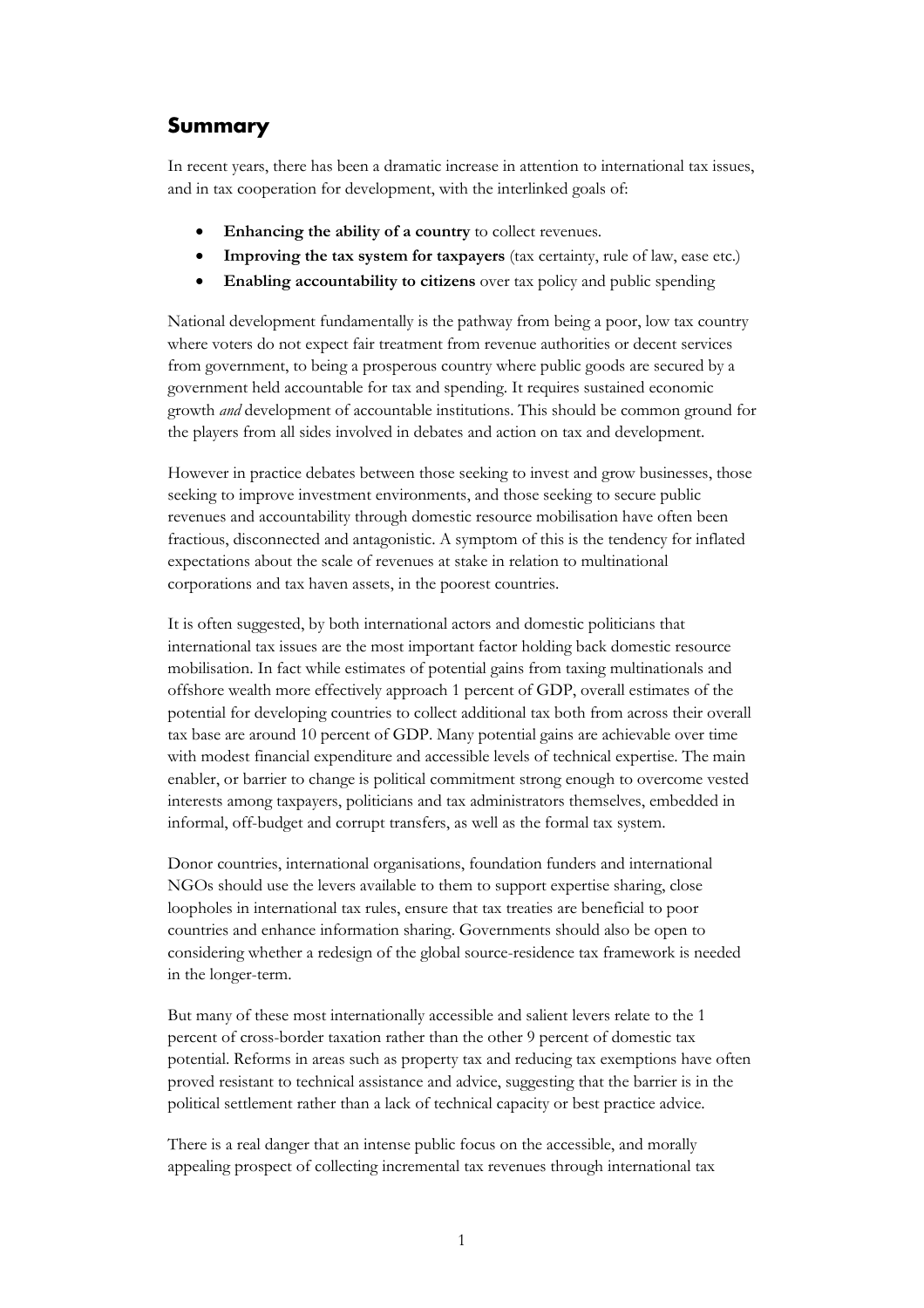action, will distract government and civil society from a clear focus on how tax revenues, broadly, are collected and spent. It can already be seen, particularly from cases in the extractive industries that inflated expectations can lead to vicious circles of policy and administration uncertainty and mistrust between taxpayers and governments, and to fiscal indiscipline and economic underperformance.

This is the opposite of development.

Despite globalisation, around the world most taxation remains domestic, and is not part of the 'overlapping tax base' between countries effected by tax treaties and international tax rules. It is important to prevent people evading taxes through the use of international secrecy, but even more important governments collect tax through consent. The ability to use international mechanisms (or the push of technical advice) to compel people to pay more tax than has been secured through a social contract with their government is (thankfully) limited.

To move beyond antagonism and misunderstandings, policy makers, tax experts, tax payers, tax professionals and advocacy organisations will need to find new ways to engage, debate, collaborate, and learn together. Beyond the existing narratives, we need a new story about tax and development, which can be recognised and provide commonground for all players.

The pathway of national development has been described as the shift **'from deals to rules.'** Taxation is essentially a rules-based form of extraction. Rather than advocating general improvements to the investment climate or only increasing resources for capacity building there may be opportunities to strengthen the political economy of efficient, rule-based business in key sectors, and leverage the interest of taxpayers as advocates and supporters of reform. In searching for effective levers we should consider the potential of taxpayers (including multinational corporations and those using international financial centres) not only as potential sources of percentage points of incremental additional tax , but as potential players in constituencies for reform in a shift from deals to rules.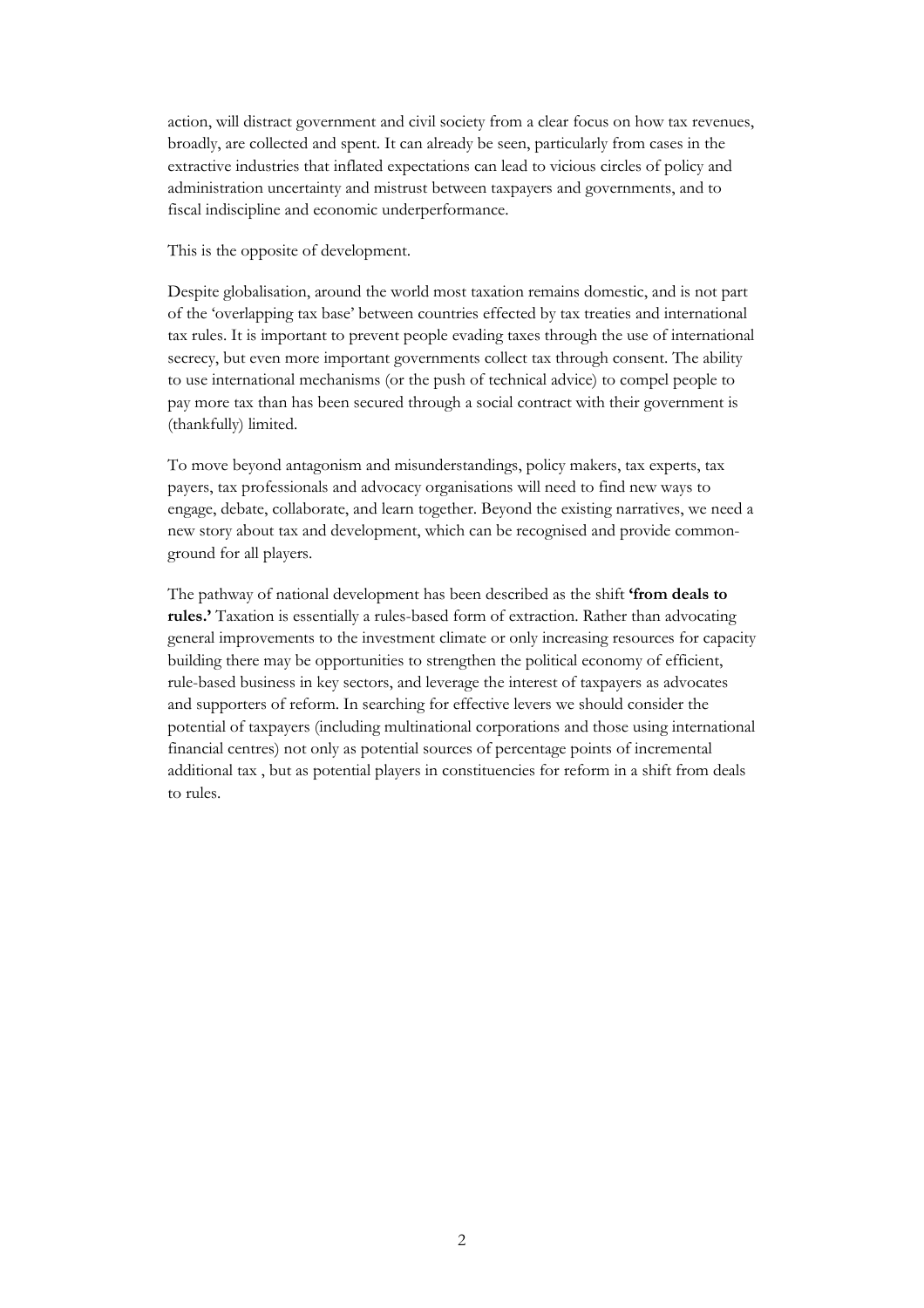#### **Eight ideas**

The paper suggests eight ideas worth testing through engagement with interested parties from government, business, civil society, international organisations and the tax profession:

- 1. **"An MLI for Development."** The Multilateral Instrument (MLI) has shown how tax treaties can be changed multilaterally. Could an MLI for Development be developed based on a set of minimum treaty provisions which developed & developing countries would agree to collectively, tailored to support the needs of developing countries—for example including minimum withholding tax rates and the treatment of indirect transfers of interest (i.e. capital gains).
- 2. **Peer review mechanism for responsible tax practice.** Multinational corporations are increasingly publishing tax principles and policies, whether driven by legislation (in the UK), or as a means to take a leadership position and stabilise expectations. However there is no means of assurance. Could companies/ sectors develop a peer review and/or broader assurance process on their practice and performance as responsible tax payers?
- 3. **Dispute resolution for development.** Dispute resolution and mandatory arbitration provide a means of securing tax certainty, and a commitment mechanism that encourages governments to write clearer laws and to enforce them. What steps should be taken to make dispute resolution mechanisms accessible and useful for low income countries?
- 4. **Improving the effectiveness of the UN Tax Committee.** The UN Tax Committee plays an important role as a forum for developed and developing countries to address tax issues, beyond and in complement to the OECD processes, however it is constrained by lack of resources and some of its own procedures. How should the UN Tax Committee evolve to make it a more effective forum to serve the needs of developing countries, alongside the OECD and other international bodies?
- 5. **Business tax roadmaps.** Business tax roadmaps by governments set out plans for business taxes over the medium to give businesses the certainty they need to plan and make the long-term investments, they also provide a focus for broader engagement between stakeholders on the basis and challenges for taxation.
- 6. **Technology solutions for identity assurance**. The ability to identify the ultimate beneficial owners of accounts and of corporations is crucial to detecting, tracking, and preventing illicit financial flows, and for tax administration. However it does not necessarily follow that all ownership details should be obliged to be publically searchable. Could a blockchain or other technology solution be used to provide a solution for compliant confidentiality, and secure identity and beneficial ownership certification?
- 7. **Tax simplification for project finance.** Tax uncertainty is a key barrier in developing multicountry investments such as power and infrastructure projects. Bespoke deals often have to be worked out with each country to overcome underlying complexity in the tax system. A model for a simplified system for taxation of project finance could be developed through a multi-sector collaboration involving governments, private sector and DFIs.
- 8. **A 'race to the top' of International Financial Centres**. Can the characteristics of a responsibly competitive international financial centre be identified and measured? Could there be a Index of responsible competitiveness of financial centres demonstrating integrity and ability to mediate and support investment.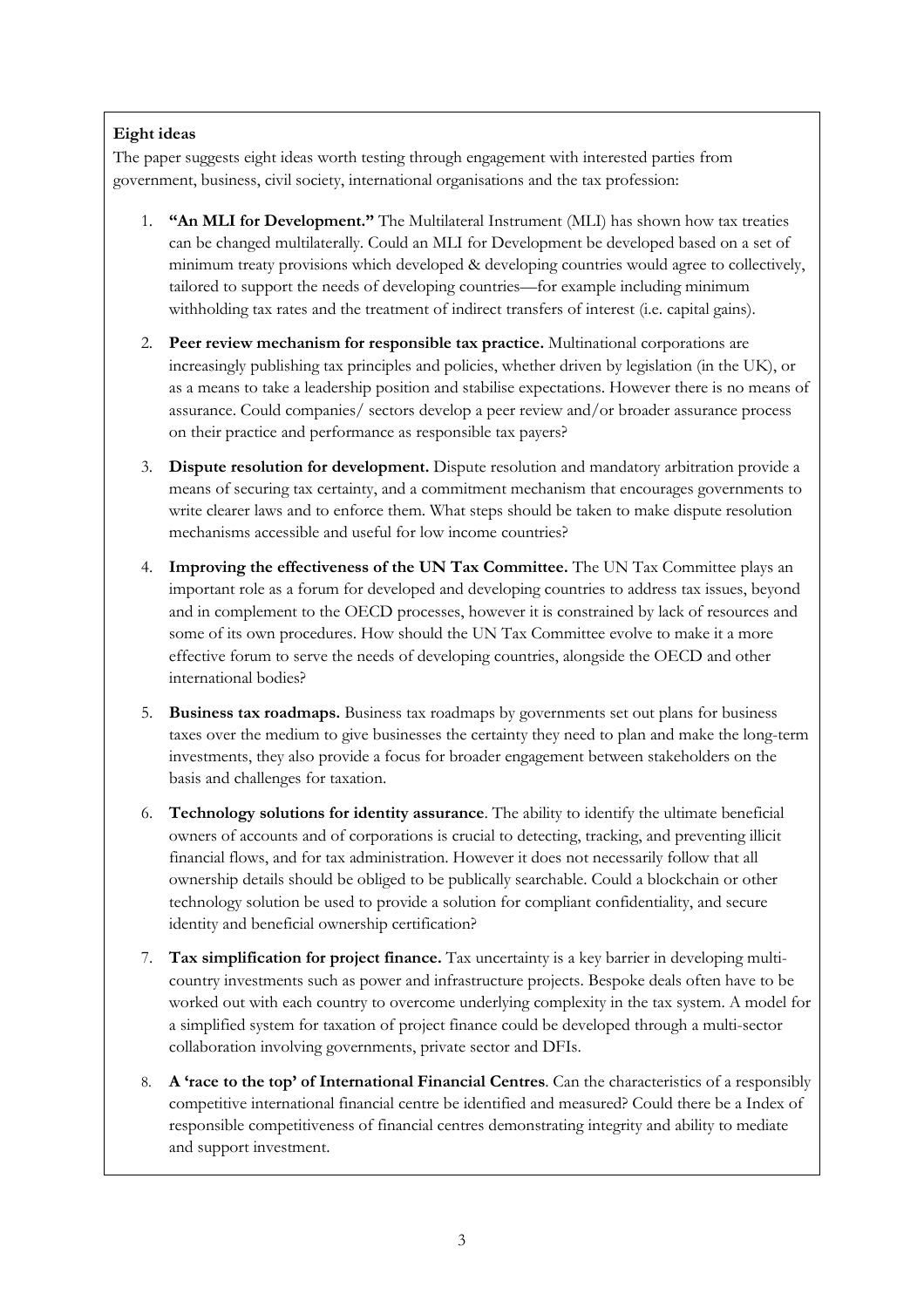### <span id="page-5-0"></span>**1. Introduction**

 $\ddot{\phantom{a}}$ 

#### <span id="page-5-1"></span>**1.1. Tax for development**

**Taxes are crucial to state building, funding public services, infrastructure and redistribution, and creating a 'fiscal social contract' between governments and citizens.** While taxation is not the only source of government revenue, in most countries it is the most important. If revenues are not adequate to cover needed spending in areas such as infrastructure, health, and education, this is a critical constraint. At the same time tax systems can impoverish people, deter investment, and provide both resources, and direct means, to entrench the power of a narrow elite and sustain them in patterns of public policy and administration which hold back broad-based growth.

**Tax is a sovereign issue, but international cooperation on tax is important.** For much of the twentieth century international tax cooperation has been focused on coordinating cross-border taxation through tax treaties, so that people and businesses do not face a double tax bill on the same income in different jurisdictions. There are thousands of international tax treaties which have the force of law, mostly between pairs of countries, but also among larger groupings, such as the European Union and ECOWAS. At the same time countries have been involved in supporting each other to develop their domestic tax system since the Shoup Mission to post-World War II Japan. Donors are increasingly focused on tax administration as well as policy (Fjeldstad and Moore 2009; ITC 2012; Bird 2008; IMF 2011). Support generally encompasses three approaches; contributing to the enabling environment for tax reform, such as through policy dialogue, civil society support, and support for evidenced-based discussion, technical assistance on tax policy, legislation, and administration and developing individual talent though training and mentoring (IMF/OECD/UN/WBG, 2016). However 'aid for tax' remains a small part of overall aid budgets; amounting to around 0.15 percent of overall ODA. The main donors are the United Kingdom, the United States, Germany, Norway, and Switzerland.[1](#page-5-2)

**In recent years, there has been a dramatic change in the level of international attention and cooperation on tax as a development issue.** Networks of civil society organisations in both the North and the South have championed Tax Justice' and tax transparency. G20 and OECD governments have sought to address the problem of taxpayers hiding their wealth or income offshore and not declaring, and of companies shifting profits to low tax jurisdictions ('base erosion and profit shifting'). Domestic resource mobilisation has also emerged as a key development priority and is a core part of the Sustainable Development Goals which include the goal (17.1) to "strengthen domestic resource mobilization, including through international support to developing countries, to improve domestic capacity for tax and other revenue collection." Many developing and emerging economies have joined the 'Inclusive Framework' to implement the G20/OECD initiated Base Erosion and Profit Shifting (BEPS) programme. 'The OECD, IMF, World Bank and United Nations have developed a Platform for Collaboration on Tax in order to enhance cooperation and global dialogue

<span id="page-5-2"></span><sup>1</sup> Based on reporting OECD statistics on ODA under code 15114 'Domestic Revenue Mobilisation' for 2015.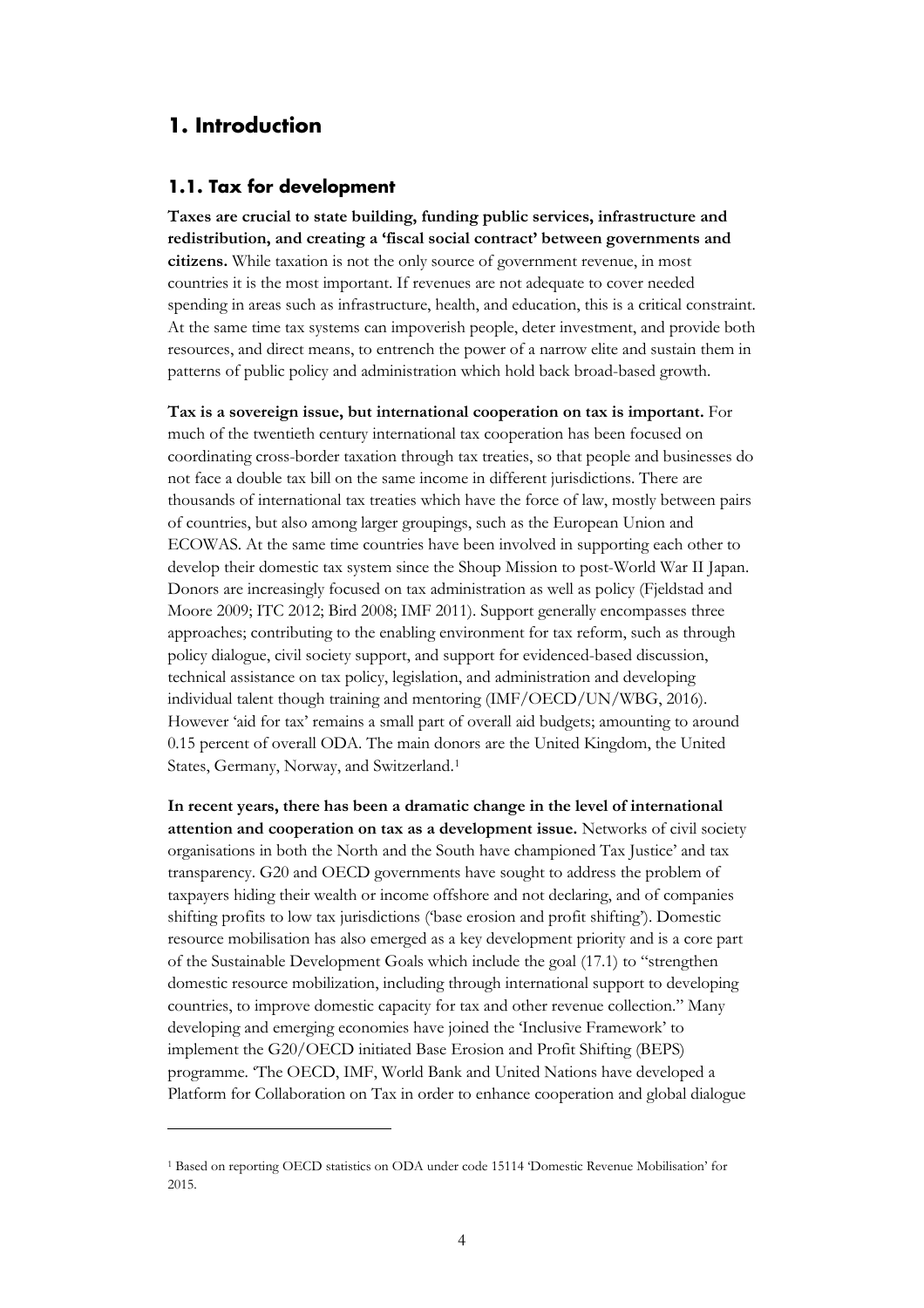on tax matters. (Global Platform, 2016). Thirty-nine countries have come together to develop the Addis Ababa Tax Initiative to work together on revenue mobilisation (see box below).

#### **The Addis Tax Initiative**

1

The ATI involves membership 39 countries and 12 supporting organisations. Country members by July 2017 were Australia, Belgium, Benin, Burkina Faso, Cameroon, Canada, Denmark, Ethiopia, European Commission, Finland, France, Georgia, Germany, Ghana, Indonesia, Ireland, Italy, Kenya, Korea, Liberia, Luxembourg, Malawi, Namibia, Netherlands, Norway, Paraguay, Philippines, Rwanda, Senegal, Sierra Leone, Slovakia, Slovenia, Solomon Islands, Sweden, Switzerland, Tanzania, Uganda, United Kingdom, United States of America.

- **Donor countries**: collectively double their technical cooperation in the area of domestic revenue mobilisation by 2020;
- **Partner countries**: step up domestic revenue mobilisation as a key means of implementation for attaining the SDGs and inclusive development
- **All countries**: **commit to ensure Policy Coherence for Development**.

## <span id="page-6-0"></span>**1.2. Commitment to "policy coherence": Principles, process or politics?**

**Rich countries have a broad range of potential policy levers which may impact on domestic resource mobilisation in poorer countries.[2](#page-6-1)** These include: technical assistance on taxation, contributing to the development of knowledge and debate, contribution to the development of international tax norms, own tax policies and bilateral treaties, implementation of tax transparency measures including information exchange and mutual legal assistance, the practice of dispute resolution, influence on third countries (such as in the case of the UK the overseas territories and crown dependencies), influence on multinational corporations, and engagement in (and reforms to) the governance of international tax rules. Policy coherence concerns the question of how these different available levers can be used together, for maximum effectiveness, and more broadly whether goals and approaches focused on domestic resource mobilisation are coherent with action in other areas (such as private sector development, and enabling energy access).

**Both the SDGs and the Addis Ababa Tax Initiative involve commitments to policy coherence. However there is not a clear vision of in practice.** The Addis Tax Initiative offers general **principles** ("transparency, efficiency, effectiveness and fairness") which are broadly supported, but very high-level. Several ATi participants articulate their approach in **process** terms, for example the UK says "DFID, Treasury & HMRC take a 'whole of government' approach," Germany says "The Ministry of

<span id="page-6-1"></span><sup>2</sup> In general this paper focuses on the relationship between rich countries and low and lower middle income developing countries. However, as noted in the text some of the available illustrative statistics also draw on middle and high income developing countries.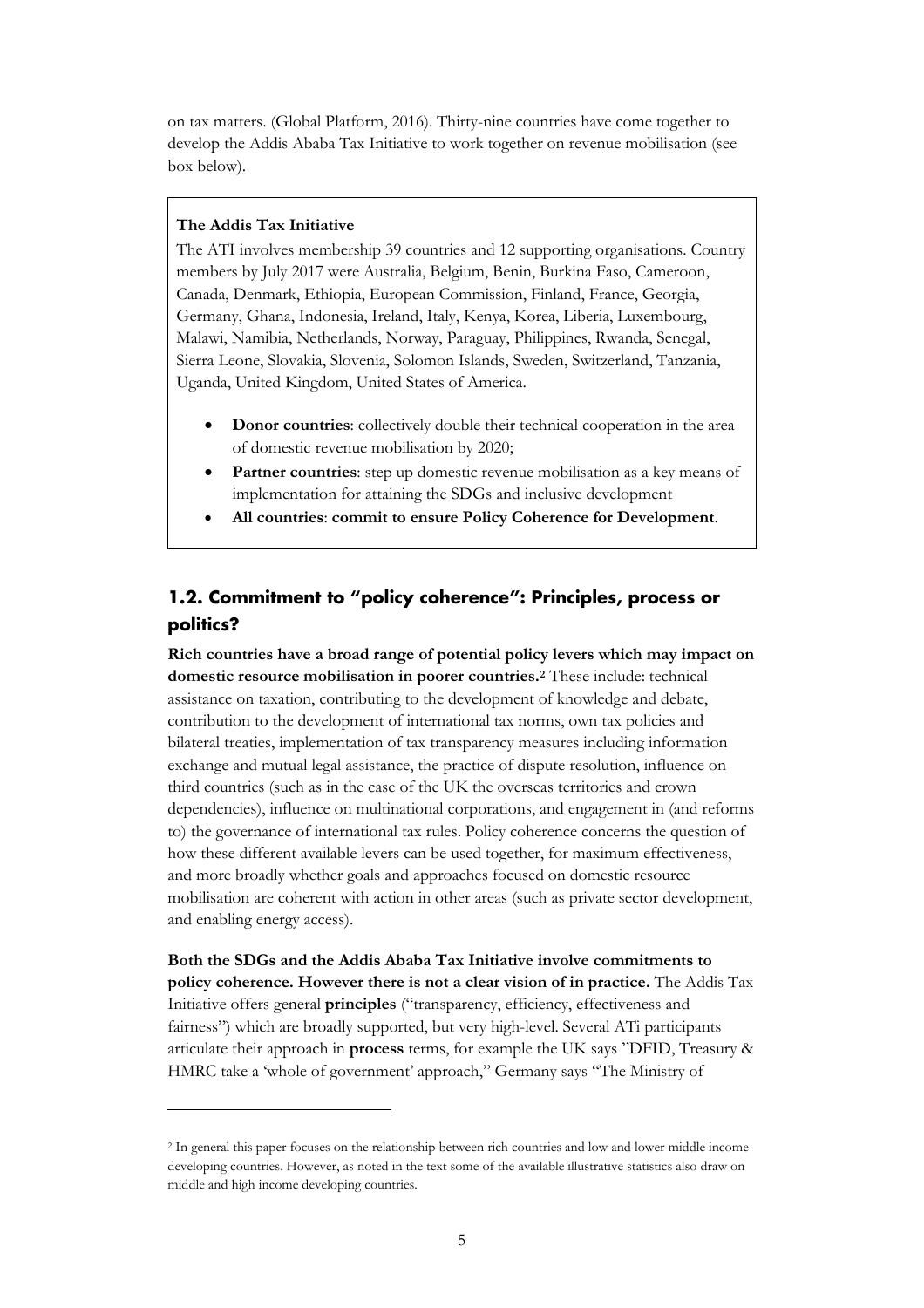Finance and BMZ work closely together" and Burkina Faso says " DRM Strategy set out in Economic and Financial Sector Policy" (ATi, 2017) .

**Policy coherence is sometimes articulated in terms of avoiding "giving with one hand and taking with the other."** In the run-up to the development of the SDGs there was increasing focus on measuring and understanding the diversity of financial flows into and out of developing countries (See for example Strawson, 2013). In particular some estimates appeared to reveal huge sums of illicit capital flight, which were misinterpreted both popularly and at very high levels as multinational tax avoidance (see for example, Africa Progress Panel, 2013 and High-Level Panel on Illicit Financial Flows from Africa, 2015).<sup>[3](#page-7-0)</sup> These were commonly compared with inflows of development aid, or more broadly totted up in a ledger of financial inflows and outflows (Sharples, Jones and Martin, 2014). This vision of policy coherence on tax as 'balancing giving and taking' while morally intuitive is not only based on wishful thinking about illicit financial flows, but encourages development to be conceptualised as a zero-sum game of resource transfer, rather than a process of sustained economic growth; something done *to* people rather than *by* people.

**This paper explores whether the idea of 'policy coherence on tax for development' can be more than principles-on-paper, a commitment-tocommittees, or a dollar-for-dollar equation of resource flows in and out of a leaky bucket, but rather, whether by aligning to fostering sustainable economic growth, it offers the potential to be the most impactful of the Addis Tax Initiative commitments.** The paper focuses on the question of policy coherence by developed country governments, both as donors and as taxing jurisdictions (and those that influence them). It argues that policy coherence can be envisaged not only as a coordination mechanism to avoid unintended wasted effort, but as a means to articulate, pursue and evolve a more effective use of the policy and influence levers that are available, across governments, taxpayers, civil society and international organisations in pursuit of sustainable economic development.

The intended audience for the paper is the broad ecosystem of people concerned with domestic resource mobilisation and the state of tax systems in developing countries; policy makers and administrators from Ministries of Finance and Development, international organisations, revenue agencies and technical assistance, foundation funders and international NGOs, tax professionals and taxpayers, researchers and academics. It is similarly informed by conversations with people across many of these groups.

Section 2 sets out a framework for considering policy coherence on tax for development, and considers the current narratives that shape our understanding of the issues: "the pot of gold," "fix the international tax system" and "tax is political." Section 3 provides an overview of the scope of taxation between developed and developing countries and considers broad estimates which provide a sense of scale of the potential for additional

 $\ddot{\phantom{a}}$ 

<span id="page-7-0"></span><sup>3</sup> For details of these misunderstandings and methodological issues, see Forstater (2015) Johannesen & Pirttilä 2016., Nitsch 2016., Reuter 2017. and Forstater 2016. Johannesen and Pirttilä conclude that the 'revenue losses to African governments from illicit financial flows are lower than aggregate official development assistance—and not the multiple that is sometimes claimed.'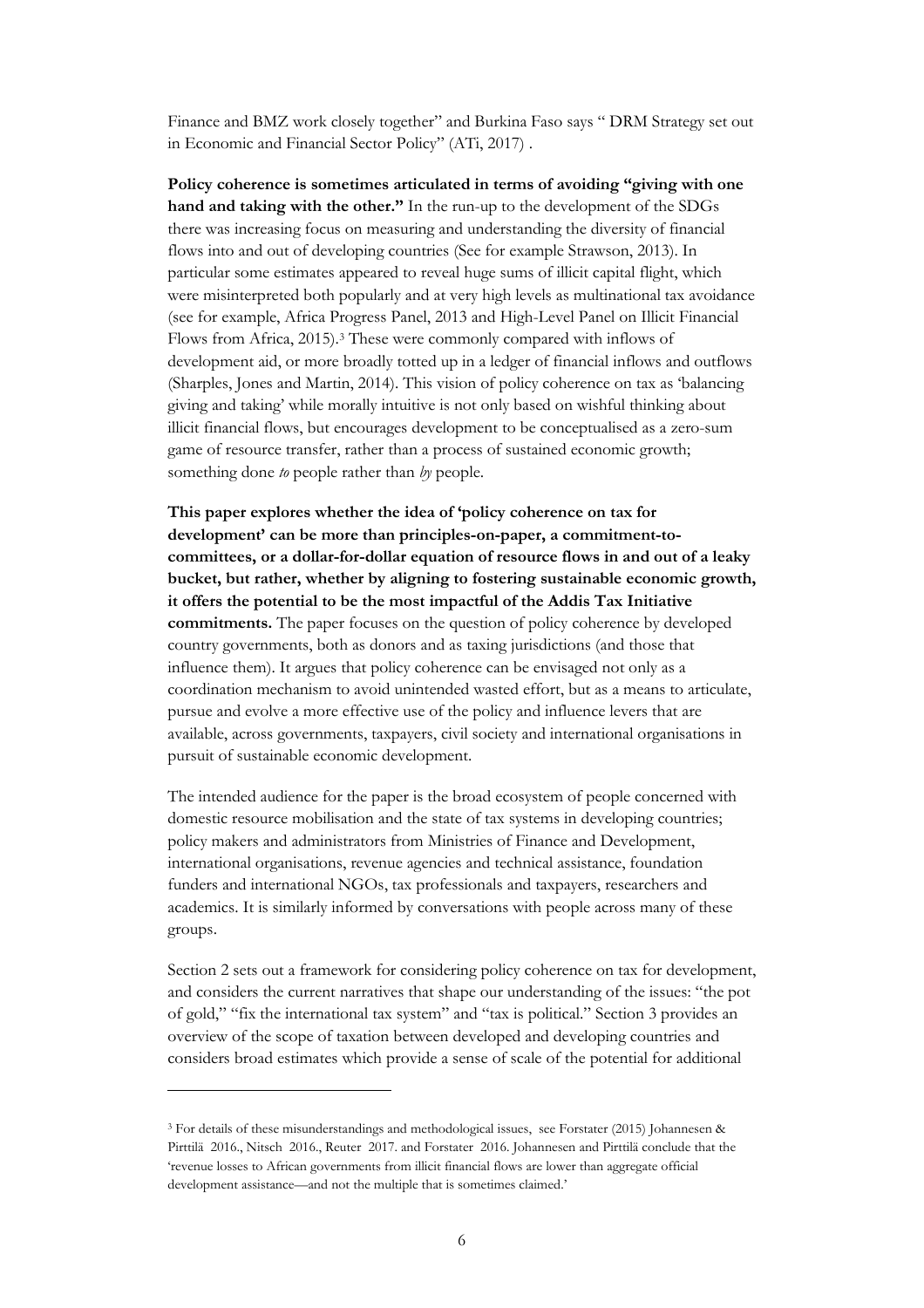revenues related to these narratives and to the domestic and 'overlapping' parts of the tax base. Section 4 sets out areas of potential ('dangling fruit') across both domestic, overlapping and hidden parts of the tax base and notes the particular opportunities, challenges and barriers in each area. Section 5 highlights the real and potential dangers from an unrealistic perceptions of the potential for generating more tax cross-border taxation—both in terms of undermining the investment environment and the dynamics of accountability. Section 6 sets out the basis for a new narrative on tax embedded in the political economy determinants of economic growth, arguing in particular the need to consider the linkages between business and political elites in different sectors, and the constituencies of support for a shift from 'deals to rules.' Section 7 offers eight ideas for how this approach might be developed in practice.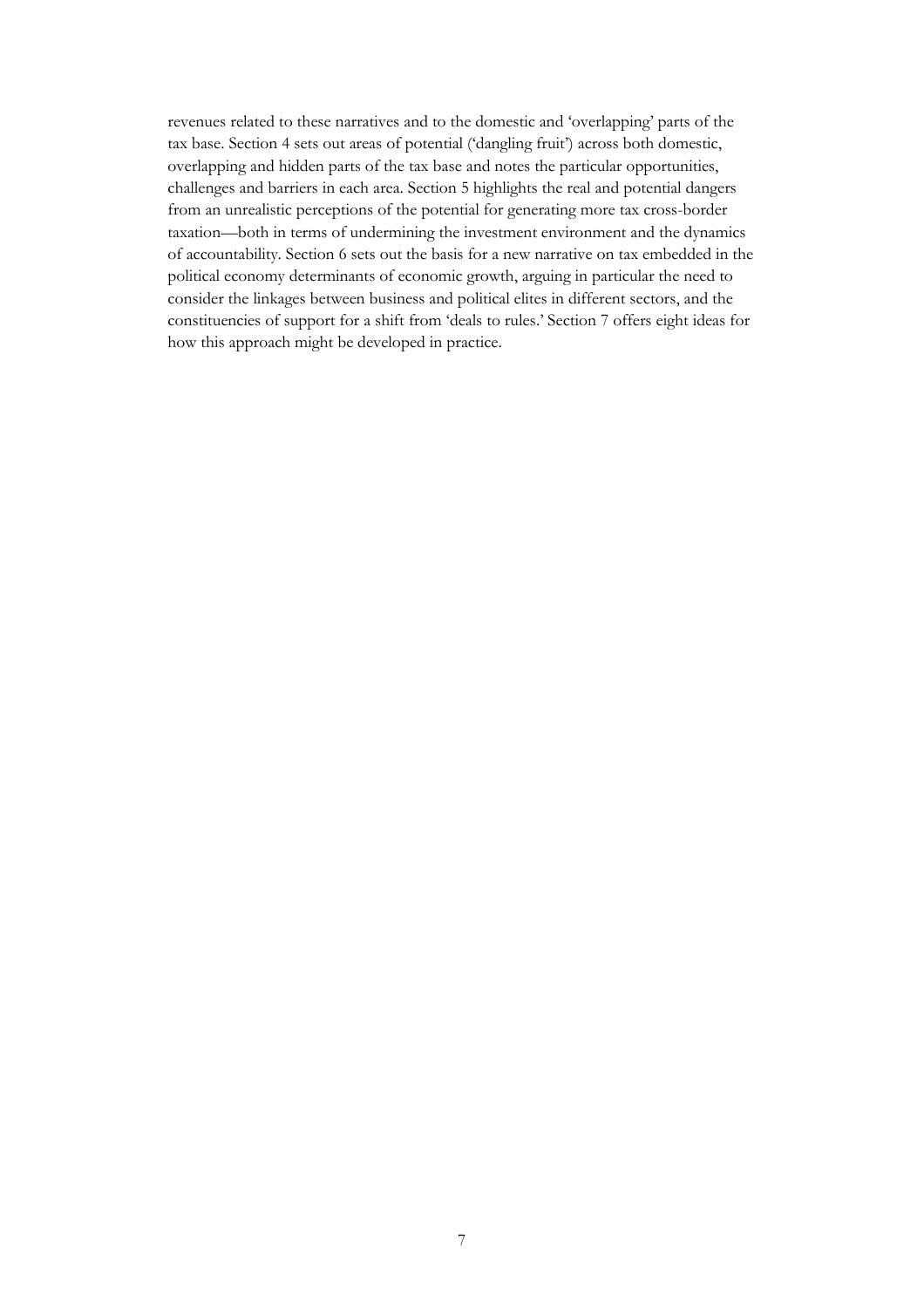## <span id="page-9-0"></span>**2. A framework for coherence**

Policy coherence means using the available policy and influencing levers together, for maximum effectiveness. To judge and promote coherence we need a coherent set of goals, a common fact base for understanding the current situation, and a means for learning from experience and adapting the mix of levers.

#### <span id="page-9-1"></span>**2.1. What's the goal?**

 $\ddot{\phantom{a}}$ 

International actors put forward three linked arguments for investment in strengthening tax systems, a *financing* argument, a *spending* argument and a *governance* argument (Long and Miller, 2017). In other words, that developing countries could tax more, that if they did they would spend more in areas such as health, education and social protection and the achievement of the SDGs, and that states that raise more of their revenue from tax (rather than from aid or natural resource revenues) are better able to promote prosperity.

Research by the International Monetary Fund, finds a tipping point of tax revenues above 12.75 per cent of GDP, where economic growth is signicantly higher (Gaspar, Jaramillo and Wingender, 2016). They argue that tax revenue equivalent to 15 percent of GDP is a "reasonable" minimum level for low-income countries to secure the financing of basic government tasks such as law and order, health, and education (IMF 2005). Countries with some of the lowest revenue-to-GDP ratios are also those where the vast majority of the world's extremely poor people live—Bangladesh, China, India, and Nigeria all have tax-to-GDP ratios below 15 percent (Junquera-Varela et al, 2017).[4](#page-9-2)

However this does not mean that taxing *more* is always better. Some developing countries are already collecting more than 12.75 or 15 percent of GDP, and may already be extracting as much tax from the economy as it can bear. Besley and Persson (2014) in their paper "Why do developing countries tax so little?" find that developing countries collect similar amounts of tax to developed countries when compared historically based on GDP per capita.

Although there is a temptation to describe the goal for domestic resource mobilisation simply in terms of raising levels of tax revenue, it is widely acknowledged that tax reforms should focus on *building better tax systems*. For example IMF/ World Bank Group (2016) argue, "Instead of focusing on incremental changes and aiming purely at tax collection, domestic revenue mobilization efforts should take a broader and longer-term perspective. Such efforts should be targeted to create an environment conducive to sustainable revenue mobilization as part of a legitimate social contract between the government and the citizens."

In general good tax systems are considered to be those which (for a given level of revenue and progressivity) are fair and understandable in procedure, do the least amount of damage to economic efficiency and cost least in administration and compliance costs

<span id="page-9-2"></span><sup>4</sup> Mick Moore and Wilson Prichard (2017) point out although this figure sounds precise, in practice is open to interpretation, depending on whether it includes all government revenue, rather than simply central government revenue, total revenue (i.e. including non-tax revenue and social security contributions). Further, GDP figures are often quite unreliable.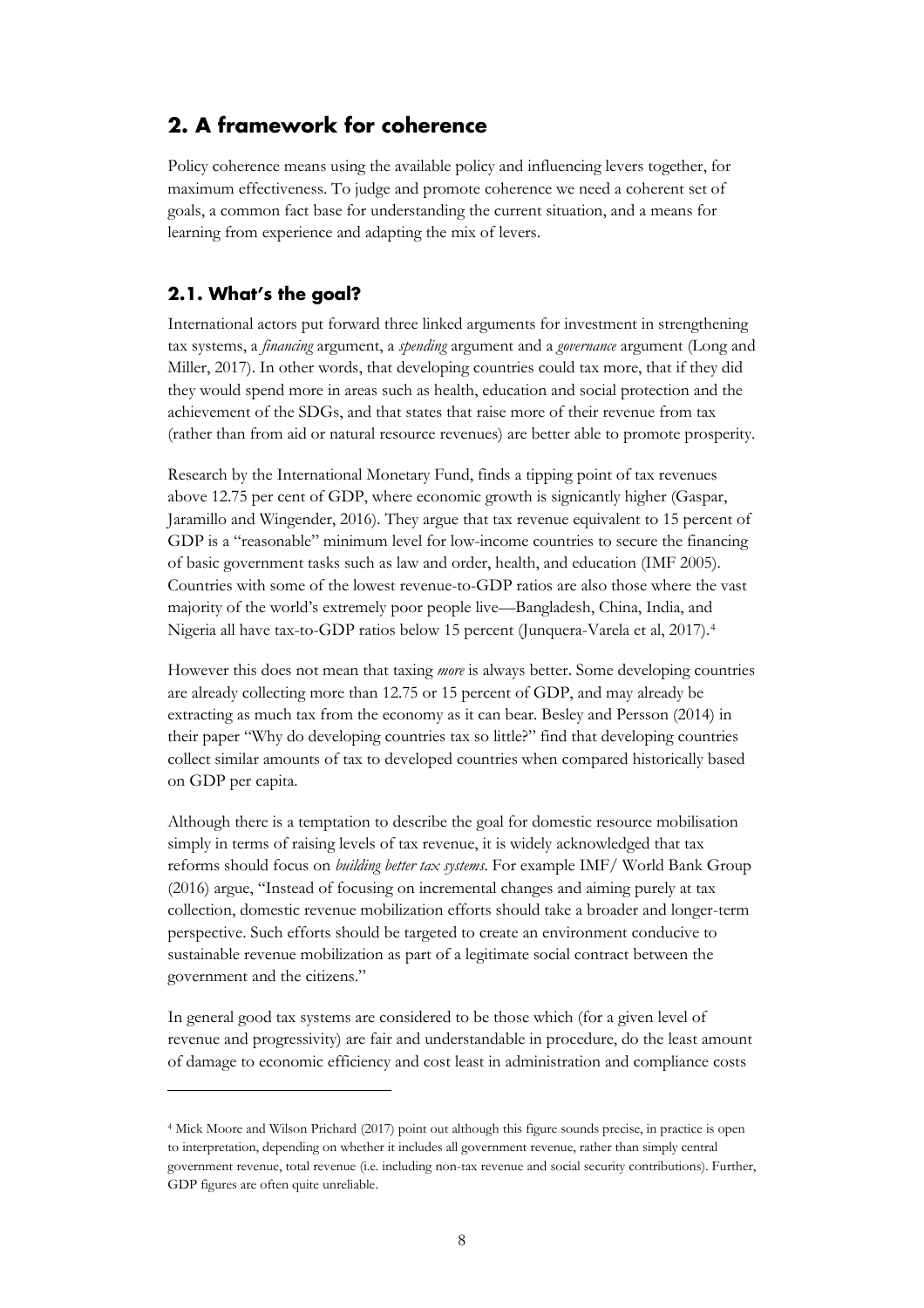(the principles of "transparency, efficiency, effectiveness and fairness" as set out by the ATI). The 2030 Agenda for Sustainable Development recognises that 'domestic resources are first and foremost generated by economic growth, supported by an enabling environment at all levels.' As the UNCTAD (2015) World Investment Report, argued the key question is not how to collect the most money from current economic production, but how to secure immediate tax revenues while maintaining a sufficiently attractive investment climate to enable economic growth and expand the future tax base.

Furthermore, tax revenues do not necessarily translate into benefits for citizens. As Pritchett and Aiyar (2015) point out whether taxes make people better or worse off depends on the quality of the goods and services they are used for. If taxpayers view their payments as an involuntary 'tribute' towards a costly yet ineffective state the solution must be a better state, rather than more taxation. In a situation where politicians are not pursuing broad-based economic growth and progressive development a higher tax take is likely to make people worse-off; both by impeding private investment and directly impoverishing those who bear the costs of the tax. As Slemrod (2016) argues the international community 'must consider whether our best advice will make the intended beneficiaries—often desperately poor people—better off, or will it make corrupt bureaucrats and politicians better off?'

This paper therefore considers that development cooperation on tax has three broad goals:

- **Enhancing the ability of a country** to collect revenues.
- **Improving the tax system for taxpayers** (tax certainty, rule of law, ease etc.)
- **Enabling accountability to citizens** over tax policy and public spending

#### <span id="page-10-0"></span>**2.2. Three narratives**

 $\ddot{\phantom{a}}$ 

While there is relatively broad agreement on these goals, in practice the debates are often incoherent, and antagonistic. Sources of data are improving,[5](#page-10-1) and there is a strengthening body of research. But the experience of cross-sector engagement between policy makers, parliamentarians, the private sector, tax practitioners, development and tax academics, NGOs, and the media has often been fraught with misunderstanding, and disconnection. (Forstater, 2015; Forstater and Christensen, 2017).

Debates tend to run along separate tracks, shaped by three narratives, which serve as descriptions and diagnoses;

• The first story is **"the pot of gold":** This is the idea that developing country governments are losing huge sums of potential revenue to tax avoidance by multinational corporations, and to tax evasion by high net worth individuals, and that these could be problem-solving amounts of money for the poorest countries (for example, 'several times greater than aid' or equivalent to health or education budgets). This narrative has a strong moral appeal; comparing rich

<span id="page-10-1"></span><sup>5</sup> Such as the Government Revenue Database maintained by UNU-WIDER <https://www.wider.unu.edu/project/government-revenue-dataset>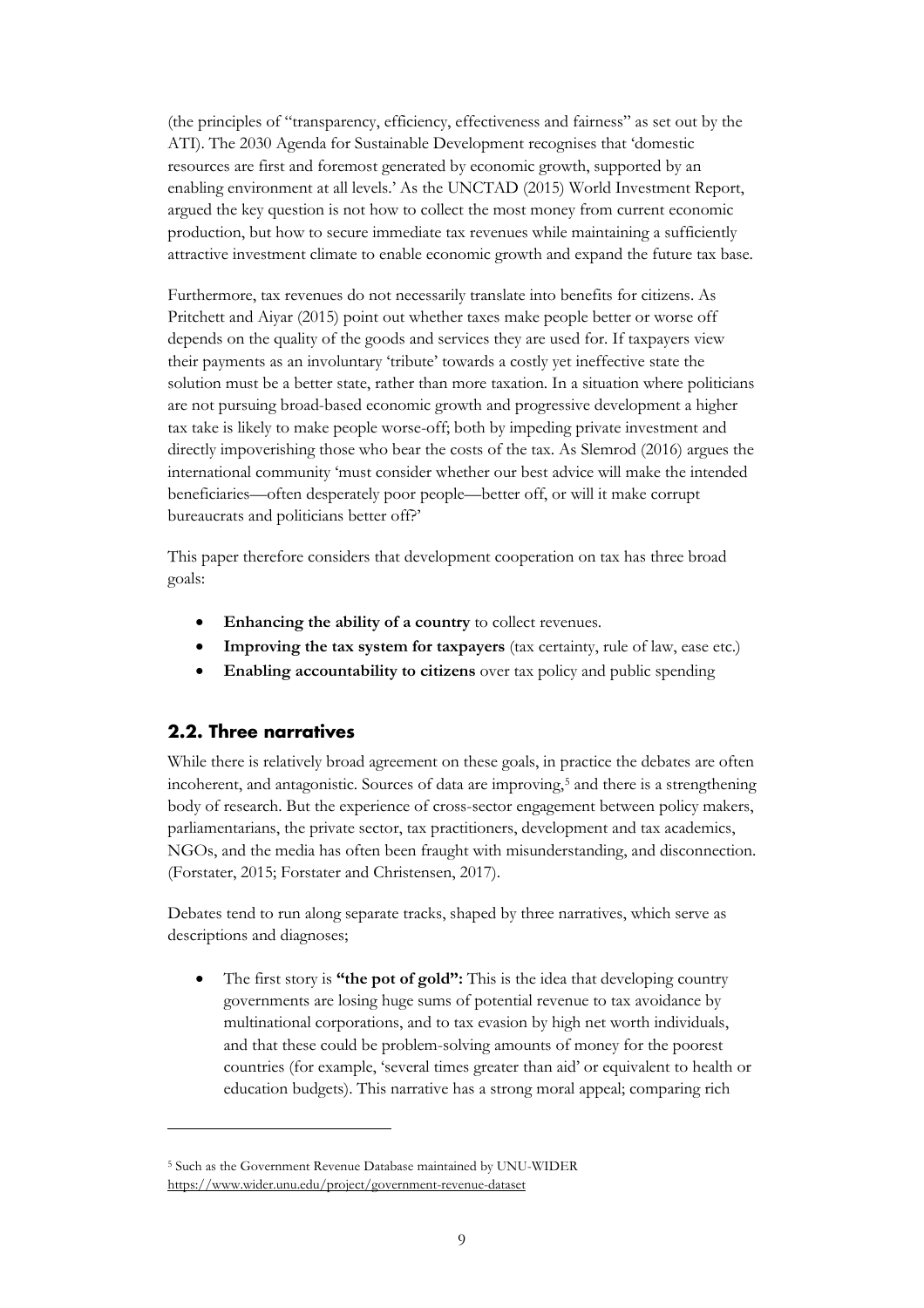multinational companies with people in poor countries, and emphasizing that the barriers preventing revenues being collected are policy choices made by OECD countries both appeals to a sense of unfairness and offers the prospect of accessible action (See for example Hogg et al, 2008; IBHARI, 2013; Lawson and Pearce, 2016).

- The second story is the **"fix cross-border taxation":** This story highlights that international tax rules and norms have not kept pace with the reality of globally integrated multinational corporations, international investment by high net worth individuals, and digitally enabled business models. Taxpayers are able to manipulate their transactions and tax returns to avoid and evade taxes, or to create outcomes that although legal are not seen as socially beneficially. Overall the system tends to drive tax competition between countries on corporate taxes. Furthermore the current rules and norms shaping the division of taxing rights between developed and developed countries, tend to confer advantages towards 'residence' countries (where investors come from) and away from 'source' countries (which host foreign direct investment). (Picciotto, 2015; Durst, 2015)
- The final story is **"tax is political."** It focuses on the relationship between governments and people. It emphasizes that changes in countries' tax policy and administration in practice, are largely driven by domestic economics, politics, and institutions, and that corporate taxation is only one part of this. Tax systems depend on cooperation and coordination between revenue agencies and other public and private actors, but in practice are often characterised by rent-taking, deal-cutting, and coercive relationships. Change is held back by the difficulty of making quick improvements to this complex network and by the capacity of elites to influence tax policy formulation and administration, as well as the involvement of tax collectors and public servants themselves in rent-taking. These practices tend to bring tax collection into disrepute, and decrease overall willingness to pay (Moore, 2013, Fjeldstad, 2013).

The **'pot of gold'** story became particularly popular and influential in the wake of the 2008 financial crisis and in the discussions on finance for development in the run-up-to agreement of the Sustainable Development Goals. Stories about tax havens, illicit flows, and aggressive tax avoidance have featured onto the front pages of newspapers over recent years driven by exposés such as the UBS Affair, 'Swiss Leaks' and 'The Panama Papers' (Oei and Ring, 2017). The rapidly rising public interest combined with the search for a ready answer to the question of how to mobilise finance for development<sup>[6](#page-11-0)</sup> have often combined into wishful thinking, misunderstandings and inflated expectations. For example, amounts related to corporate "tax dodging" are often presented as being several times the education or healthcare budget of developing countries, or several times the international aid developing countries receive (for example "3 times aid," or even recently "24 times aid").[7](#page-11-1) However, these calculations are misleading as they tend to be based on comparing aggregate estimates of sums that mainly relate to major

<https://www.odi.org/comment/7516-g8-development-dividend>

1

<span id="page-11-0"></span><sup>6</sup> See for example, Watkins, K. 2013. The G8 Development Dividend

<span id="page-11-1"></span><sup>7</sup> See Forstater, 2015 and<https://www.cgdev.org/blog/aid-reverse-facts-or-fantasy>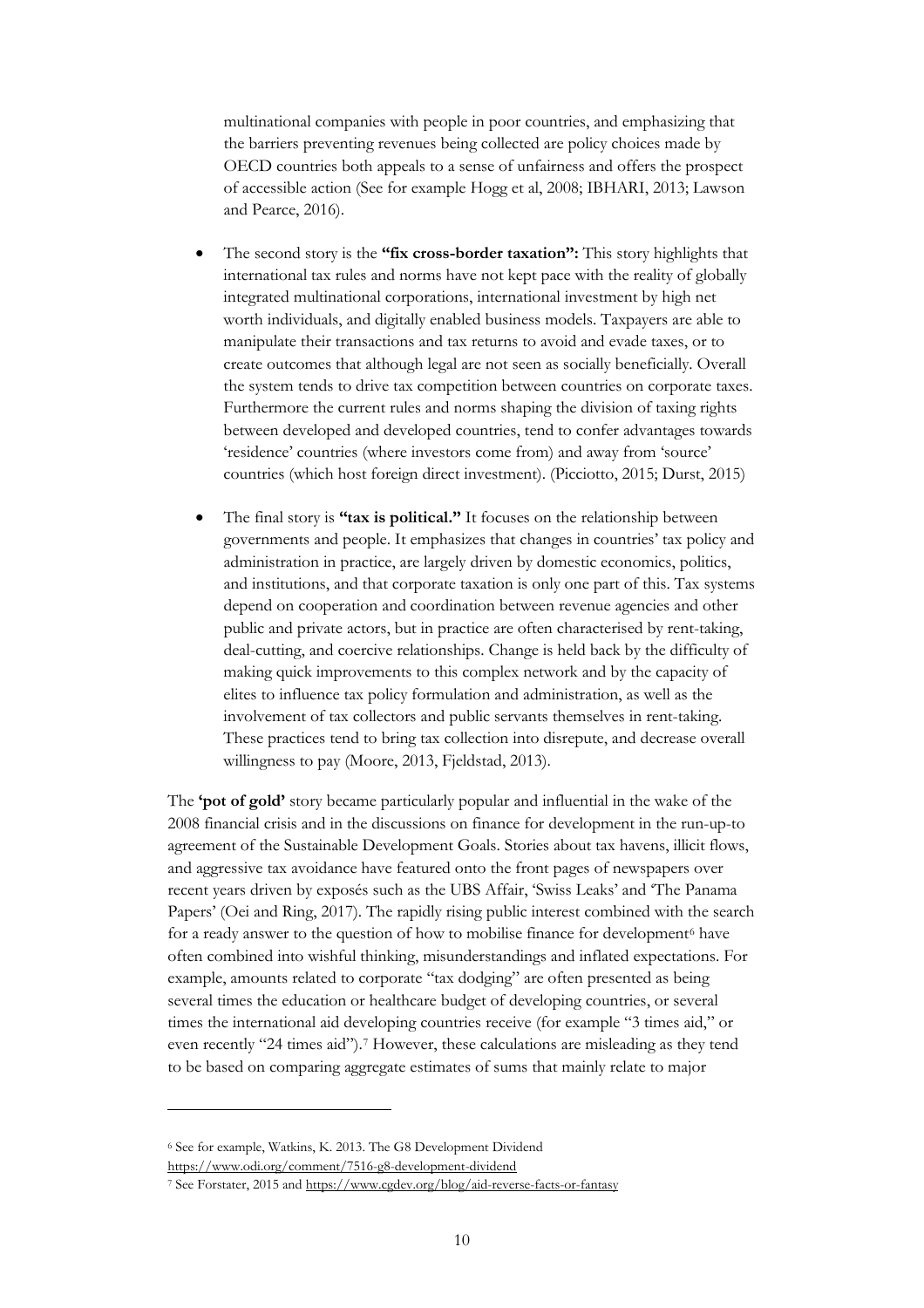emerging economies such as Russia and China with aid received by smaller and poorer countries (Forstater, 2015). Large-scale estimates of apparent illicit financial flows (sums as \$1 trillion) are often presented as if they were tax losses, and directly related to MNCs (Forstater, 2016).

The **'fix cross-border taxation'** narrative is often linked to the pot of gold story, but they are in fact not the same. Even if it is not true that huge sums of money are at stake for the poorest countries, it is nevertheless true that the international tax system is struggling to cope with the globalised world economy and digital economy and that this effects developing countries as well as developed countries (UNCTAD, 2015; Crivelli, Mooij, and Keen, 2015; and Johannesen, Tørsløv, and Wier, 2016). There may not be a huge pot of gold, but there is the potential for non-trivial revenue gains from both strengthening domestic application of tax rules (such as transfer pricing), and also from international tax reforms (such as changes to tax treaties to prevent 'treaty shopping'). The G20/OECD led Base erosion and profit shifting (BEPS) project has been developed to strengthen the current system of tax treaties and norms, and to give tax authorities better tools and more information. Many countries are reducing their corporate tax rate, lowering the incentive for profit shifting, while 'broadening the base' by removing exemptions. Some argue that this is an exercise in patching up a system which is no longer fit-for-purpose, and call for a more radical set of reforms in the global system for taxing economic actors that across borders, such as destination based tax (Devereux and de la Feria, 2014) or unitary taxation (Piciotto, Ed., 2017)

The **"tax is political"** narrative has much in common with broader learning about effective states and the wider question of why some countries remain stuck in a spiral of corruption and institutional weakness while others build effective bureaucracies that are able to tackle the challenges of development (Fritz et al., 2014; Booth and Cammack, 2013; Andrews, 2013). It was noted more than fifty years ago that there is striking inertia in tax levels, which reflects not so much the difficulty of raising the effective level of taxation, as the fact that it is not in the interest of the political elite to do so (Kaldor, 1963). The most recent IMF/World Bank/UN/OECD report to the G20 on capacity building on tax argues that "successful strengthening of tax capacity can only be countrydriven, requiring continued energy, enthusiasm and commitment from the highest levels. External support can provide critical help. But ultimately it is the country itself that will determine success or failure."

Corruption is recognised as a key barrier to improving taxation in many developing countries. For example research by the African Tax Administrators Forum (ATAF) found that administrative corruption and lack of transparency still pose real challenges and can result in governments losing substantial revenue (Monkam, 2012). On the one hand, many revenue staff are employed on low-yielding activities, effectively taking part of their remuneration in corrupt payment, while funds are also rooted to ministries and individual politicians outside of the public budget Informal "taxes" (bribes and speed payments to officials; levies; user fees; and non-voluntary payments to non-state groups such as community groups, self-help groups, and protection payments to armed groups) are a significant part of the effective tax system in many developing countries and can be more trusted than formal state taxes (Van den Boogaard and Prichard, 2016). Public morale to pay taxes can be low if institutions are not trusted and public revenues are not seen to translate into public services.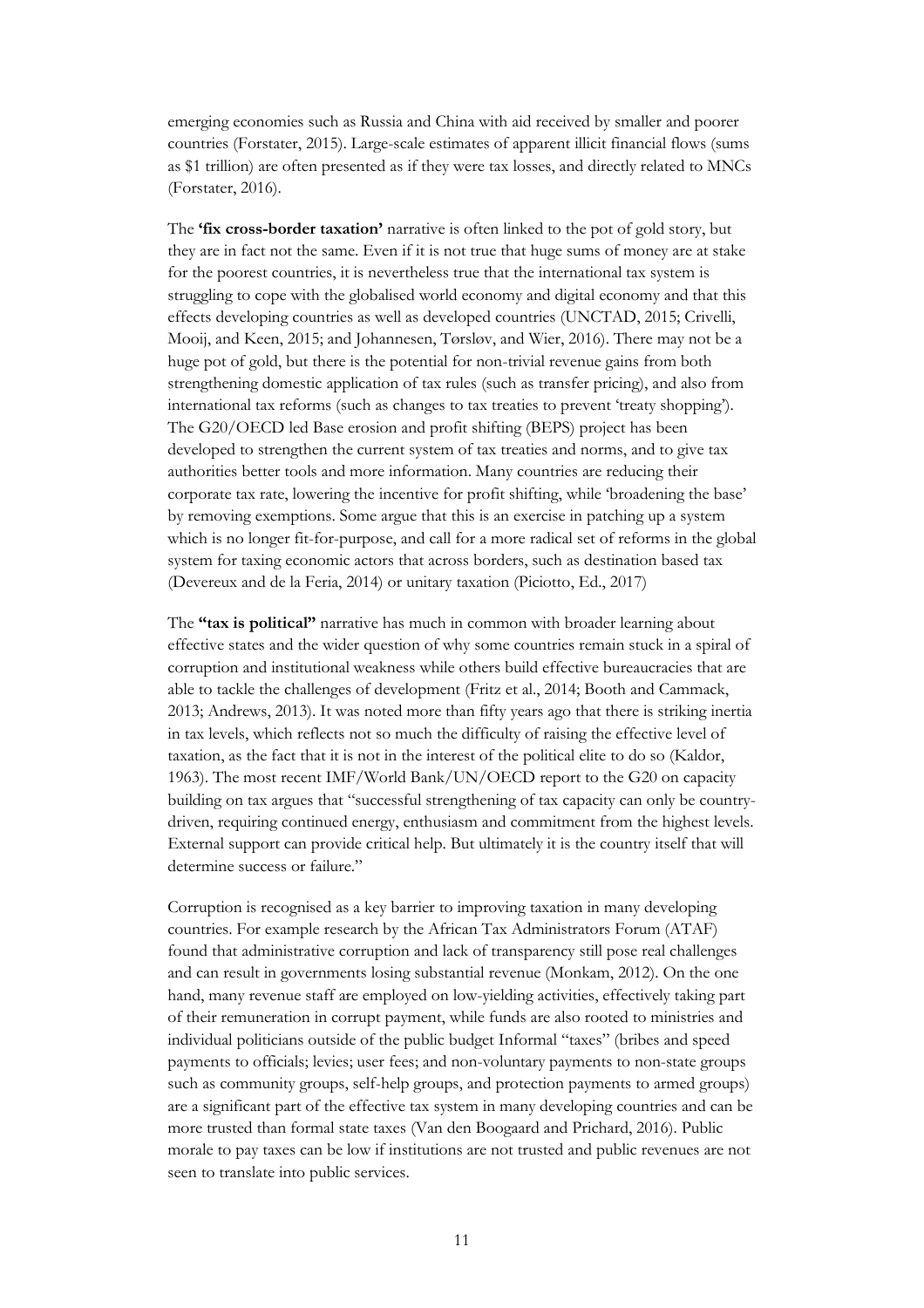This story highlights that changes in formal rules are unlikely result in real change unless they are introduced in a way that is responsive to the dynamics of existing networks and do not mobilise fatal resistance. Donors should be "less pre-occupied with strengthening formal institutions based on OECD models, and pay more attention to existing local capacity including informal institutions that could facilitate productive bargaining and problem solving among local actors." (Unsworth, 2015).

However the predominant approach to international cooperation on tax for development has nevertheless tend to be rooted in improving formal systems and transferring international best practices. It is increasingly recognised that this traditional technical approach should be complemented by approaches such as encouraging constructive engagement between governments and citizens over tax issues, and looking for areas where more efficient taxes and progressive outcomes coincide with some area of elite interests. The OECD Principles (2015) state that "a smarter approach is needed to ensure that support for reformers is in line with political realities. Political economy analysis can help determine opportunities for change." The African Tax Administrators Forum (2012) argues that 'The success of tax reforms should not only be measured by meeting feasible targets, it should also be judged by the extent to which the reforms enhance the institutionalisation of bargaining and policy dialogues between the state and interest groups in society. Consequently, a major challenge is to develop a more strategic, historical and politically informed basis to promote the more difficult tax reform."

#### <span id="page-13-0"></span>**2.3. Opportunities, dangers, and synergies**

The diagnosis to **"fix cross border taxation"** calls for action to focused on international tax rules (whether incremental advances or in a more radical redesign), while the "tax is political" focuses on the influencing and supporting the dynamics of domestic political and economic shifts. If both are, in some sense true descriptions of the challenge of tax for development, this raises the question of how they relate. For donor countries, international organisations, private foundation donors and international NGOs seeking to have a positive impact through action on taxation how they can be approached coherently? This paper proposes three sets of considerations:

On one hand we should look at the **opportunities** and consider how actions should be prioritised, sequenced and combined. While action focused on domestic and international aspects of taxation are complementary, there are opportunity costs between investing time, money and attention in one area or another. The ICAI (2016) review of DFID's work on international taxation argued both that the programme is too top-down in focusing on technical issues relating to cross-border taxation *and* that it did not do enough to involve these same countries in the detailed technical discussions over new guidance and standards on international tax issues. However for a low-income country where the government has few staff with expertise on transfer pricing this raises the question of how much time should they spend on international meetings in Paris and New York and how much on developing an effective audit unit at home? Donors, NGOs, research institutions all face constrained resources and need to decide where best to direct them.

Secondly we should consider the **danger** of negative interactions between different approaches, if they undermine each other; for example attention focused on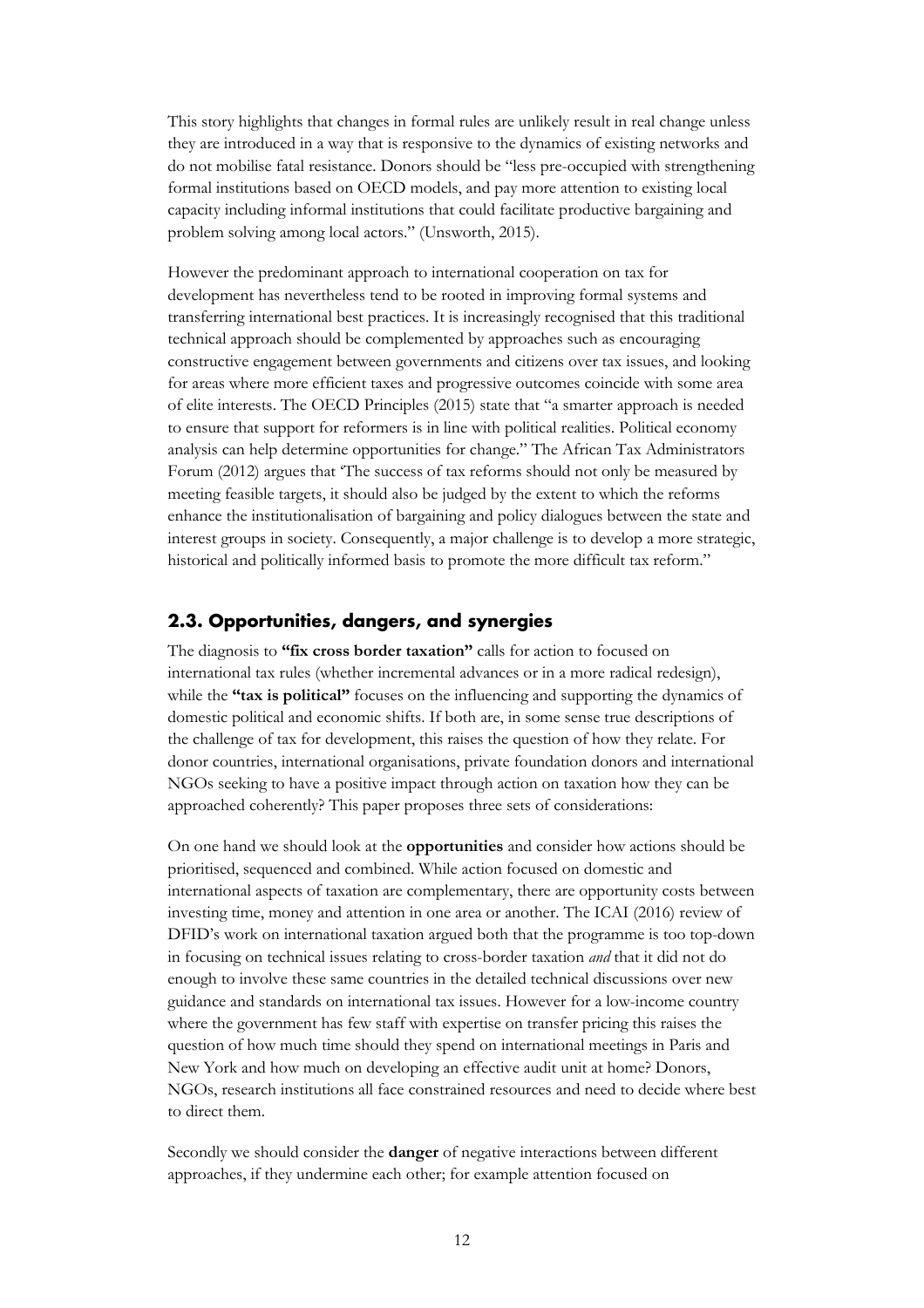international aspects of taxation may undermine the domestic political economy of taxing-and-spending, by enabling politicians to deflect accountability, and civil society to become distracted from holding them to account.

Finally, there may also be potential **synergies** between international tax levers (which are most accessible to international actors) and the state building and domestic political economy aspects of taxation.

Thus we can consider a framework for thinking about the three goals on tax and development, and the potential for direct trade-offs, dangers and synergies between actions focused on international and domestic aspects of taxation.

|                                               |                      | Goals                                                                                                                  |                                                                                                                                                   |                                                                                             |
|-----------------------------------------------|----------------------|------------------------------------------------------------------------------------------------------------------------|---------------------------------------------------------------------------------------------------------------------------------------------------|---------------------------------------------------------------------------------------------|
|                                               |                      | <b>Collecting revenue</b>                                                                                              | Improve the tax system<br>("transparency, efficiency,<br>effectiveness and<br>fairness")                                                          | Improve accountability<br>of governments to<br>citizens                                     |
| coherence<br>$\mathfrak{F}$<br>Considerations | <b>Opportunities</b> | Where is there greatest<br>potential to collect<br>more tax?                                                           | What are the priorities &<br>sequencing for improving<br>the tax system?                                                                          | Where is there potential to<br>enhance accountability<br>through the tax system?            |
|                                               | Dangers              | Economic impacts: will<br>collecting more from<br>current economy<br>impoverish people<br>and/or impede<br>investment? | Are constrained capacities<br>being diverted into<br>fashionable areas?<br>Are domestic efforts<br>undermined by international<br>rules/treaties? | Is political attention and<br>accountability being<br>diverted away from<br>accountability? |
|                                               | <b>Synergies</b>     |                                                                                                                        | Are there win-win opportunities from domestic and international tax levers?                                                                       |                                                                                             |

**Figure 1: Framework for Policy Coherence on Tax and Development**

The following chapter provides a broad overview of the scale of revenues at stake in different parts of the tax base to begin to answer these questions.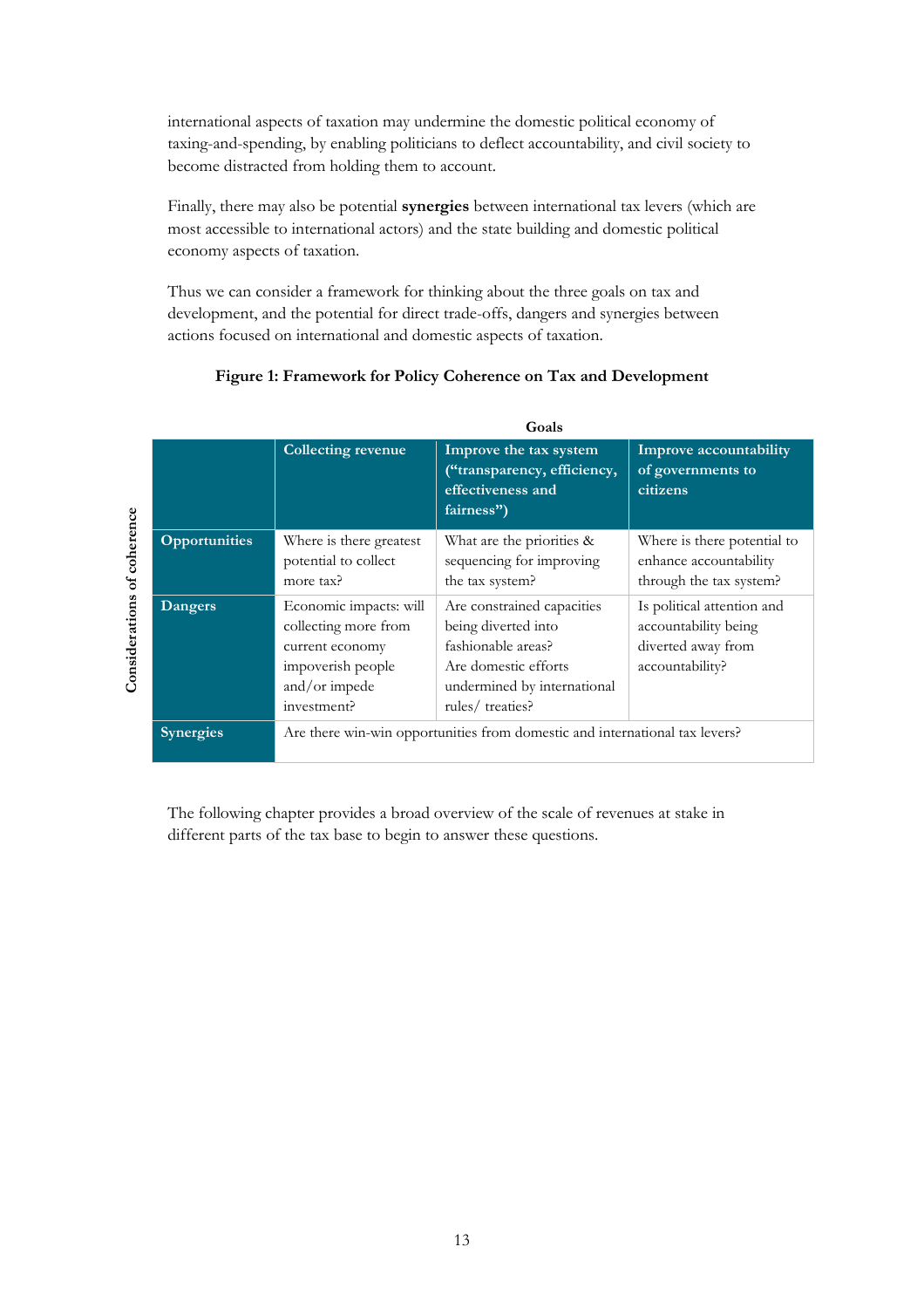## <span id="page-15-0"></span>**3. Getting a sense of scale**

In thinking about the potential tax base of a small poor economy we can think of three spheres of economic activity and tax administration:

- A. **The purely domestic tax base:** *activities and taxpayers whose activities are located in a single jurisdiction such as local businesses, employment, and property ownership.* The ability to tax this activity is not limited by international tax rules and agreements but mainly by domestic factors, such as the size of the informal sector, capacity and integrity of the tax administration, tax compliance procedures and tax exemptions and holidays (Runde and Savoy, 2014). To the extent that economic activities and taxpayers have options of mobility this tax base is vulnerable to tax competition with similar locations.
- B. **The overlapping tax base:** *areas where taxpayers activities (and the resulting tax base) potentially overlap between the taxing rights of different countries, for example through international loans, intracompany trade in goods and services, and both intra and intercompany trade in services*. The scale of this overlapping tax base depends on the scale of these activities (i.e. the degree of economic integration of the country, and particularly of inwards FDI), and relies on international mechanisms such as transfer pricing, tax treaties and dispute resolution to prevent double taxation and uncertainty for taxpayers. This is the area where there is a risk of taxpayers engaging in 'base erosion and profit shifting' (BEPS).
- C. **The hidden tax base:** *assets and income whose existence or ownership is obscured through international structures, enabling tax evasion*. These are assets and income belonging to domestic taxpayers which are not declared and are actively or passively hidden for example through shell companies or numbered bank accounts, or simply by not declaring this income and relying on the lack of revenue authority capacity not to find it.

The hidden tax base<sup>8</sup> and the overlapping tax base both form part of the 'global tax commons' in that they cross-over between tax jurisdictions and may be subject to international tax agreements and information sharing.

In the diagram below this is illustrated in the relationship between three countries; a lowincome country a large rich economy, and a third small economy; (an archetypal tax haven or secrecy jurisdiction).

The system of international tax rules seeks to coordinate taxation in the overlapping tax base between countries, and to reduce the opportunity for income and assets to be obscured in a hidden tax base. **Tax treaties** determine how taxing rights are split between 'source' countries (i.e. where multinational subsidiaries operate factories, plantations, stores and other operations) and 'residence' countries (i.e. where group headquarters are tax resident), while the system of **transfer pricing** concerns the

1

<span id="page-15-1"></span><sup>8</sup> NB: "Tax base" here is not used in the legal sense as the measure on which the liability for a particular tax is assessed, but in the more general sense of the total of taxable assets and income, within the tax jurisdiction of a government.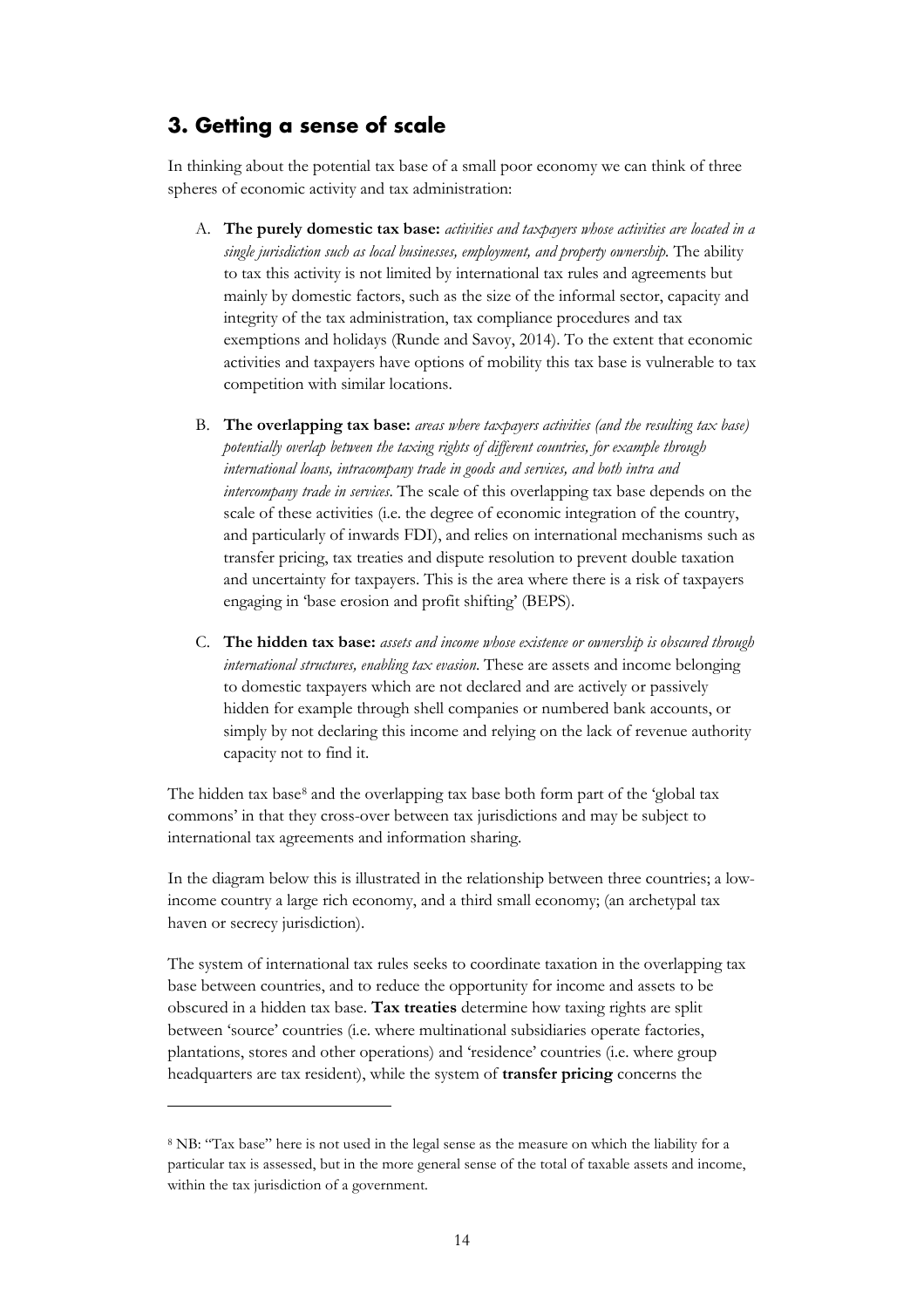allocation of profits between two different source countries (for example in an integrated value chain involving design in one country, manufacturing in another, and retail in a third, each of these countries are 'source' countries, and there are several areas of overlapping tax base between them.





Individual taxpayers can have activities in different parts of the tax base. For example the affiliate of a multinational corporation in the developing country might pay payroll taxes, mining royalties and transport tax, which are within the country's domestic tax base (A), as well as corporate income tax which can be part of the overlapping tax base (B).

If one country makes revenue gains by taxing more of the overlapping tax base (B) this comes from income streams that are currently part of the other country's tax base. If uncoordinated, this could lead to double taxation, raising the overall effective tax rate on business, encouraging disputes and potentially impacting investment. If, on the other hand, it is achieved through international coordination (such as through change to transfer pricing rules, favourable dispute resolution or changes in the treatment of source and residence taxation) it would essentially be financed by the developed country giving up the right to tax some income. Equally tax sparing mechanisms allow developing countries to elect to forgo some potential tax revenue through tax exemptions, without seeing the forgone revenue being transferred to the residence country instead of acting as intended as an investment incentive (Azemar and Dharmapala, 2015).

As countries are beginning to exchange of information automatically about the financial accounts and investments held by foreign tax residents, under the new Common Reporting Standard (CRS), and exchange information of the beneficial ownership of companies the 'hidden tax base'(C) will become more like the 'overlapping tax base.'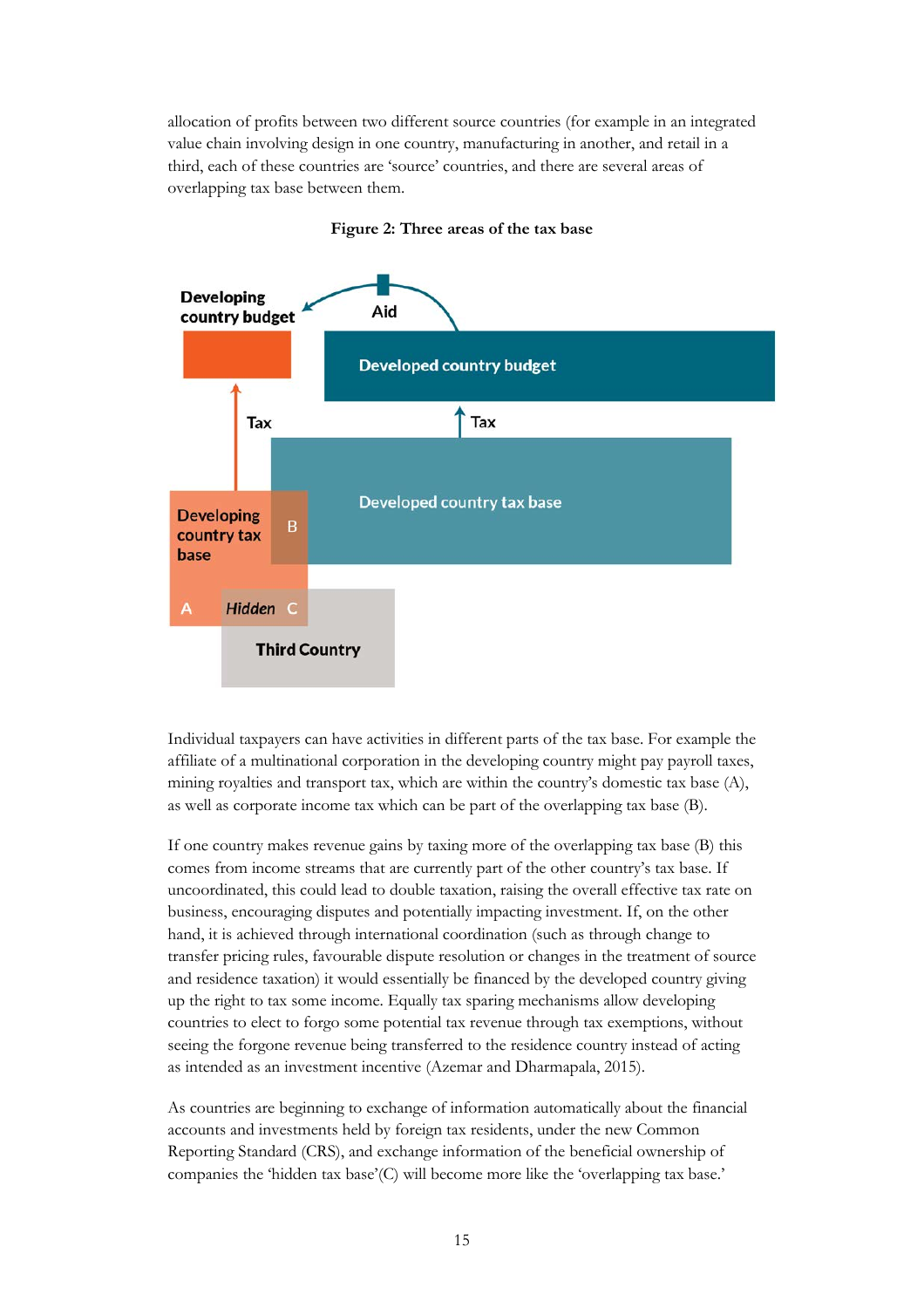The scope for collecting additional revenues from each of the three areas of the tax base ultimately depends on the scale of that part of the tax base (i.e. the underlying economic activity) as well as how successfully it is currently taxed, and the potential for better enforcement or changes to tax rules to collect additional revenues, and finally on the elasticity of the activity in the face of effective rises in the tax burden (i.e. the extent to which the actors involved would be incentivsed to stop or move that activity in the face of greater taxation, or indeed to find other ways to avoid or evade tax or to politically organise to prevent the tax rises).

All estimates remain tentative, but there are an increasingly number of studies, and available statistics which provide a sense of scale, and can help to shape more coherent debates.

#### <span id="page-17-0"></span>**3.1. The domestic tax base**

The domestic tax base concerns all those parts of the economy that **not** also part of the tax base of another country. Globally, and in most countries, both developed and developing, this represents the largest part of the economy. To give a very rough sense of this scale; global GDP (i.e. the value added of everything produced in the economy) is around \$75 trillion, while the overall value added by foreign affiliates of multinationals is \$8.3 trillion (this includes profits and wages) (UNCTAD, 2017). The profits of the Fortune 500 are \$1.5 trillion. Considering taxes on businesses in developing and emerging economies UNCTAD estimate that around \$3 trillion come from the domestic tax base (through taxes on local firms, and local taxes other than profit tax on multinationals), while around \$215 billion is collected from the overlapping tax base (through profit taxes on multinationals).

Not all of a country's GDP can or should be taxed. A large part of the economy in lowincome countries relates to small-scale agriculture and the informal sector (Besley and Persson, 2014). These areas are hard to tax on practical grounds, and taxing people on low incomes can lead to greater poverty. As Nora Lustig (2016) highlights, raising additional revenues for infrastructure, and social services, even through progressive taxation can leave a significant portion of the poor with less cash to buy food and other essential goods. It is not uncommon that the net effect of all governments taxing and spending is to leave the poor worse off in terms of actual consumption of private goods and services. Nevertheless there can be areas of the domestic tax base where there is greater capacity for taxation, without pushing people into poverty, and opportunities for taxation grow with economic growth.

Economists estimate 'taxable capacity'; the predicted tax-to-GDP ratio that an economy could be expected to bear, taking into account a country's specific macroeconomic, demographic, and institutional features, such as per capita income, the balance between industrial companies, natural resources and agriculture, extent of urbanization, size of the formal sector, extent of trade openness and balance between large companies and small and micro businesses. Such analyses cover both the domestic and overlapping tax base (but as argued above, a larger share would be expected to be in the domestic tax base). These analyses find that many countries have an unused economic tax potential amounting to several percentage points of GDP (see Langford and Ohlenburg, 2016, Le, Moreno-Dodson and Bayraktar, 2012 and Fenochietto and Pessino, 2013).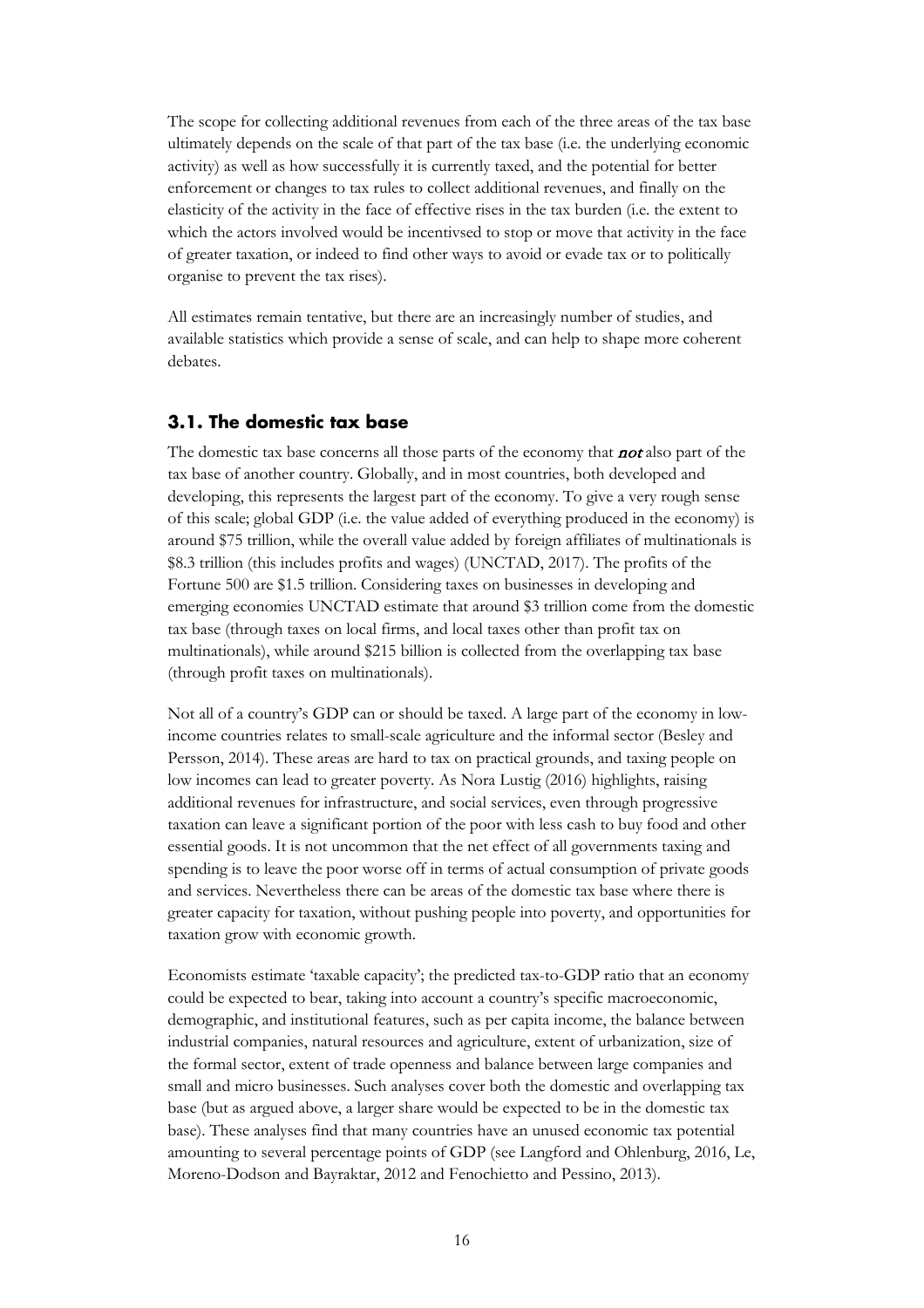Ben Langford and Tim Ohlenburg (2015) find that for the most recent year, across 27 low and lower middle income countries with an average tax to GDP ratio of 15.7, the average tax capacity was 26.4 percent. However the tax effort (i.e. the relationship between actual tax collection and theoretical capacity) was not that much lower for low and middle income countries than for high income countries. Their results suggest that the average level of revenue collected by low and middle income countries is 50-60 percent of capacity (suggesting unused tax capacity averaging 10 percent of GDP) while upper-middle and high income countries collect around 70 percent of capacity. As Belsley and Person (2014) note tax effort does not rise automatically with economic growth and formalisation but depends on political decisions. Several countries have high apparent unused tax potential—but this does not necessarily indicate that these amounts would be political feasible or easy to collect. Langford and Ohlenburg find that corruption, law and order the level of democratic accountability play an important part in determining the extent to which countries meet their overall tax potential.

#### <span id="page-18-0"></span>**3.2. The overlapping tax base**

The 'overlapping tax base' relates to taxes on profits, income or capital gains which could be attributed to more than one jurisdiction. These are the types of taxes that tend to be covered by tax treaties, and might be subject to international disputes and arbitration, and to profit shifting.

The scale of this tax base depends on the underlying scale of investment and economic activity by affiliates of multinationals in the country (i.e. the extent of foreign direct investment). However a large proportion of the overall tax bill of these multinational affiliates will be in the domestic tax base (through levies, payroll taxes, import taxes etc…). UNCTAD (2015) for example finds that multinational affiliates pay \$2 of these other taxes for every \$1 of profit tax. Overall they find that the fiscal burden on MNC foreign affiliates—taking into account all taxes and social contributions—represents approximately 35 per cent of commercial profits, or 50 percent if natural resource royalties included (this compares to 56 and 65 percent in developed economies). This suggests that there is some room for collecting additional taxes from this part of the tax base. Experience also finds that when tax administrations mount serious challenges to transfer mispricing, they tend to be rewarded by significant additional revenue.

There are several different approaches to raising more tax from the overlapping tax base. Firstly is to collect more of the tax which is already due under the current tax system, by reducing opportunities for 'base erosion and profit shifting' through such measures as strengthening capacity for transfer pricing audits and anti-abuse provisions in tax treaties. Secondly, is for developing countries themselves to review and revise tax incentive such as tax holidays or other special tax provisions offered to foreign investors. A third approach that is advocated is to reform the basis of the international tax system more fundamentally to shift the balance between taxation rights of source and residence countries.

#### <span id="page-18-1"></span>**3.3. The hidden tax base**

The hidden tax base is the most difficult to estimate, precisely because it is hidden. Annette Alstadsæter, Niels Johannesen and Gabriel Zucman (2017) estimates that 8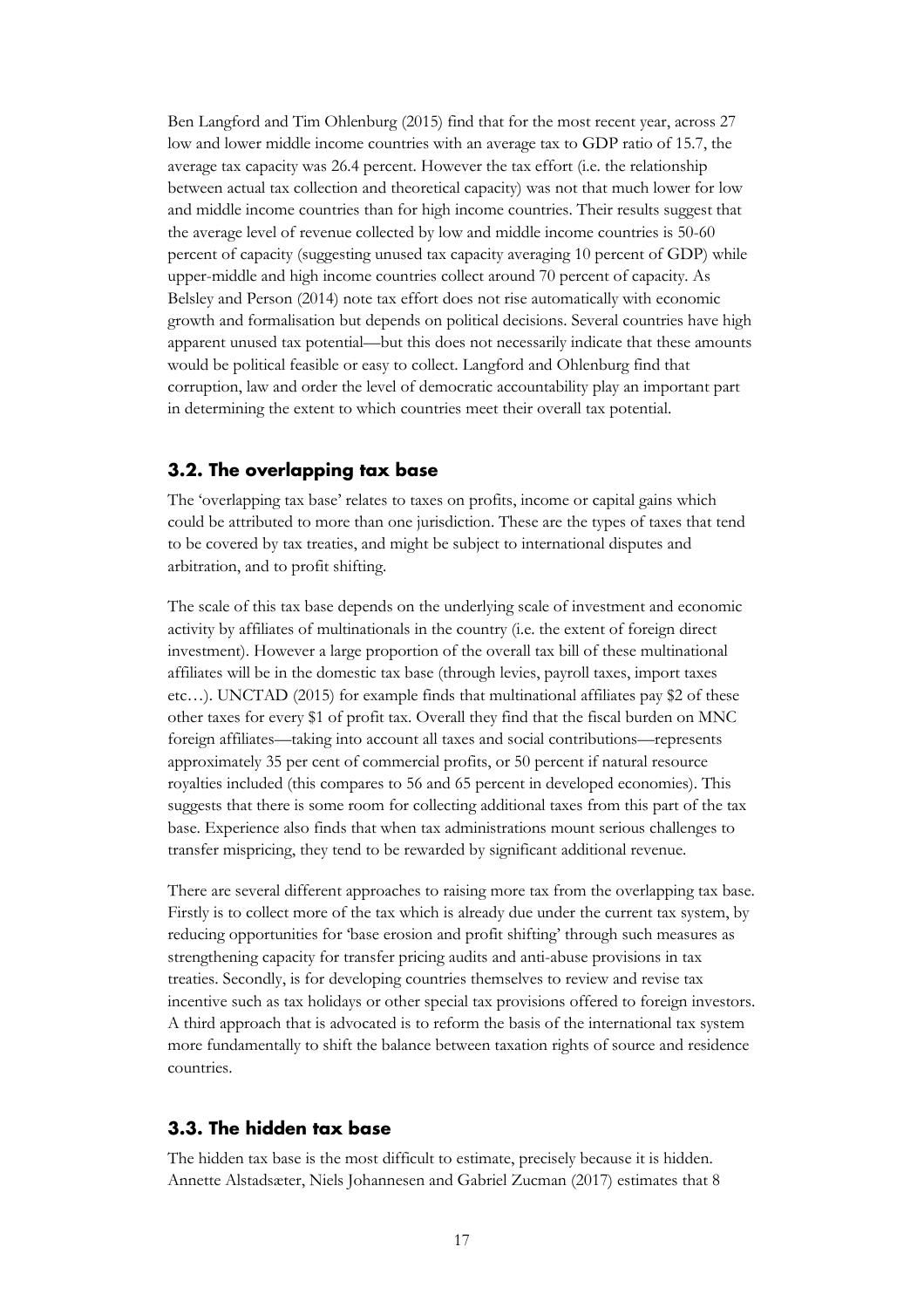percent of the world's household financial wealth or some \$7.6 trillion is located in 'tax haven's (the top locations being Switzerland, Hong Kong, Singapore, UK, Luxembourg, Cayman and the US). However while Zucman assumes that much of the income on this wealth evades tax, there are many reasons for individuals to hold wealth abroad and in international financial centres, including to facilitate international investment and as protection against political and economic instability.

## Criminal enterprise: Corrupt dealings, proceeds of crime, terrorist financing **HARMFUL** Tax evasion: Unreported earnings Protection of assets from creditors, plaintiffs, family members Avoid capital gains tax through indirect transfers of assets Jurisdiction shopping, eg between common law and civil law on inheritance **DEBATEABLE** Access to more competitive tax rates Access to tax treaties-treaty shopping? **Privacy of financial matters** Protection against expropriation **USEFUL** International investment: Tax-neutral place to combine capital from different sources, well established legal architecture, security

#### **Figure 3: Reasons for using offshore structures**

Zucman has argued that 80 percent of the income from household wealth held offshore is undeclared in their home country. However this assumption is based on very few data points, and seems difficult to sustain, particularly given increasing information exchange.[9](#page-19-0) The economies with the highest levels of offshore wealth as a percentage of GDP tend to be current or recent autocracies, such as UAE, Venezuela, Saudi Arabia, Russia, Argentina, Greece and Egypt, where concern about security and expropriation is likely to be a larger factor than tax evasion.

There is broad agreement that the use of 'shell companies' and opaque financial structures to hide assets from law enforcement (i.e. 'the hidden tax base') for the purposes of tax evasion, corruption or impunity from any other crime should be prevented. Automatic exchange of information on financial account information is closing down opportunities for individuals to use offshore jurisdictions to evade taxes. Jurisdictions are cooperating in the recovery of stolen assets including involving grand corruption by former heads of state and other 'politically exposed persons' (PEPs) (Swiss Confederation, 2014)

While offshore finance can be one means through which high net worth individuals ('HNWIs') evade taxation, it is not the only or necessarily the most important one.

1

<span id="page-19-0"></span><sup>9</sup> <https://hiyamaya.wordpress.com/2016/05/26/190bn-and-counting-measuring-offshore-tax-losses/>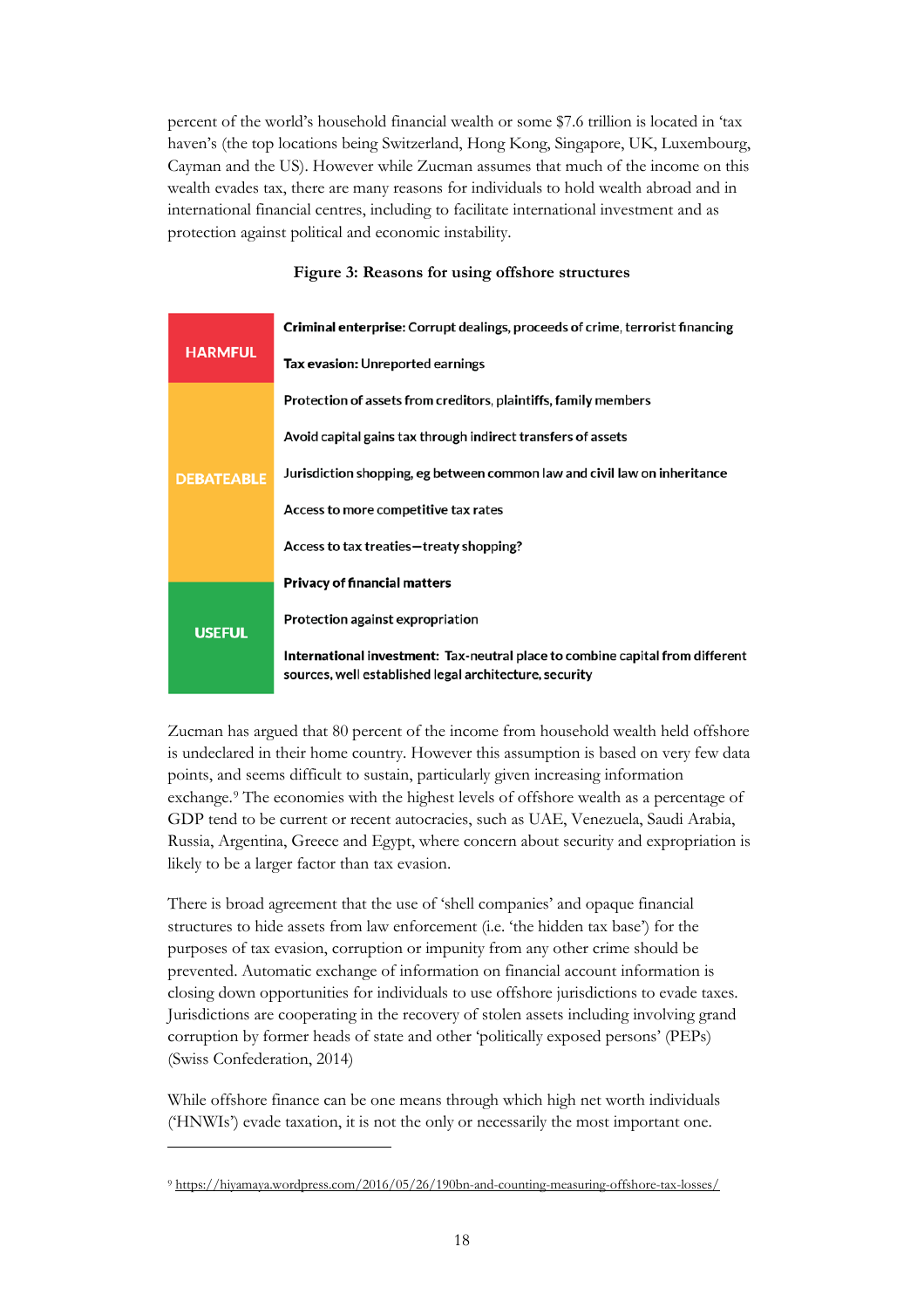Indonesia, for example, held an amnesty on undeclared wealth that brought \$379 billion of previously undeclared assets into the tax base by October 2016, and was expected to raise \$12.5 billion of additional revenues. Only one quarter of the total of previously undeclared assets were held abroad (mainly in Singapore), and even after citizens declared the assets and paid the wealth tax due, most chose to keep these investments offshore for non-tax related reasons[.10](#page-20-1) Research in Uganda by the International Centre for Tax and Development found wealthy individuals had significant investment in local land and property, and under-declare their income from activities such as letting out commercial properties, operating fleets of commercial vehicles, running hardware stores, and engaging in commercial agriculture. The researchers looked at 71 high-ranking government officials owning large domestic business assets (like hotels, schools and media houses), and found that, without resorting to offshore structures only one had ever paid personal income tax between 2011 and 2014 (Kangave et al, 2016). This income then forms part of the domestic tax base, which is not hidden through complex international structures, but is simply undeclared.

## <span id="page-20-0"></span>**3.4. Could there be \$9 of domestic tax gains for every \$1 of international?**

While there are significant challenges to assessing unrealised tax potential in different parts of the tax base (particularly the hidden tax base), some rough quantitative measures can be compared to give a sense of scale at a country level.

| Tax base                          | Estimate approach                                                                                                                                                                        | <b>Ballpark</b><br>figure % of<br>GDP <sup>11</sup> |
|-----------------------------------|------------------------------------------------------------------------------------------------------------------------------------------------------------------------------------------|-----------------------------------------------------|
| Overlapping                       | Base erosion and profit shifting-10% of CIT<br>(OECD)                                                                                                                                    | $0.3\%$                                             |
| international tax<br>base         | <b>Taxing at source</b> (GDP-GNI) x tax rate $*$ (use 25%<br>as approximation)                                                                                                           | $0.9\%$                                             |
| <b>Broad domestic</b><br>tax base | <b>Tax capacity'</b> difference between IMF Tax Capacity<br>estimates & existing revenues as a percentage of GDP<br>(Fennocieto & Pessino, 2013—using Mundlack)<br>Random Effects Model) |                                                     |
| Hidden<br>(offshore) tax<br>base  | Tax offshore interest attributing Zucman (2015)<br>estimates by region on basis of GDP per capita                                                                                        |                                                     |

#### **Figure 4: Estimating revenue at stake from tax potential of different tax bases**

1

<span id="page-20-1"></span><sup>10</sup> [www.straitstimes.com/asia/se-asia/indonesia-tax-amnesty-hits-90-of-target](http://www.straitstimes.com/asia/se-asia/indonesia-tax-amnesty-hits-90-of-target)

<span id="page-20-2"></span><sup>11</sup> BEPs, 'tax the gap' and 'unused tax capacity' measures draw on basic data tax, GDP and GNI data from ICTD and the World Bank from Argentina, Ghana, Thailand, Mexico, Dominican Republic, Honduras, Guatemala, Kenya, Costa Rica, Brazil, South Africa, Peru, Pakistan, Jamaica, Egypt, Morocco, Senegal, Nigeria, Namibia, Tunisia, Philippines, Bolivia and Paraguay (these are the countries where it was possible to undertake all three calculations).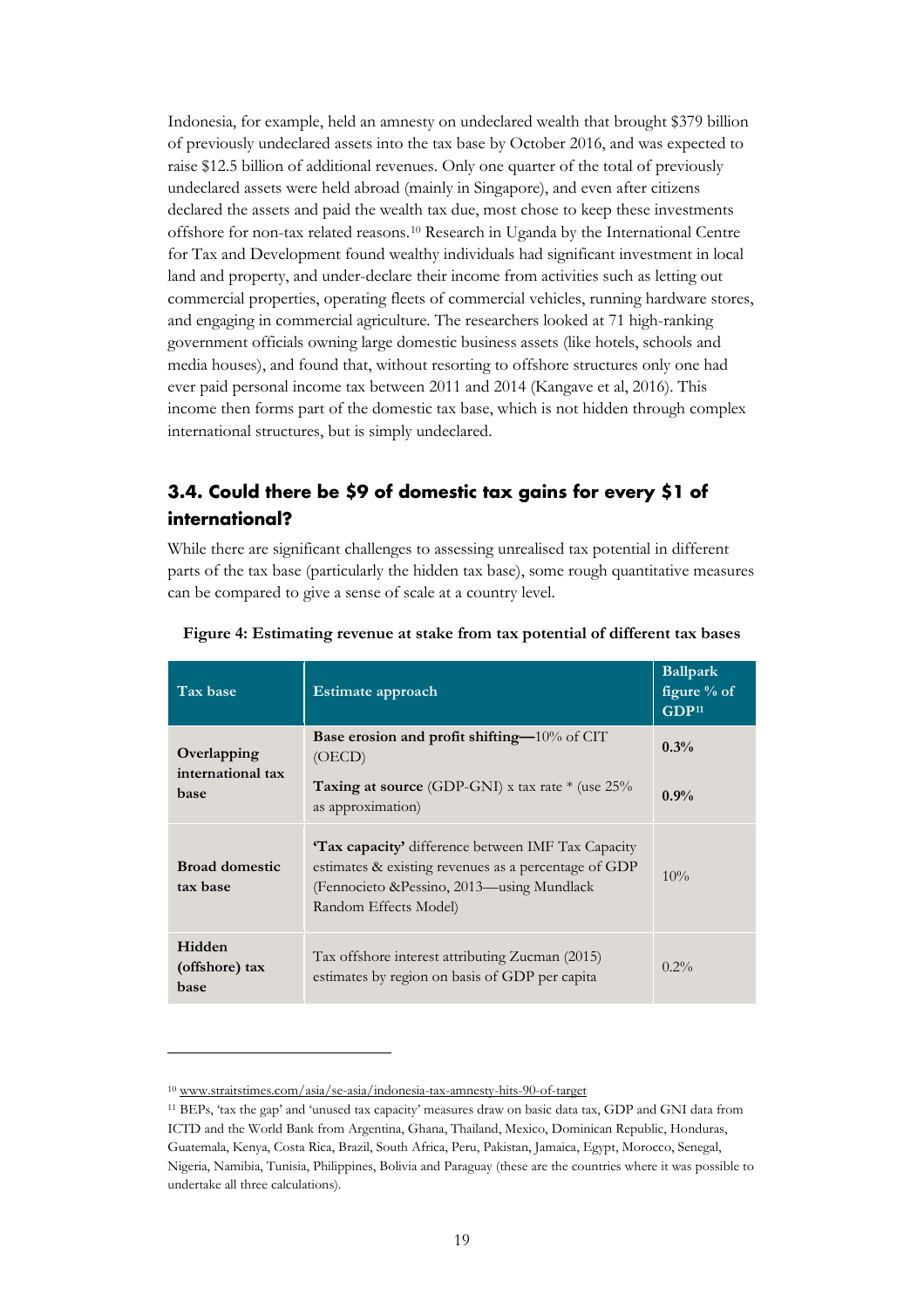For the **overlapping tax base,** two different approaches are used:

The OECD estimates that base erosion and profit shifting amounts to 4-10 percent of overall corporate income tax receipts (which provide on average 16 percent of government revenues in developing countries, or 2 percent of GDP) (Johansson et al, 2017). Similarly UNCTAD (2015) estimate that profit shifting has a tax effect amounting to some 50 percent of current corporate income tax contributions associated with foreign enterprises (amounting to some 1.4 percent of government revenues overall). Thus a rough ball-park measure of the revenue impact of base erosion and profit shifting in developing countries might be around 0.3 percent of GDP. However the actual burden of this taxation may fall on local people—as the IMF argues, "to the extent that capital is internationally mobile, a small country cannot affect the after-tax return required by foreign investors: trying to do so will simply reduce the income of immobile factors (local labor, most likely)" (Cottarelli, 2011).

A study by Ernesto Crivelli, Ruud De Mooij and Michael Keen of the IMF in 2015 suggest that losses to developing countries from multinational tax avoidance might be several times higher—in the order of 1 percent of GDP (\$200 billion overall). However this study does not look any measures of the underlying level of FDI, but applies a general relationship to the headline tax rate and GDP of a country. A study by Alex Cobham and Petr Janský (2017) provides a breakdown by country, and notes that the methodology leads to some hard-to-believe findings. For example, Chad is said to be losing corporate tax revenues worth some 8 percent of its GDP. Pakistan is said to be similarly losing tax revenues worth 5 percent of GDP. For this to be true untaxed profits related to multinational affiliates and home-based multinational corporations would account for 20 percent of GDP in Chad, and 14 percent in Pakistan—suggesting that the multinational corporate sector is be more prominent in these economies than in countries such as the UK and Denmark where the corporate tax base is around 11 percent of GDP.

A recent study in South Africa, using confidential tax return data from 2000 foreign subsidiaries, estimated that they shifted 7 percent of their profits out of the country this reduces the total corporate tax base by 1 per cent, implying that profit shifting removes 0.2 per cent of the total tax base in South Africa or lowers the tax–GDP ratio by 0.05 percentage points (Reynolds & Wier, 2016).

This paper also suggests a second approach to considering how much revenues might be gained if the basis of international taxation were changed to shift the balance between taxation rights of source and residence countries. Very approximately we can think about this in terms of the gap between Gross Domestic Product (GDP) and Gross National Income (GNI). GDP is a measure of a country's overall economic output, including all goods and services produced within the borders of a nation. GNI takes into account income obtained from or remitted to other countries as dividends, interests and the wages earned by temporary migrants (such as cross border commuters). Existing tax treaties tend to result in dividends and interest being taxed in the country where they are received, while reducing (sometimes to zero) the amount of withholding tax levied on them in the source country. Thus the gap between GDP and GNI is a very rough measure (dependent on the quality of these statistics) of how much the apparent economic output of the country in fact relates to foreign owned enterprises—thus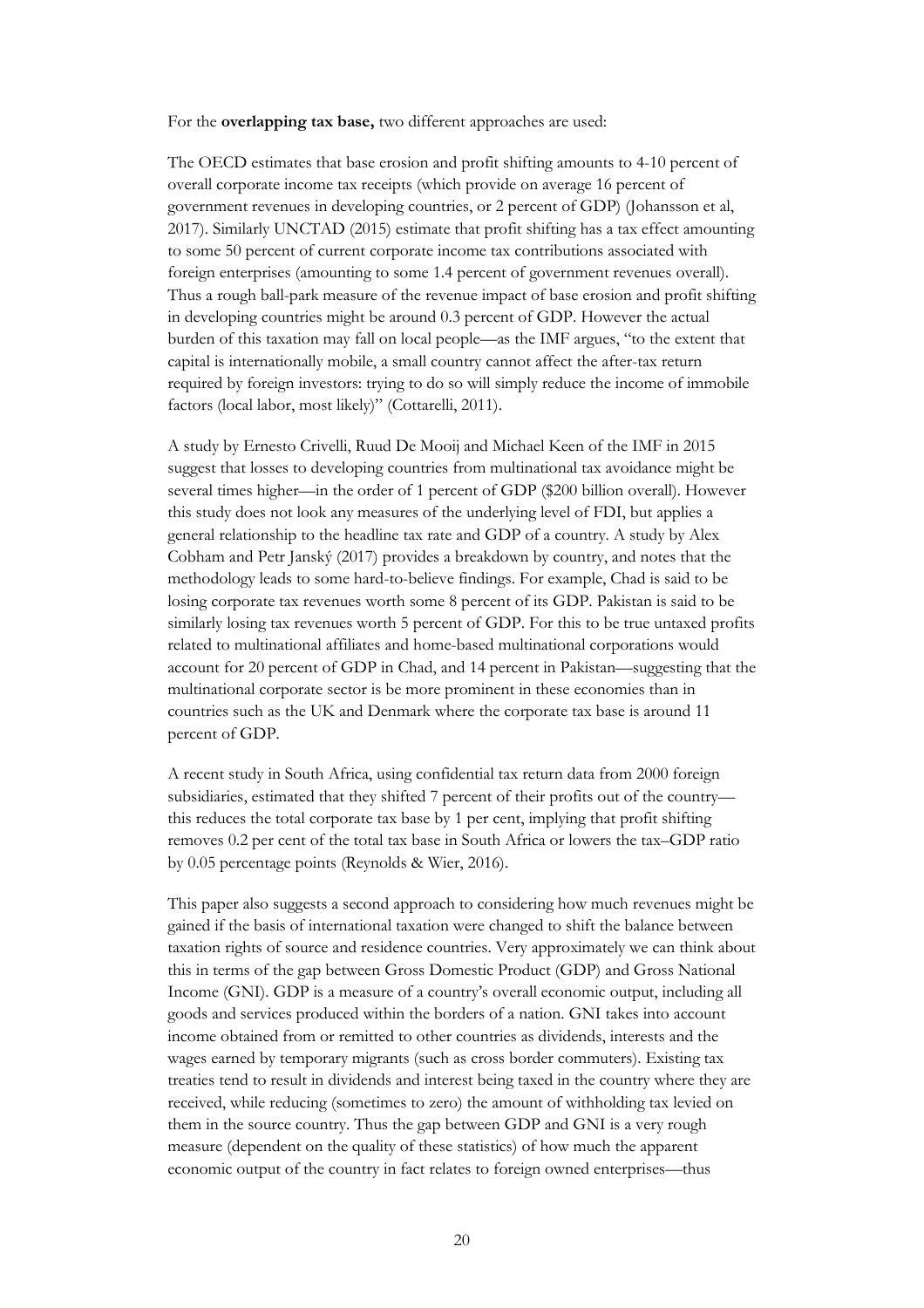'taxing the gap' provides a very rough measure of the net scale of revenues at stake from shift aligning a country's tax base closer to GDP than GNI by favouring source taxation, and reducing residence taxation.[12](#page-22-0) For the 20 countries with a positive gap, the unweighted average revenue associated with 'taxing the gap' was around 0.9 percent of GDP.

While there are not individual country estimates of the **hidden tax base**, Zucman (2015) provides estimates of offshore holdings on a regional basis—which suggest that if 80 percent of returns on offshore investments are going untaxed this could amount to 0.1 percent of GDP in Asia, 0.2 percent in Latin America and 0.3 percent in Africa.

These estimates (while very rough) indicate that measures focused on capturing more revenues from the global tax commons (overlapping and hidden) tax bases can generate significant amounts, they are not huge compared to existing revenues, to broader unused tax potential across the economy as a whole, or to additional absolute revenues which would be generated by sustained economic growth. The figure below illustrates this based on 2012 figures where overall tax revenues for developing and emerging economies were \$6.9 trillion.

 $\overline{a}$ 

<span id="page-22-0"></span><sup>12</sup> For example for a country such as Ireland which has attracted a massive scale of international investment compared to its domestic market this difference is very marked—While Ireland's GDP in 2016 stood at €275.6 billion, its modified GNI (excluding the effects of the profits of re-domiciled companies, depreciation of intellectual property products and aircraft leasing companies) was only €189.2 billion in 2016 (Central Statistics Office of Ireland, 2017)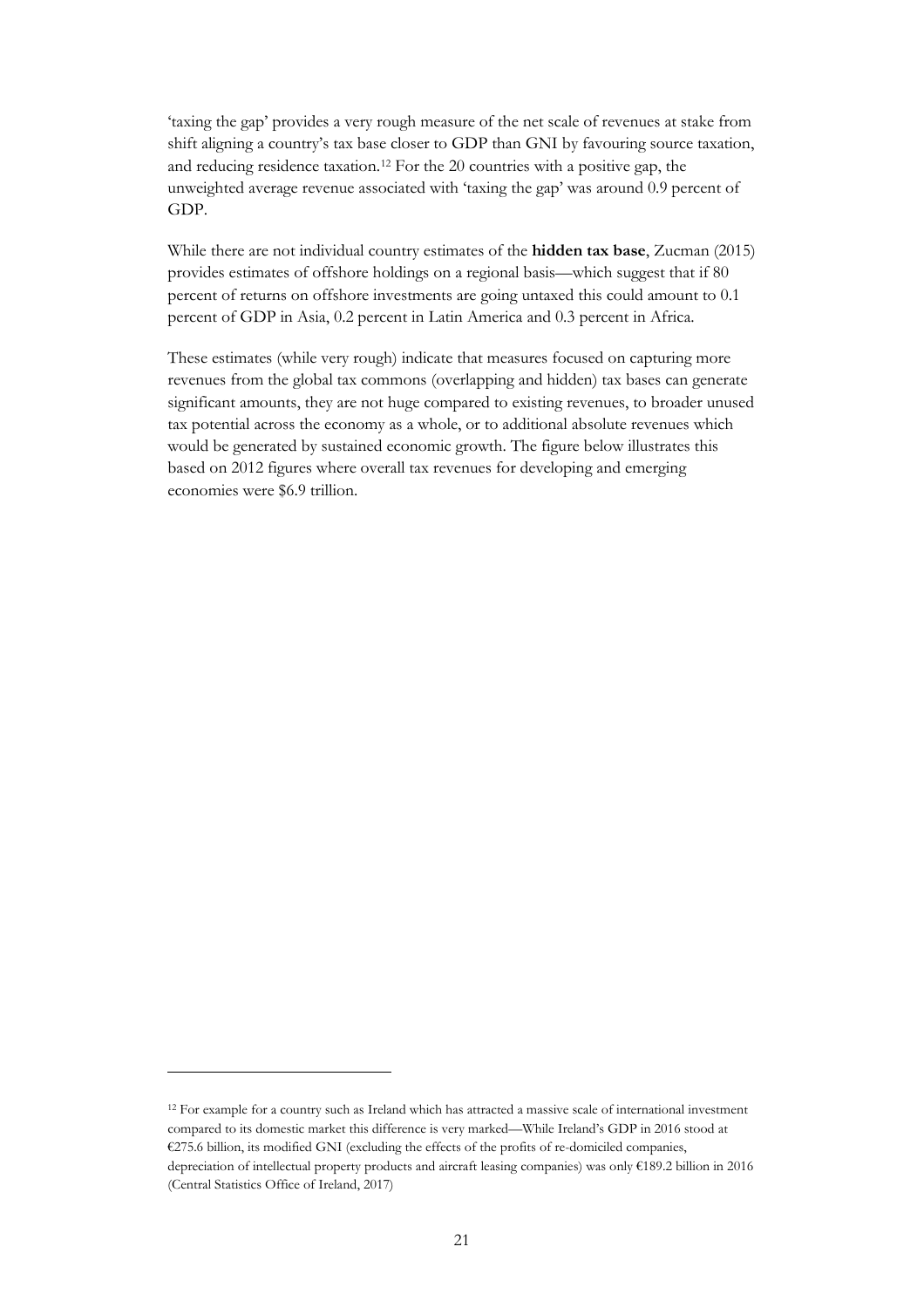**Figure 5: Ballpark estimates of additional potential revenues related to different tax bases for developing and emerging economies (2012 figures)**



The following chapter looks in more detail at what some of the opportunities for collecting additional tax could be.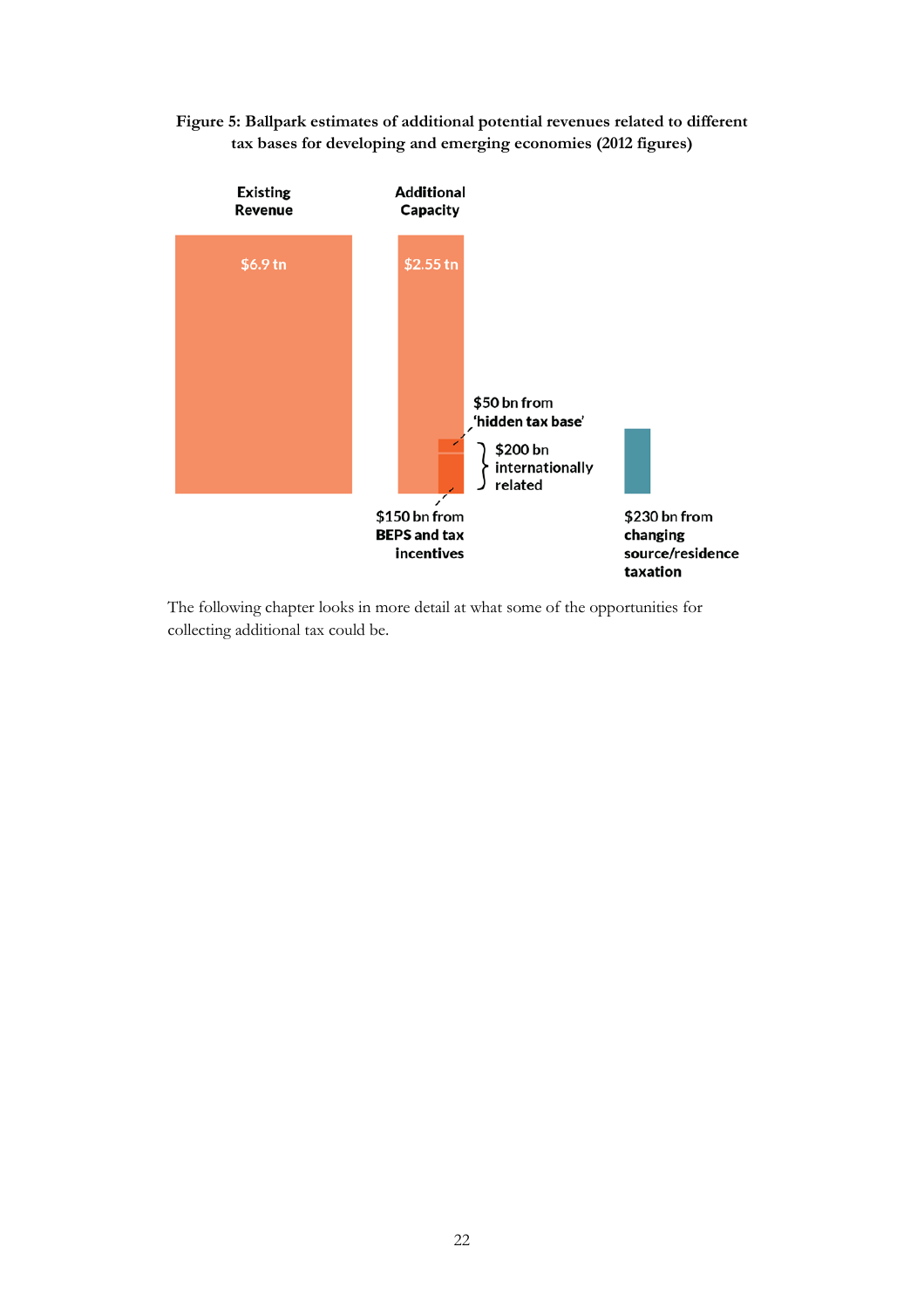## <span id="page-24-0"></span>**4. "Dangling fruit": Opportunities waiting to be plucked?**

Mick Moore and Wilson Prichard (2017) at the International Centre for Tax and Development highlight eight areas of opportunity ("dangling fruit") for low income countries from across the domestic, overlapping and hidden tax bases.

| Tax Base    | <b>Dangling Fruit</b>                                               |
|-------------|---------------------------------------------------------------------|
| Domestic    | <b>VAT</b>                                                          |
|             | Property Tax                                                        |
|             | Tobacco and alcohol                                                 |
|             | Government as a tax citizen                                         |
|             | Tax expenditures                                                    |
| Hidden      | Personal tax on wealthy individuals                                 |
|             |                                                                     |
| Overlapping | Extractives sector (NB:some of this is in the domestic tax<br>base) |
|             | Transfer pricing                                                    |

#### **Figure 6: Opportunities for collecting additional revenue**

1. **VAT.** Value added tax (VAT) has been adopted in many low and middleincome countries, often as a replacement for pre-existing sales or turnover taxes, and is now the largest single source of revenue. Collection rates are rising, but VAT 'gaps' are thought to be significant, for example 50–60 percent in Indonesia and Mozambique, for instance, compared to 13 percent in the United Kingdom. (Cotarelli, 2011). VAT systems have the advantage of catalyzing improved tax administration and record keeping by businesses. Collecting more VAT requires improved enforcement but may also involve reviewing systems of reduced rates and exemptions which are not always well targeted (Abramovsky et al. , 2017). VAT refunds for exporters are a necessary part of VAT systems but face problems of fraud and corruption on one hand (e.g.: 'carousel fraud') and denial of legitimate refunds on the other. Such denials happen in part because of fraud controls, but are also because of weak treasury management. Opportunities for improvement include reviewing and simplifying VAT rates and exemptions, and taking a risk-based approach to verifying refunds, giving prompt refunds for firms with good compliance records (Harrison and Krelove, 2005).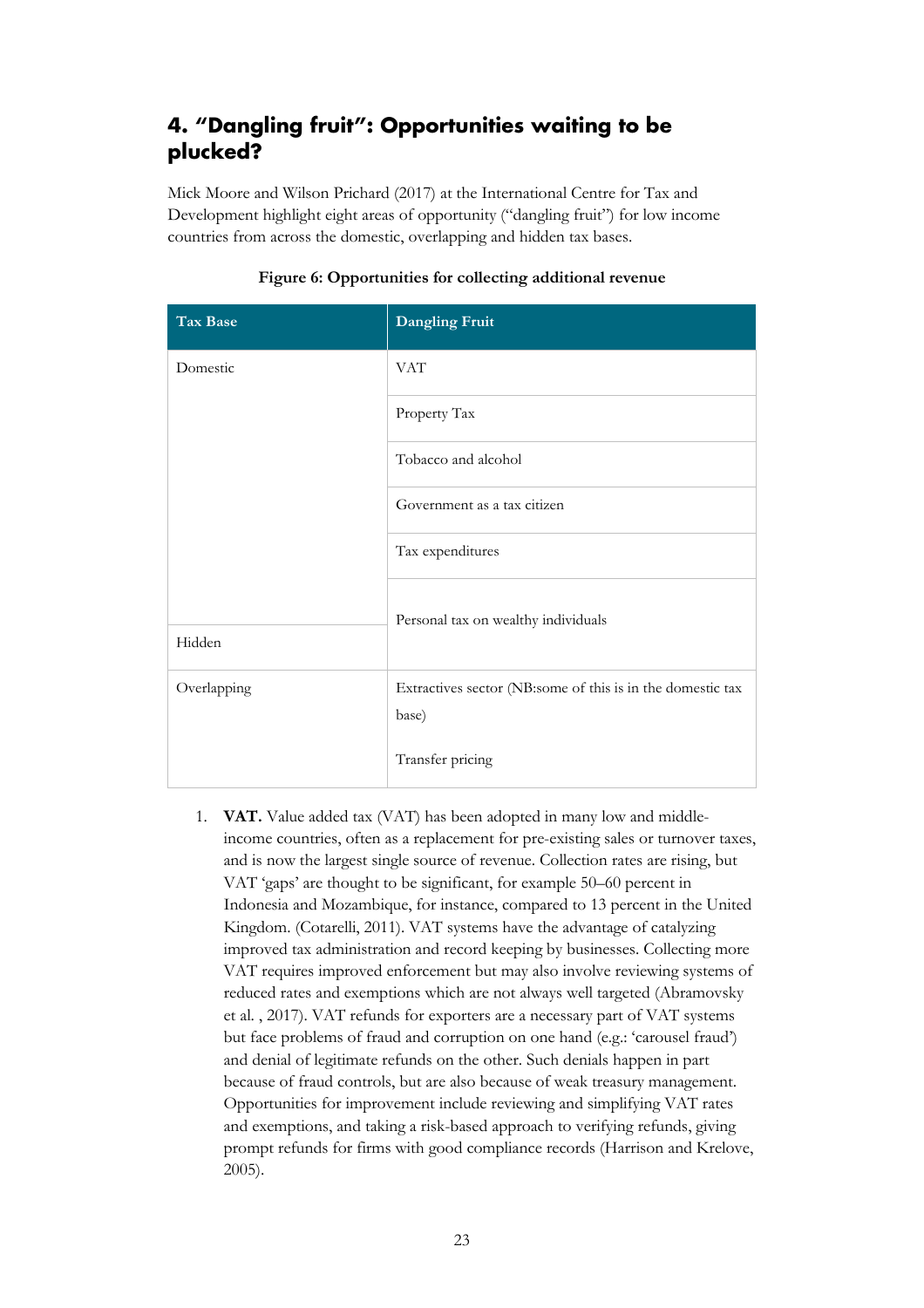- 2. **Property Taxes.** Despite being widely recognized as an economically efficient, administratively straightforward and progressive way to collect revenue, property taxes are rarely used in low-income countries. In most OECD countries, property taxes account for 1-2 per cent of GDP, while in low income countries where there is data they amount to 0.1-0.2 per cent of GDP. Successful approaches to widening the base of property tax suggest simplifying the assessment of property values and concentrating the institutional responsibility for tax collection in the hands of authorities with strong incentives to collect significant revenue. The barrier to property taxes appears to be largely political; as they tend to tax the very economic and political elites who have the power to their power to prevent them being enacted or enforced (Moore and Prichard, 2017).
- 3. **Tobacco and Alcohol.** Taxes on products such as tobacco and alcohol serve the dual goals of reducing harmful consumption and raising revenues. It is estimated that taxes on cigarettes in developing countries generated US\$ 216 billion in revenues overall or 3.3 percent of government revenues. Raising cigarette excise by US\$ 0.25 per pack in all developing countries would decrease smoking by 4 percent and generate an extra US\$ 45 billion in revenue (mainly in middle income countries, but with the greatest relative increases in low-income countries) (Goodchild et al., 2017). There are many successful examples of tax policy reform among developing countries, including raising and standardizing excise rates, and controlling Illicit trade through "track-and-trace" systems in the tobacco supply chain, however public policy in small poor countries is especially vulnerable to political influencing activities by the tobacco industry. Regional harmonization in excise tax regimes would reduce the incentives for smuggling.
- 4. **Tax Expenditures.** Tax credits, exemptions, and rate reductions are a means by which governments give direct subsidies to a subset of taxpayers (including both foreign and domestic investors, as well as consumers). While data is patchy overall they appear to be non-trivial amounts of money, estimated at [2 percent](http://www.mofep.gov.gh/sites/default/files/news/2016%20BUDGET%20-%20STATEMENT.pdf)  [of GDP in Ghana,](http://www.mofep.gov.gh/sites/default/files/news/2016%20BUDGET%20-%20STATEMENT.pdf) [2.5 percent of GDP in Kenya and Tanzania,](http://www.mof.go.tz/mofdocs/PER/PER%20Reports/PER%20Tax%20Exemptions%20Study%20Final%20Report%20and%20Briefing%20Note.pdf) and [5 percent](https://www.imf.org/en/Publications/CR/Issues/2017/05/03/Brazil-Fiscal-Transparency-Evaluation-44874)  [of GDP in Brazil.](https://www.imf.org/en/Publications/CR/Issues/2017/05/03/Brazil-Fiscal-Transparency-Evaluation-44874) On tax incentives offered to foreign investors, Martin Hearson (2013) estimates that tax incentives related to corporate income tax averages 0.5-0.6 percent of GDP. Some tax expenditures are a normal part of the tax system (such as capital allowances and import tax refunds for exporters) and in countries with large informal sectors and tax evasion pressures, tax incentives can be a means of preventing firms from shifting into the informal sector or evasion-prone activities (Jun,2017). However tax experts have argued for many years that overall tax exemptions for investment are excessive and ineffective and are often used as a tool to reward political allies, provide leverage over potential opponents, or raise money, both for private and political gain (Moore and Prichard, 2017). Recommendations are that where they are used they should be based on clear criteria, transparently granted and monitored, with a clear time limit.
- 5. **Government as a tax citizen.** Moore and Prichard (2017) also highlight the importance of cooperation between government agencies in in their roles as direct tax payers, tax collection intermediaries and as clients and procurers.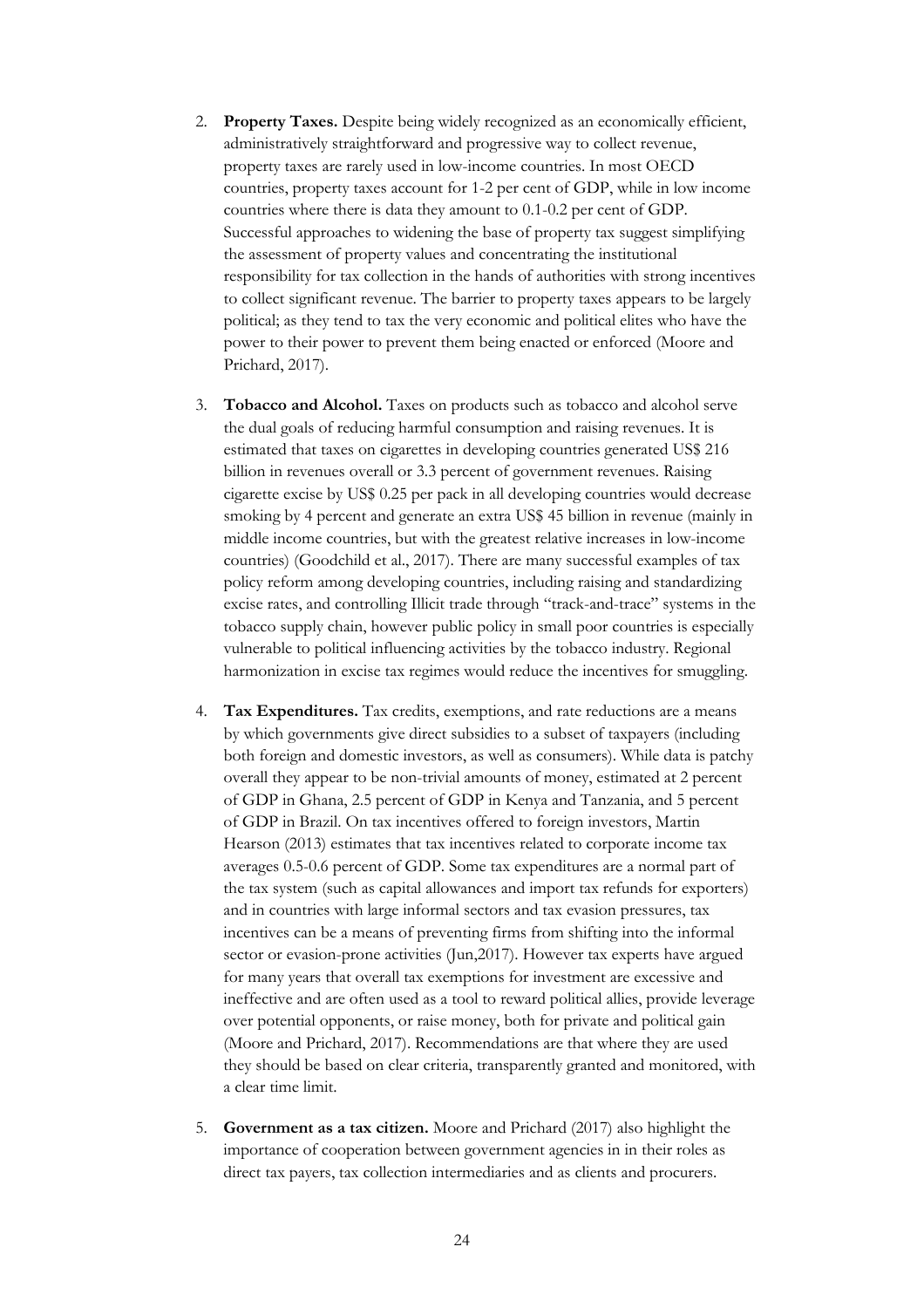Problems include long delays in remitting (and sometimes failing to ever remit) VAT, motor vehicle license fees, royalties on natural resource extraction, the PAYE taxes of government employees or withholding taxes on public sector contracts. Public sector agencies may also decline to provide the tax authority with information such as on the non-salary benefits given to public sector employees or of the identity of recipients of major public sector contracts. Another issue which could also be raised here is the insistence by donor countries for special tax treatment of donor-funded projects (including private contractors, local employment taxes etc..). In addition to the revenue implications, in countries with small formal economies where donor-funded activities make up a significant part of the tax base, the incentives to improve tax policy and administration may also be weakened, while capacity is diverted into processing tax exemption claims related to aid funded projects (Brosio et al. 2018).

- 6. **Personal income tax on the rich.** Personal income taxes amount to an average of about 10 per cent of GDP in wealthy countries, but for only 2 per cent in low income countries. This reflects both that many people are too poor to pay personal income tax, but also that rich people who own property, hotels, schools and other businesses as well as lawyers, private doctors and others in private practice typically pay relatively low taxes on both their assets and their incomes. While offshore tax evasion is not the only route by which elites get away with paying little tax, international exchange of information is a key mechanism to make hiding assets offshore more difficult, and both developing countries and developed country partners should work to ensure that access to automatic exchange of information is expanded, and collaborate to support revenue authorities to use this information. However ultimately the question of how much tax domestic elites pay depends as much on the political settlement mad by elites than on the particular mechanisms of property taxation, banking information or the external data made available internationally.
- 7. **Extractives sector.** Revenues from oil, gas and mining make a critical contribution to the revenues of resource rich countries, with the bulk of this coming from multinational enterprises. To effectively collect an adequate share of natural resource wealth requires that governments design and implement a fiscal regime that raises revenue without undermining incentives for investment and can cope with price volatility. Options include combinations of royalties and profit taxes, "windfall" taxes, equity participation, export taxes, auctioning of exploitation rights and cash flow taxes. Implementation of transfer pricing, controls on thin capitalization and treatment of capital gains are critical to protect against revenue losses (Daniel et al. 2017) Many developing country governments, together with international organisations and donors are working to strengthen capacity to build and administer tax systems that are robust enough to prevent base erosion and profit shifting in extractives sectors (Readhead, 2017). However in practice rents from natural resources are not only divided between transnational investors and government treasuries, but are often captured through corruption and collusion by political elites.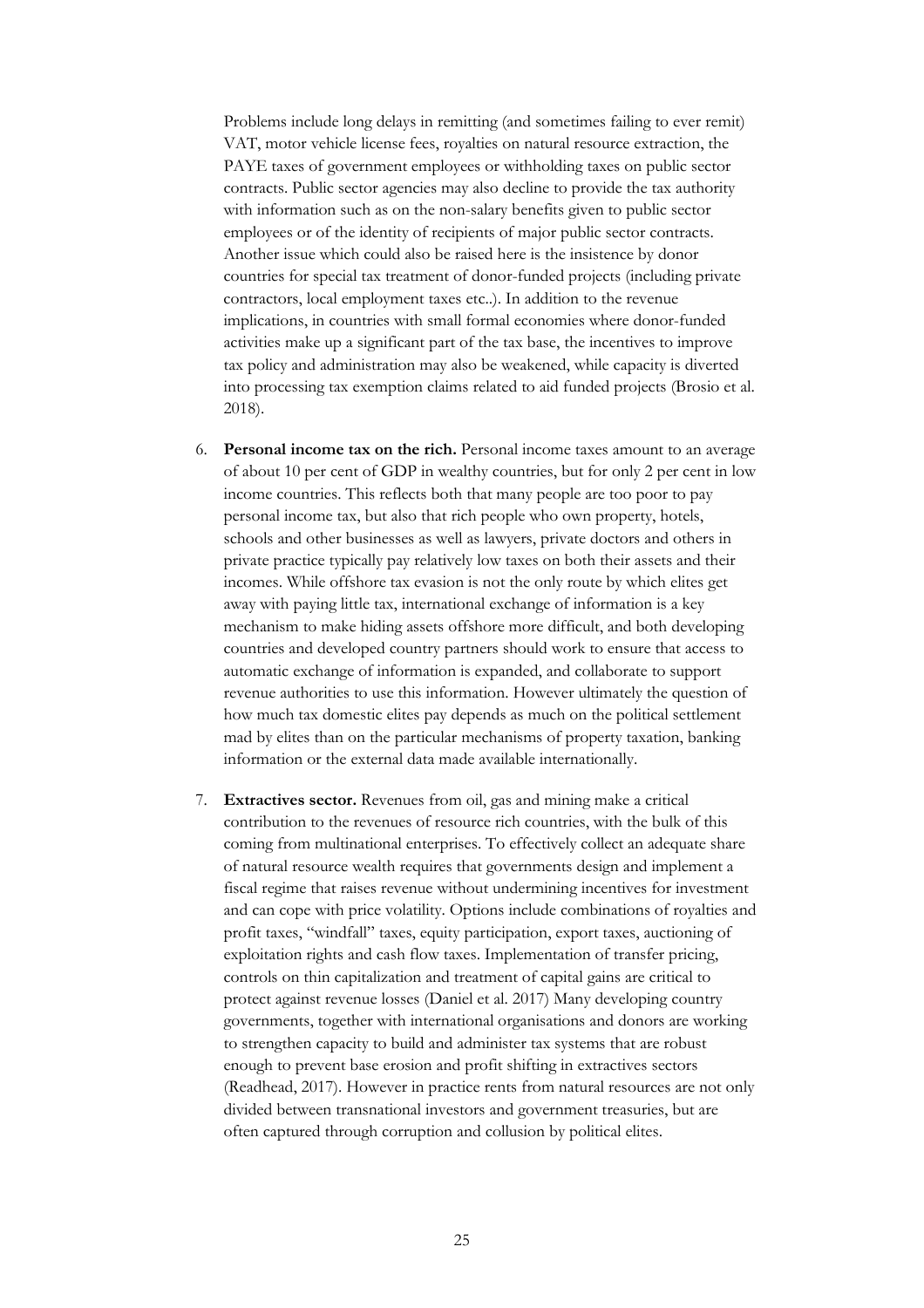8. **Transfer pricing.** Developing the capacity for taxing multinationals is crucial for all countries, and most developing countries now have some framework for transfer pricing. However they often but lack strong capacity for audit, enforcement, and dispute resolution. The OECD (2014) notes gaps in developing country tax legislation, together with low audit capacity, are likely to mean that developing countries facing cruder or more aggressive tax avoidance than typically encountered in more advanced economies. This means that there can be good returns from strengthening enforcement. The experience of technical support for transfer pricing audits in low-income countries there can be high returns on public investment Moore and Prichard (2017) report that aid for transfer pricing in Zambia and Tanzania has resulted in returns of 10:1 and 100:1 respectively. Approaches such as safe harbours and simplification measures that target specific transaction types and situations can also be used (Cooper et al. 2017).

Moore and Prichard guesstimate that each of these areas has the potential to raise the tax take by 1-2 percent of GDP over a period of five to ten years.[13](#page-27-0) The IMF, highlighting a similar set of areas, suggests that in Sub-Saharan Africa there is potential for many countries to raise tax revenues by about one percent of GDP per year over the next five or so years (Gaspar and Selassie, 2017). As with the broader estimates of the size of the domestic, overlapping and hidden tax bases, the balance of opportunities suggests that while there are revenue gains to be made in relation to cross-border tax issues, they do not make up the bulk of domestic resource mobilisation opportunities.

In most cases the 'tax is political' story seems to offer a better explanation for why particular opportunities are or are not being implemented, rather than 'fix cross border taxation,' or indeed lack of technical capacity or access to capacity building. As Moore and Prichard say "relative to other organisational domains, many potential improvements in tax administration require neither significant financial expenditure nor large improvements in technical expertise. Instead, they demand only a political commitment to improvement strong enough to overcome vested interests among taxpayers, politicians and tax administrators themselves."

 $\ddot{\phantom{a}}$ 

<span id="page-27-0"></span><sup>13</sup> However it is worth noting that these areas are not necessarily additive. For resource-rich low-income countries 'the extractive sector,' 'taxing multinationals' and 'tackling tax exemptions' largely focuses on the same part of the tax base. Similarly property taxes and the personal income taxes on the rich are likely to be paid by the same narrow group of people.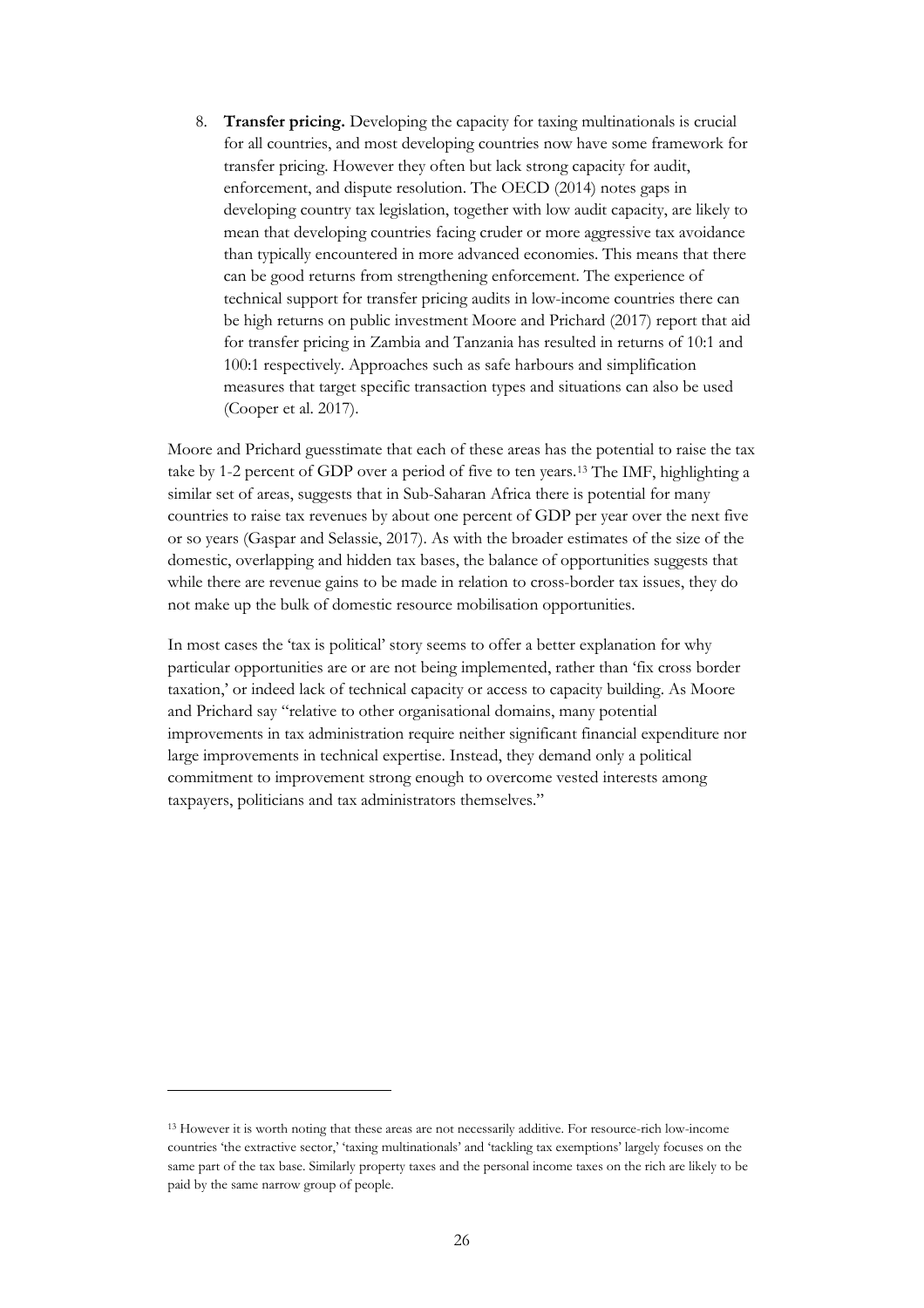## <span id="page-28-0"></span>**5. Why great expectations can be dangerous**

Countries should certainly cooperate to close loopholes in the international tax system, and developed countries should use the levers they have to support developing countries on cross-border taxation, going beyond technical assistance to cooperating on exchange of information, and considering alternatives to traditional approaches to transfer pricing. They should also be open to considering whether the global tax framework should have a different source/residence balance than the one we have today.

There are choices to make in sequencing and determining how much limited capacity to invest in domestic and international tax areas. Annet Ogutu argues that "developing countries (such as those in Africa) may not necessarily have the same concerns about BEPS as developed countries" (Ogutu, 2016). Similarly, professor Jeffrey Owens argues that "in a typical developing country, the first priority is to get your tax administration working. Because without that, you can have whatever international arrangements you want, but you're not going to be able to do transfer pricing properly; you're not going to be able to exchange and use information" (Owens and Lennard, 2014). For example receiving automatic information on the offshore holdings of citizens requires significant investment in legislation, administration and hardware to collect, store, and encrypt the data. Implementing these changes competes with other areas of tax administration and should be done on the basis of genuine priority and not inflated expectations of potential yield.

In practice tax which appears to be paid by foreign investors can in fact result in an economic burden falling on local people. Furthermore, as we have seen the absolute amounts of tax at stake from tackling multinational tax avoidance, or even making more significant changes in the source-residence basis of international taxation, are not as large as they have often been perceived.

More fundamentally, it should be recognised that using international agreements to strong-arm taxpayers into paying more tax than has been secured as part of a social contract, or is supported by underlying economic prospects, is likely to be impossible (and undesirable). Closing BEPS loopholes will bring the tax system more up to date but will raise pressure to shift the location of real investment, and therefore also for countries to reduce their tax rate to attract investment (Keen and Konrad, 2012).

There is a danger that an intense focus on the appealing potential of collecting more tax from the overlapping and hidden tax bases could backfire and create negative impacts for development. This danger has two aspects; (1) a negative impact on investment and economic growth and (2) a negative impact on government accountability.

#### <span id="page-28-1"></span>**5.1. Deterring investment**

Too much tax, and too much uncertainty can negative impact on investment and growth. Many developing countries already set a relatively high level of taxes on business (including profit taxes, employment taxes, important taxes and other fees and levies). The World Bank's Paying Taxes report notes that in sub-Saharan Africa, effective tax rates facing medium-sized companies are 7 percentage points higher than the world average (World Bank/PWC, 2017). These taxes-on-paper may in practice be mitigated by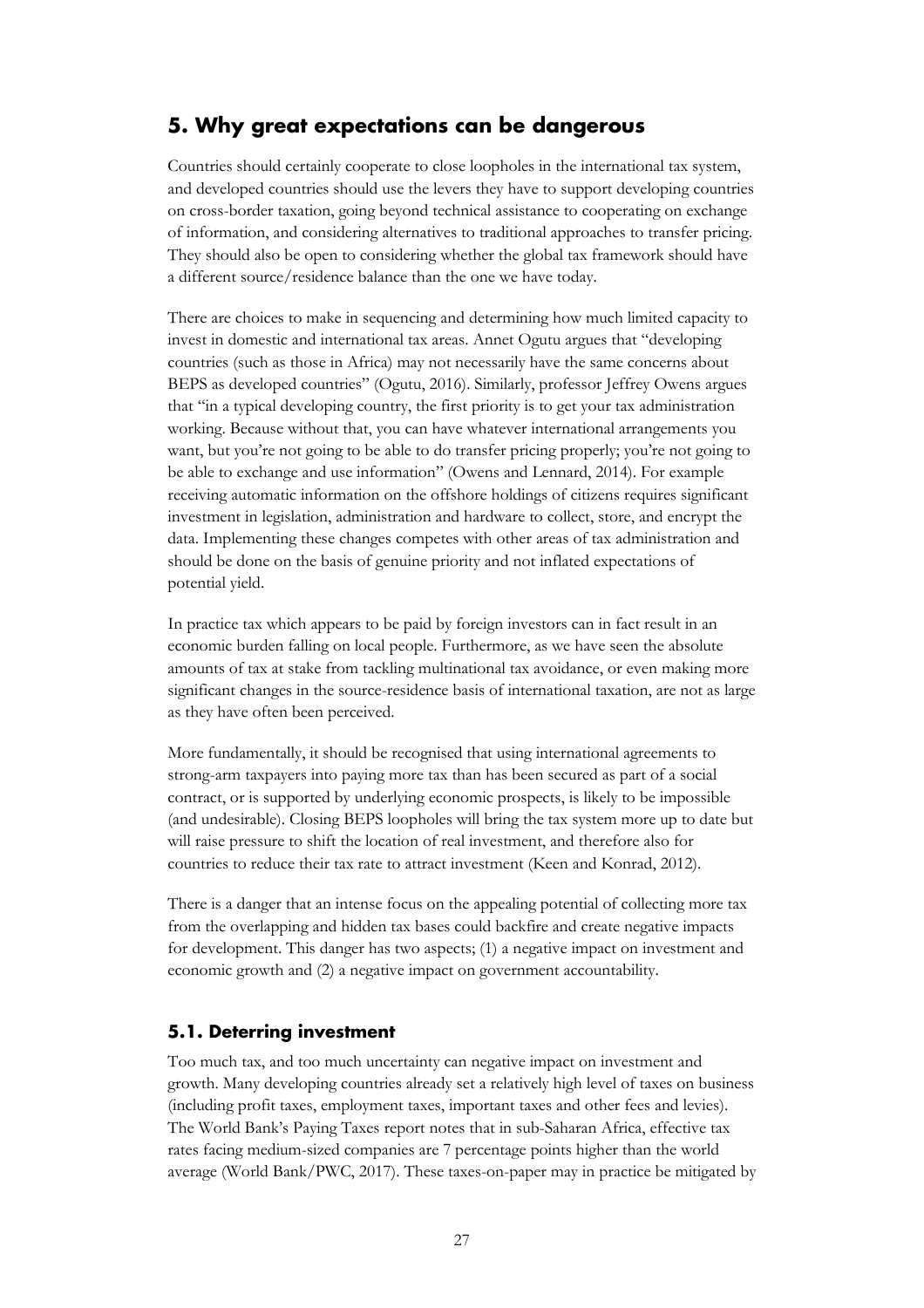tax exemptions, avoidance or evasion, but these mechanisms themselves create further costs and inefficiencies.

While there is imperfect data on the tax burden experienced by businesses, firms themselves respond to the actual costs they experience, rather than the statistics. Effective tax rates ought to matter: they are factored into the [discounted cash-flow](https://www.imperial.ac.uk/media/imperial-college/grantham-institute/public/publications/briefing-papers/the-cost-of-capital-and-how-it-affects-climate-change-mitigation-investment-v2-Grantham-BP-15.pdf)  [analyses](https://www.imperial.ac.uk/media/imperial-college/grantham-institute/public/publications/briefing-papers/the-cost-of-capital-and-how-it-affects-climate-change-mitigation-investment-v2-Grantham-BP-15.pdf) that large, formal sector business commonly use for project level investment decision making. Firms consider the projected internal rate of return (IRR) of projects after all taxes and costs are considered.

If taxation is carried out capriciously, with high levels of policy and administrative uncertainty, it is likely to be particularly damaging for the investment environment. A recent OECD survey of senior tax leaders in multinational companies from across the G20 found that they rated corruption as the main factor effecting investment location decisions, followed by political certainty. The tax environment came third, followed by macroeconomic stability (OECD/IMF, 2017). Within taxation the most important factor was not the overall tax rate, but uncertainty.

Tax uncertainty (either because of unstable policy, administrative practices or the political granting and removal of tax incentives) this is likely to lead to the worst of all outcomes—firms discount the value of tax breaks or lower tax rates promised as they do not trust that they will be sustained. This means that each dollar of tax benefit transferred from government to businesses produces a lower effect in terms of investment incentive. Policy instability create a triple-whammy against the effective use of tax incentives. Firstly it translates into immediate business costs such as unreliable electricity supply and lack of infrastructure. Secondly the general perception of countryrisk raises the investor's hurdle rate for investment, and thirdly it reduces the trust that companies put in the specific tax incentives. A study by the World Bank (2017) for example finds that the marginal effective tax rate has eight times the impact on investment for countries in the top half of the "Doing Business" index than those in the bottom half.

The danger of raised expectations, and intensive focus on multinational taxation can be seen in the relationship between business and the tax authorities in many countries. Complex businesses require clear rules, carefully applied. Best practice is to move towards "collaborative compliance," where large taxpayers disclose their tax affairs early and discuss issues with tax authorities. But in many countries, businesses and tax authorities have much poorer relationships. Large businesses are frequently targeted by audits driven by revenue targets or by public and political pressure. VAT refunds may be withheld to cover budget shortfalls. Taxpayers see themselves as pressured by an ineffective and unreasonable administration, and move to limit their exposure to weak legal systems, using business models that concentrate activities and asset ownership in core jurisdictions, and adopt pricing approaches that limit income in developing. (MacClean, 2017). Some exploit weaknesses through uncooperative approaches and opaque practices. Politicians, the public and tax administrations see taxpayers acting uncooperatively and there is pressure to redouble efforts to counter this behaviour. They may be stymied in these efforts by a lack of understanding of increasingly complex business models. The OECD (2015) cautions that "international support should aim to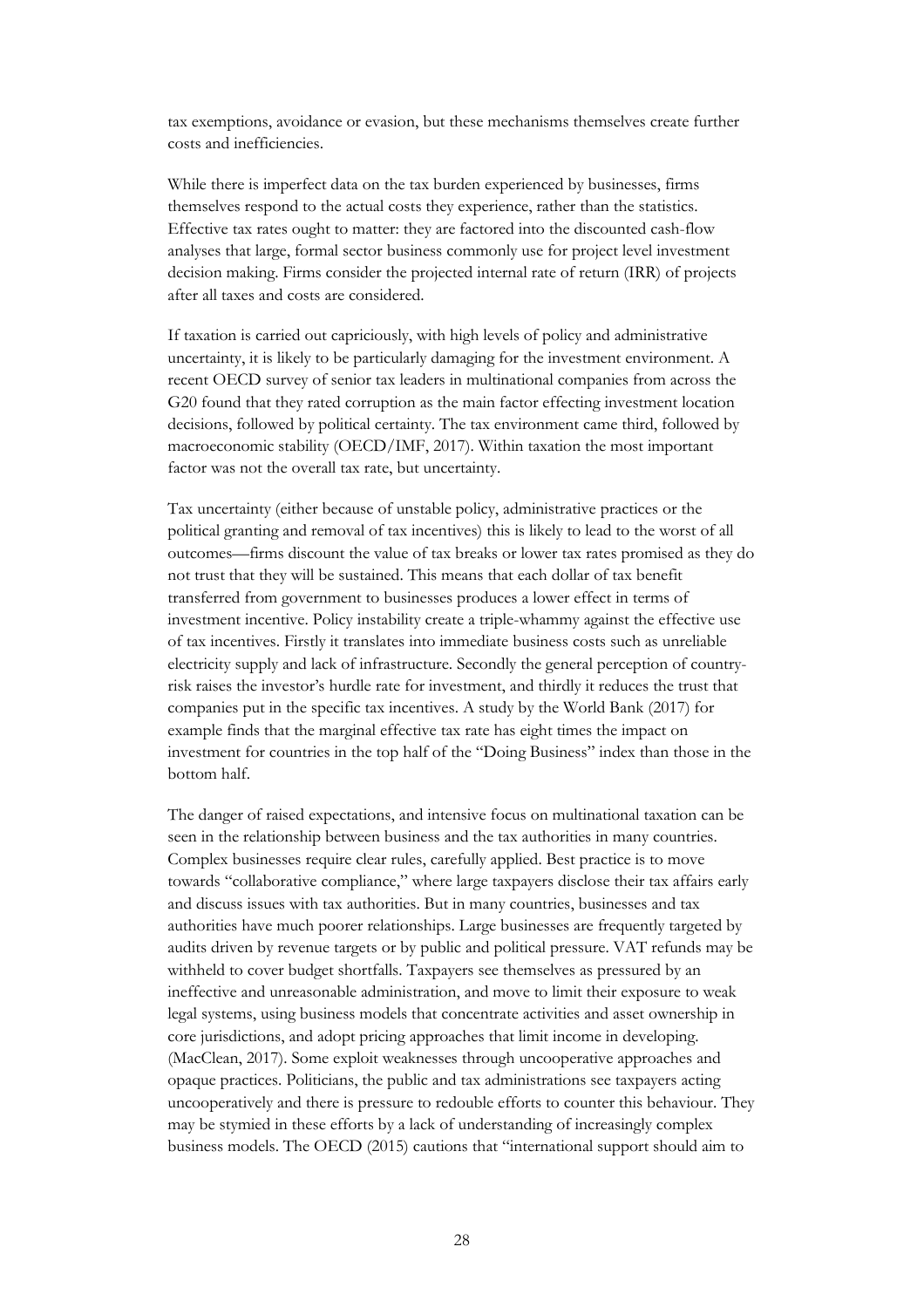encourage compliance but avoid unwarranted coercion and an over targeting of the most easily taxed corporate entities based in capital cities."

Another vicious cycle arises when businesses lobby for tax exemptions. This can be seen in Tanzania, for example, where both domestic and foreign companies lobbied for exemptions to the VAT system, creating complexity that opened up opportunities for abuse and avoidance. Business representatives reflected that in practice tax incentives are not of major importance in their decision whether to invest; instead, they would prefer a simple and predictable tax regime and improved efficiency and transparency in the public administration to reduce corruption. However, in the face of a system where the tax regime is seen as unreliable and incentives are granted to other companies and sectors in a non-transparent way, they remain locked into arguing for tax exemptions to secure their own competiveness whilst undermining the overall investment environment (Fjeldstad, Rakner and Ngowi, 2015).

David Manley (2012) describes the controversy and the history of Zambia's mining taxation regime—the push and pull of secrecy and leaked documents, public pressure and government and industry brinkmanship, and the swinging pendulum of reforms that has resulted. Fiscal policy design in extractives is subject to the "obsolescing bargain" problem, which combined with commodity price volatility and overheated public expectations can lead to a trap of low-performing unstable investment environments. In particular he argues that there is a trade-off between regressive royalty-based regimes and progressive profit-based systems.[14](#page-30-1) Royalties deliver earlier public payouts and are less vulnerable to avoidance, but are susceptible to continual renegotiation pressures. Profitbased taxes are responsive to price changes and underlying costs, but depend on the capacity of revenue authorities to administer things like transfer pricing and to secure public confidence in the system. The implication of this trade-off in natural resource taxation is that if perceptions of avoidance are exaggerated, it is likely to drive countries towards less economically beneficial solutions than they could have had, with greater instability and less constructive relationships between industry, government, and citizens. None of this is good for development.

#### <span id="page-30-0"></span>**5.2. Undermining accountability**

1

Fiscal policy is critical to economic growth by supporting macroeconomic stability, and through financing infrastructure and public services, but this depends on fiscal discipline, public financial management and effective spending.

Taxation is fundamentally political since it involves transfers from one group to another. Raising more revenues from the 'overlapping tax base' is politically attractive in in both developed and developing countries since it appears to place a tax burden on foreign shareholders, who are both rich and non-voters. It is also a morally attractive proposition for citizens in rich countries concerned with global development as it appears to transfer additional revenues from rich shareholders to poor countries,

<span id="page-30-1"></span><sup>14</sup> 'Regressive' and 'progressive' in relation to fiscal policies in mining, oil and gas relate to the project's earnings rather than the more general use of the terms in relation to the balance across the population. Royalties are 'regressive' because they do not rise with profitability.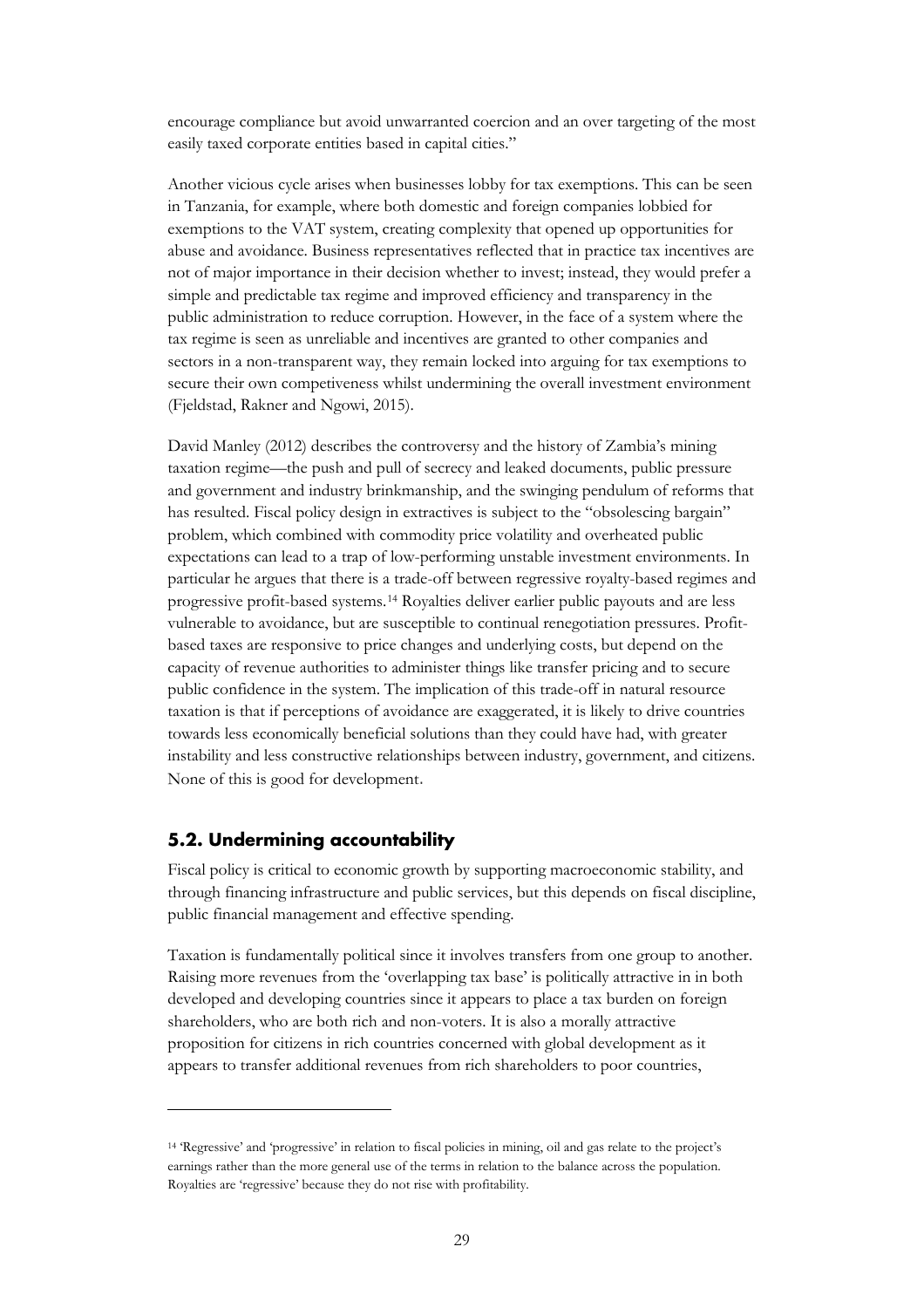without drawing from their own general tax bill in the way that aid does. However if governments and citizens believe that there is a large windfall to come from non-voters, they will be less vigilant in monitoring spending and holding government account for 'taxpayers money.' This effect is part of what is observed as the 'resource curse.' James Cust and David Mihalyi (2017) find evidence for a "Presource Curse" in which oil discoveries lead to elevated expectations, fiscal indiscipline and economic growth disappointments, even before the oil starts flowing.

One area of great hope is the idea of "Open Government" in pursuit of accountability through transparency. The aim is to challenge corruption and build a more effective social contract around taxation and spending, which in turn supports greater tax compliance and transformed governance. The focus on tax justice by international NGOs is often undertaken within this broad frame which links fiscal transparency and citizen participation. It brings together government reformers, civil society organisations and international organisations to ensure the public availability of comprehensive and timely information about natural resource revenues, public budgets and public contracts and concessions (Folscher and de Renzio, 2017). Much effort and resource has been invested in these initiatives (for example 300 people work in the 51 national secretariats of the Extractive Industry Transparency Initiative (EITI), 400 NGOs and are involved and over 1,000 people serve on multi-stakeholder groups with \$50 million is spent globally every year to support EITI reporting (GIZ, 2016)). Attention is increasingly turning to the examining evidence of what is working, and how open government initiatives can move beyond a pure focus on 'open data' to enabling real accountability (see Williamson and Eisen, 2016 and Carothers, 2016).

Donors (such as the EU, Norway, Finland, Netherlands and also major foundations) are working to build networks of stakeholders and informed debate on taxation issues domestically as well as interntionally (see, for example, the maketaxfair.net project by Oxfam Novib and Tax Justice Africa, and the approach to supporting citizen engagement on tax taken by Save the Children).

All of these initiatives depend on informed and honest analysis. Inflated expectations undermine this public debate, and allows governments to deflect accountability. The International Budget Partnership notes that "despite the recent [international] attention, a gap remains between the level of engagement in global policy debates and the level of meaningful civil society participation in revenue debates in most countries in the world"(IBP, 2016). If civil society organisations allow themselves to be distracted, and to distract the public with the promise of "Don't Tax You. Don't Tax Me. Tax That Fellow Behind the Tree" they risk undermining the critical process of accountability rather than supporting it.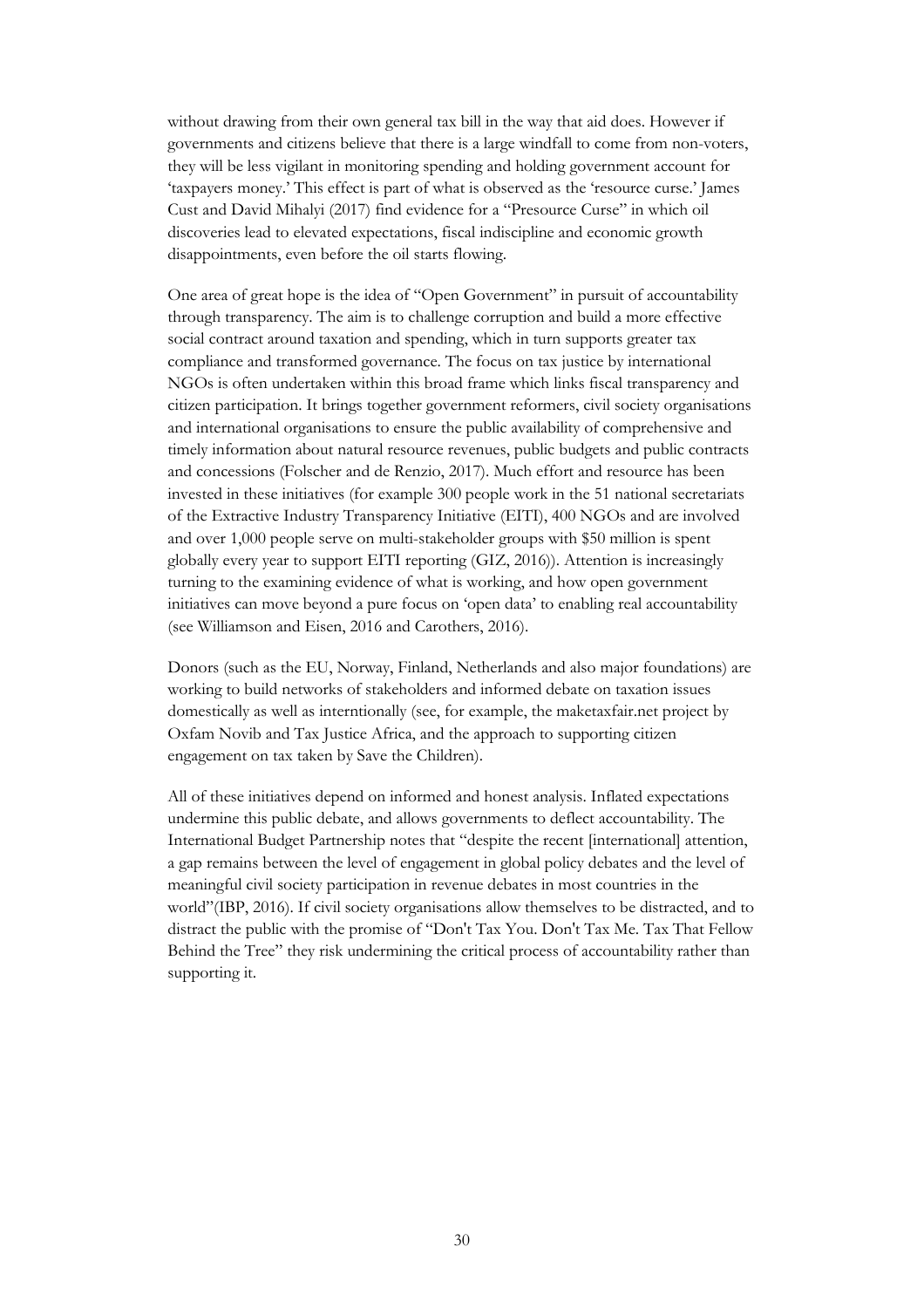## <span id="page-32-0"></span>**6. Exploring synergies: A new narrative**

"Fix cross-border taxation" and "tax is political" are not two competing teams of adversaries to which supporters are obliged to pick sides. Rather they are descriptions of different aspects of the challenge of taxation for sustainable development. No country can develop its tax system without considering international aspects. But no country can collect a large proportion of GDP as taxation without a large proportion of people in the economy bearing the burden, and for this to support human development requires consent.

Often international debates and action on tax and development, whether focused on domestic or cross-border aspects seem to suggest that countries can 'tax themselves to prosperity' by either adopting the best practice tax systems, or shifting tax revenues directly between the tax base of richer to poorer countries. Both approaches are likely to yield some results, but be limited, on one hand because reforms face institutional or political resistance, and because underlying scale of the overlapping and hidden tax bases is limited.

While it might seem attractive to use the international tax system as a form of off-budget budget support to shift resources to small and poor economies, there is little appetite for this in developed countries. Similarly appeals to morality in taxation seem to be the wrong domain. However there may be more potential synergies between international and domestic action, than are currently being pursued. This requires that we think about tax for development not within the 'financing for development' frame of zero-sum transfers but, within the frame of sustainable economic growth.

#### <span id="page-32-1"></span>**6.1. From deals to rules**

The pathway from being a poor-low tax country where voters do not expect tax authorities to treat them fairly or government to spend their money accountably, to being a rich country where government is held accountable for tax and spending, is not achieved through a build-up of technical tax reforms, but through the development of a productive economy and a social contract. The capacity to tax is fundamentally linked to establishing law and order within a territory and the interest of economic elites in doing so.

In richer countries, sustained incremental growth has led to diverse economies that rely on complex networks of tacit and distributed knowledge. It is this diversity and interdependency that give rise to strong bargaining power between different groups, enabling support for impersonal rules of governance that support investment, protection of property (which can be taxed), higher wages (which can be taxed), and the responsiveness of governments to the median voter. Thus in rich countries tax collection is largely governed by rules and implemented consensually, and a high proportion of GDP goes to public spending and redistribution. Poorer economies tend to be less diverse, producing fewer and simpler products, in many cases based on a few natural resources. This results in higher levels of inequality and thus concentration of political power (Hartmann et al., 2017). The social contract is not governed by rules but by deals that depend on personal status and informal negotiation. Redistribution does take place,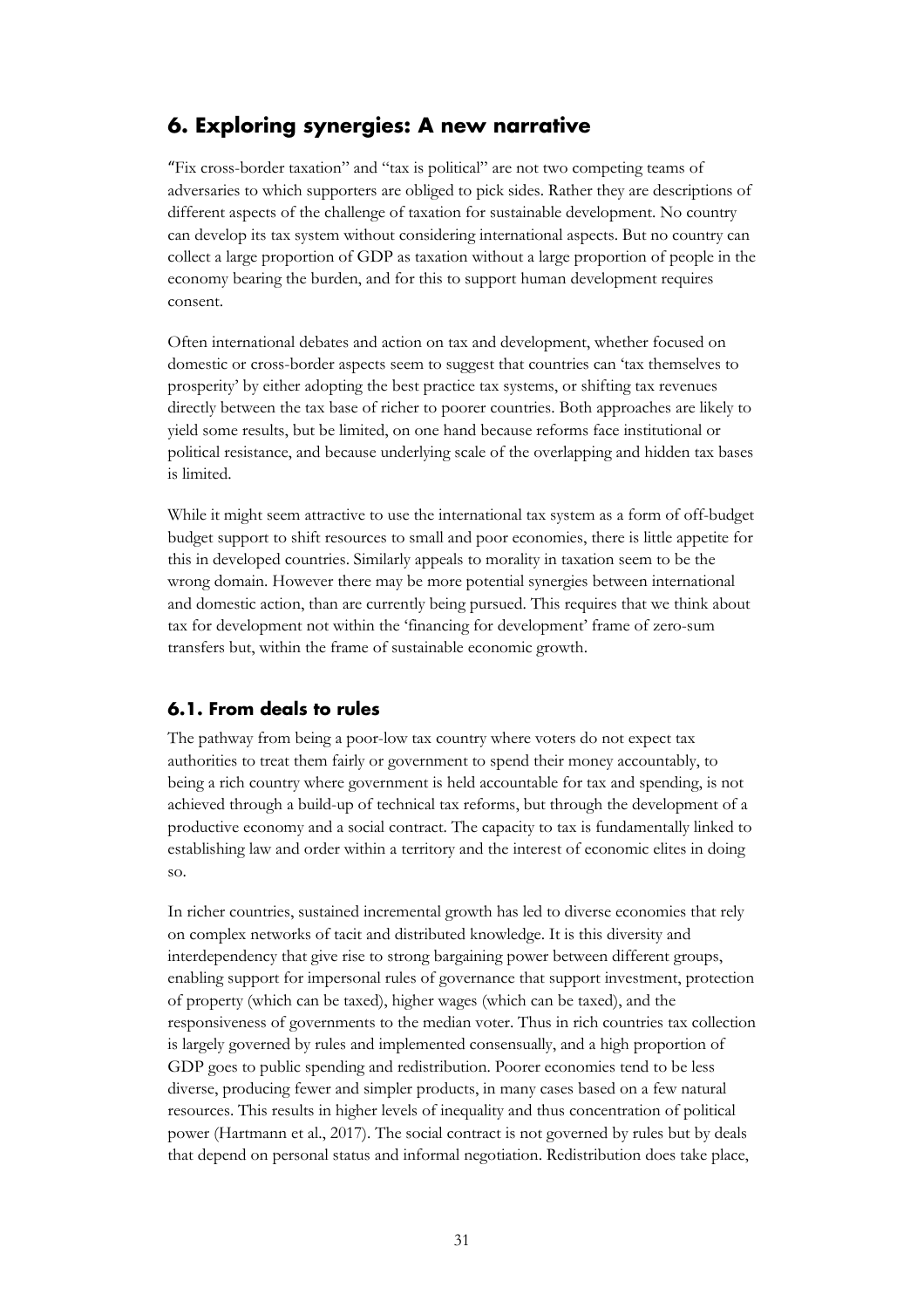but it is outside of the formal system of government budgets (Kahn, 2010). The constraints to changing the tax system reflects these broader dynamics.

Lant Pritchett and Eric Werker (2012) note that the political economy of the generation of fair, enforced rules—and therefore inclusive growth—is tied to the relationship of the domestic elite to international economic opportunities. More efficient firms tend to do better in investment environments where more of the transfers to and from the business (including taxation) are through official 'rules' based channels, whereas less efficient ones will out-compete them where rents can be earned through informally negotiated 'deals.' They argue that we should stop thinking of the private sector as a homogenous group but look at the microclimates for different kinds of firms, based on the relationship between local elites and international market players, and how these can give rise to constituencies for reform. They offer a useful framework for considering the 'product space' from which rents are derived and distributed (see figure 7) divided into four broad sectors depending on whether the firms are export-oriented or serve domestic markets, and whether they are high-rent or competitive.

|                        | High-rent                         | Competitive                        |
|------------------------|-----------------------------------|------------------------------------|
| <b>Export oriented</b> | <b>RENTIERS</b>                   | <b>MAGICIANS</b>                   |
|                        | Natural resource exporters        | Manufacturing and service          |
|                        | Agricultural concession exporters | exporters                          |
|                        |                                   | Horticultural & other agricultural |
|                        |                                   | exporters                          |
|                        |                                   | Tourism                            |
| <b>Domestic</b>        | <b>POWERBROKERS</b>               | <b>WORKHORSES</b>                  |
| production &           | Legislative monopolies            | Importers                          |
| consumption            | Natural monopolies                | Traders & retailers                |
|                        | Government services               | Subsistence farmers                |
|                        | Banking & financial services      | Local manufacturers                |
|                        | Landlords                         | Non-tradable services restaurants, |
|                        |                                   | building, healthcare, social care. |

#### **Figure 7: The Market Matrix**

Source: based on Prichett and Werker (2012)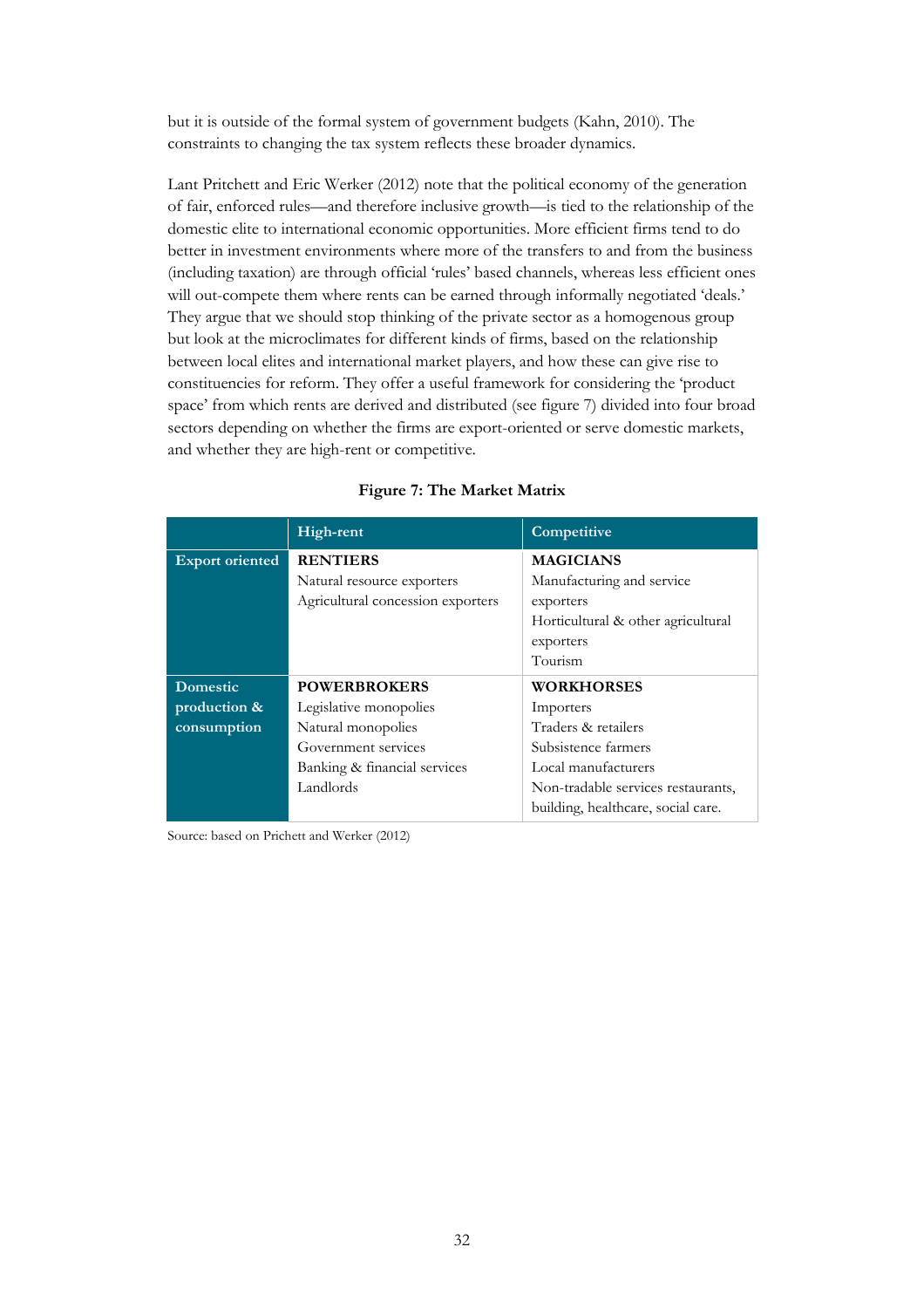For example, Jonathan Said and Khwima Singini ( 2014) map the product space in Malawi

|                        | High-rent                            | Competitive                        |
|------------------------|--------------------------------------|------------------------------------|
| <b>Export oriented</b> | <b>RENTIERS</b>                      | <b>MAGICIANS</b>                   |
|                        | Tobacco (54% of exports)             | Beverages (juice-1 company)        |
|                        | Mining (12% of exports but           | Some manufacturing                 |
|                        | declining)                           | Some small tobacco buyers          |
|                        | Tea 6% of exports                    | Numerous small tourism players     |
|                        | Tourism (3% of exports               | Some exporters of groundnuts, rice |
|                        | Coffee (1% of exports)               | etc                                |
|                        | Cotton (2% of exports)               |                                    |
| <b>Domestic</b>        | <b>POWERBROKERS</b>                  | <b>WORKHORSES</b>                  |
| production &           | Farm inputs (dependent on            | Millions of smallholder farmer     |
| consumption            | government procurement               | households-80%+ of population      |
|                        | Beverages (beer, spirits-1 main      | Some small manufacturers           |
|                        | company                              | Numerous informal retailers and    |
|                        | Meat and Dairy-10 main               | distributors(close to 800,000)     |
|                        | companies                            | Some smaller foreign banks that    |
|                        | Packaging and plastics (5 main       | have entered Malawi in past 10     |
|                        | companies)                           | years-Some small oil seed          |
|                        | Agricultural commodity processing    | processors and                     |
|                        | (8 companies s)                      | Numerous smallholder               |
|                        | Electricity (1% of GDP), 1 state     | fishermen-                         |
|                        | company                              | Thousands of smallholder energy    |
|                        | Construction (5% of GDP)             | providers (charcoal)               |
|                        | Financial services (7% of GDP,       |                                    |
|                        | (dominated by 3 main banks           |                                    |
|                        | Telecommunications (4% of GDP)       |                                    |
|                        | Large retailers (supermarkets) (14%  |                                    |
|                        | of GDP)                              |                                    |
|                        | Transport and storage services (4%   |                                    |
|                        | of GDP)                              |                                    |
|                        | Large professional service providers |                                    |
|                        | Fuel importation (3 main players)    |                                    |
|                        | Government services (health,         |                                    |
|                        | education, justice, water,           |                                    |
|                        | immigration, etc.) Approximately     |                                    |
|                        | 120,000 civil servants               |                                    |

**Figure 8: The product space in Malawi (2012)**

Each sector can be important for development, and faces a somewhat different taxation environment. *Rentiers* and *powerbroker* sectors tend to generate tend to generate large rents (and therefore taxes) and can sustain a narrow political elite. However *magicians* are often the engine of development through export-oriented industrial upgrading and employment, while *workhorses* provide the vast majority of employment and services to ordinary people. Elites in the rentier and powerbroker sectors can be relatively successful in 'deals' based environment—securing resources and political power, but in the case of powerbrokers passing costs on to domestic consumers in the form of more expensive and poorer services. Magicians generally depend on aspects of a rules based environment in order to thrive and become internationally competitive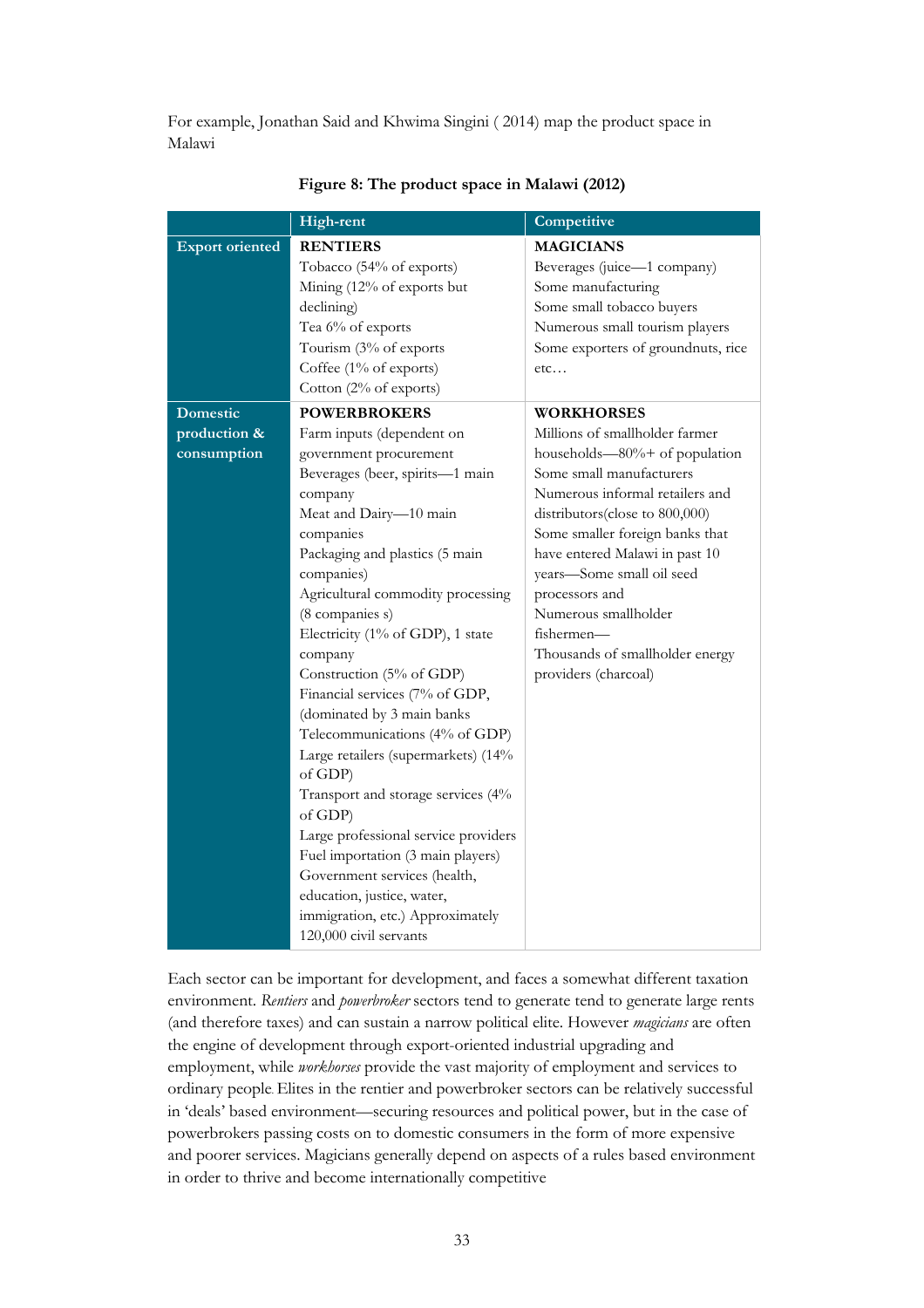Pritchett and Werker argue that three forces are critical in transformations from deals to rules: constituencies for reform, stable coalitions of power and the dynamics between economic performance and constituencies. General reforms that improve the national 'investment climate' are unlikely to work because there is a huge variation for firms within the same country, depending on their sector, their political connections and the degree to which they are willing and able to engage in deal making. Successful policies emerge as the consolidation of emergent practices that muddle or struggle their way into existence in particular sectors, and as a result of particular economic opportunities, rather than as 'big bang' strategic efforts.

This suggests that we should consider not only the economic and legal capacity to extract additional taxes from different areas of the taxbase, but also how international economic players relate to local constituencies for reform.

### <span id="page-35-0"></span>**6.2. The role of MNCs: Beyond making the compliant more compliant**

Multinational corporations (particularly large shareholder-owned companies) have an interest in the development of rules-based tax systems. They tend to operate though standardised and formalised operating procedures and codes of conduct as a matter of operational efficiency. They tend to aim to follow the letter of the law, but may lobby for tax incentives and exemptions, and structure their operations 'optimise' their tax bill. Shareholder owned MNCs are unlikely to undertake basic tax evasion such as hiding funds offshore (for example in anonymous shell companies) which would mean employees defrauding shareholders. However the could engage in evasion by creating schemes to create tax losses that relied on a false declaration or deliberately miscategorising expenditure to claim a relief. In general major multinationals tend to be amongst the most tax-compliant entities in developing countries. For example, as ATAF (2014) note the risks associated with the large MNEs are likely to be in the nature of tax avoidance, some of which might be sophisticated—e.g. involving complex but well documented, transfer pricing design. The risk of illegal or fraudulent activity is relatively low. Aggressive or poorly document transfer pricing risks are more often associated with medium or small MNEs and closely held companies where financial flows can be diverted to secretly owned shell companies.

At the same time companies can be involved in grand corruption involving making large side-payments in order to win contracts, license and concessions. Firms are both victims of rent-seeking and corruption as well as, at times, willingly or unwillingly participants. However different multinationals have different levels of appetite for engaging in corrupt practices. One story told by the African Investigative Publishing Collective (2017) about mining companies in Democratic Republic of Congo illustrates the tension between rule-following and corrupt deal-making tendencies and how companies with higher standards can be forced to out in favour of those with fewer scruples: "An account by a former senior engineer of Canadian First Quantum mines illustrates: *"In 2009, when we tried to pay the Direction Generale des Impots (DGI) our due US\$ sixty million in tax, one of the directors told us to pay him four million, pay six million to the government and keep the rest, because 'no one here pays tax.' We refused." Months later, First Quantum had its copper mine seized and re-sold to President Kabila's friend, mining tycoon 'Mr Grab' Dan Gertler."*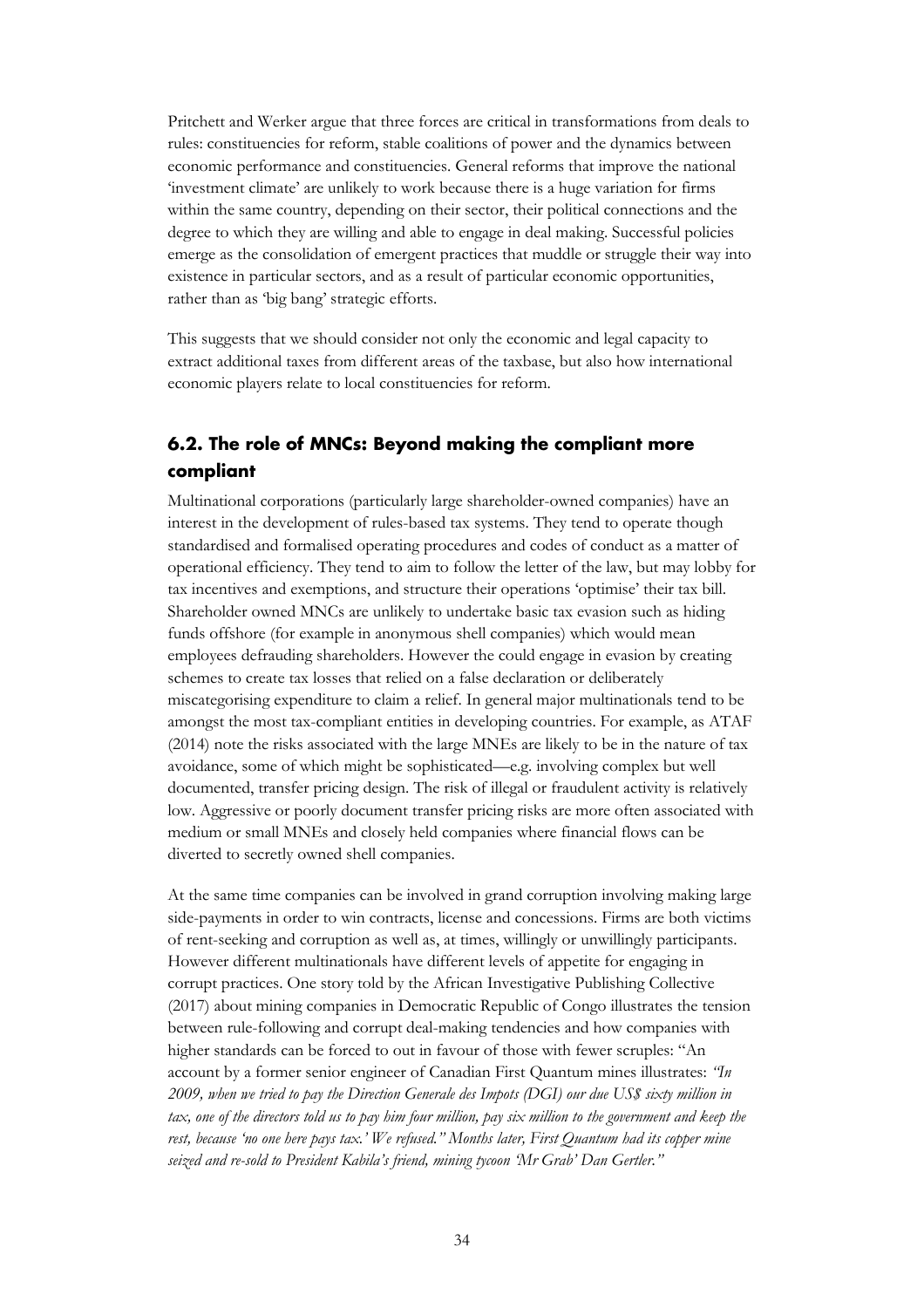Little is known about the broader impact of multinational tax practice on the tax policy and administration of host countries. Rather than solely focusing on making the most compliant more compliant, this may be a fruitful area for exploration. Leveraging influence on multinational corporations has often been used as a strategy by governments and civil society organisations seeking to break vicious cycles; political, consumer, and investor pressure has led companies to adopt practices such as carbon emissions accounting and reduction, human rights due diligence, and supply chain labour standards audits. Companies may then become advocates for legal reforms and better enforcement, and for international cooperation.

Multinationals have an interest in securing public confidence in the tax system to prevent toxic uncertainty and risk. However there are notable barriers to private sector involvement in tax system reform, including lack of mutual understanding, miscommunication and real or perceived conflicts of interest There seems to be underexplored potential for improving the state of public and policymaker debate and understanding on taxation, and bringing private sector expertise and resources into collaboration with tax authorities with appropriate safeguards.[15](#page-36-1)

Both developed and developing countries could gain from developing medium-term tax strategies—indeed, the Concept Note on the Medium-Term Revenue Strategy (IMF/OECD/UN/WB, 2017) suggests that medium-term tax strategies can be used by all countries. These might start for example as Business Tax Roadmaps aimed at domestic stakeholder engagement and certainty.

## <span id="page-36-0"></span>**6.3. The role of third countries: Can offshore finance be developmental?**

International Financial Centres (IFCs) are often highlighted as 'tax havens' and blamed for the ills in the international tax system. However the linkage between IFCs and economic growth and development is largely unexplored, other than through reference to large but unreliable estimates of illicit flows. Is the ability to shop around for legal jurisdictions unfair or valuable, given that governments are not universally competent or benevolent? Within the framework of 'deals and rules' it can be argued that IFCs complement developing country investment environment, enabling international investors to access a more rules based environment than those that are available in the country where they are investing. As Huang (2008) argues, "China's success has less to do with creating efficient institutions and more to do with permitting access to efficient institutions outside of China."

Investors cite simple, flexible, modern, sophisticated, and impartially enforced regulations and laws allowing ease of incorporation, the ability to reduce capital and issue different classes of shares, flexibility of corporate structures and tax neutrality as a reason for using IFCs to structure investment vehicles (Challoner et al, 2011, Aima, 2016). International financial institutions also offer similar rationales to commercial investors

1

<span id="page-36-1"></span><sup>15</sup> For example see suggestions made by PwC as part of the T20 [http://www.g20](http://www.g20-insights.org/policy_briefs/tax-collaboration-capacity-building-encouraging-collaboration-private-public-sectors-tax-system-reform/) [insights.org/policy\\_briefs/tax-collaboration-capacity-building-encouraging-collaboration-private-public](http://www.g20-insights.org/policy_briefs/tax-collaboration-capacity-building-encouraging-collaboration-private-public-sectors-tax-system-reform/)[sectors-tax-system-reform/](http://www.g20-insights.org/policy_briefs/tax-collaboration-capacity-building-encouraging-collaboration-private-public-sectors-tax-system-reform/)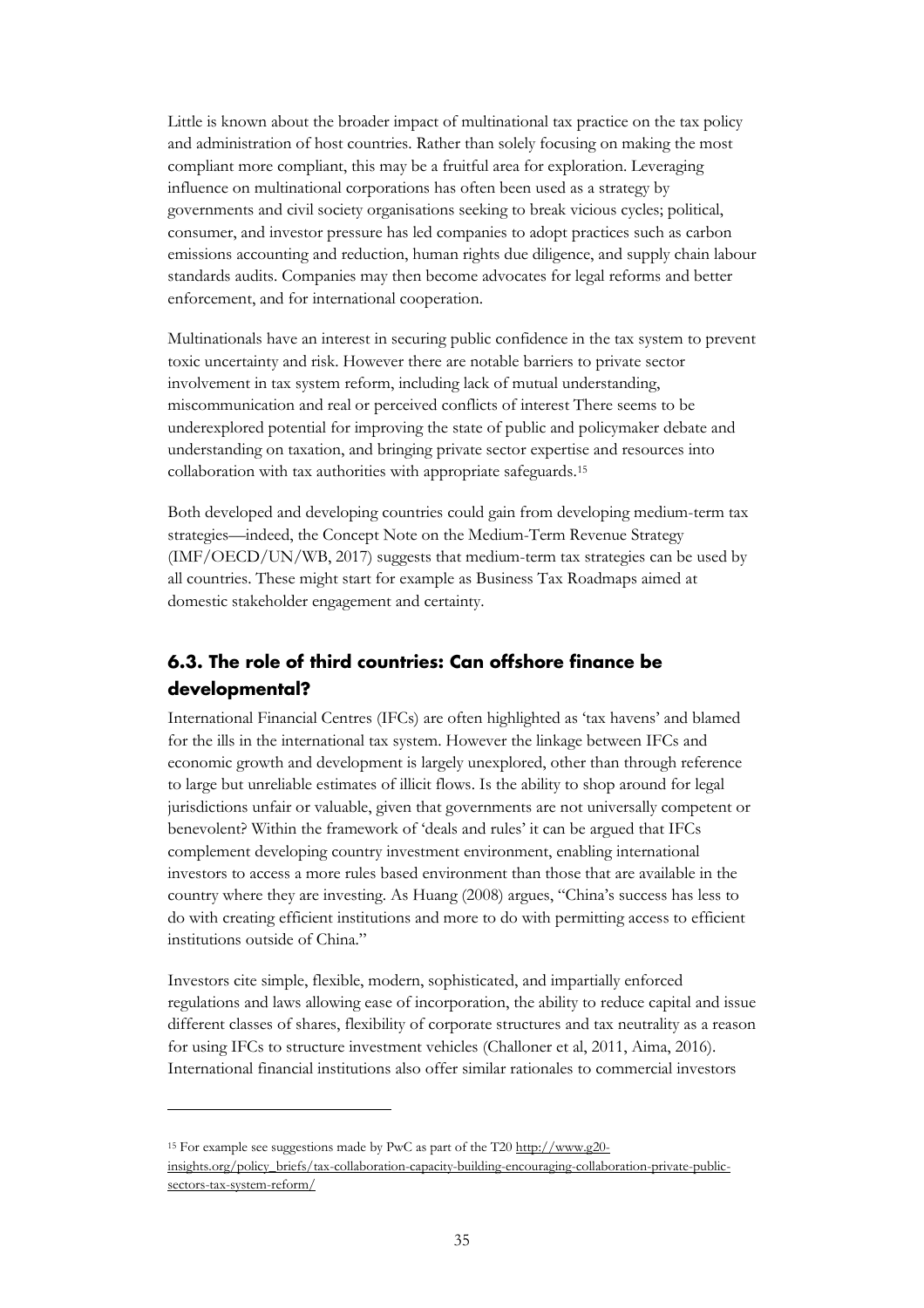for using these locations to enable investment (Carter, 2017). IFCs are used as taxneutral location for combining investment from different locations without adding a layer of taxation between residence and source countries. Similar outcomes could be achieved by structuring funds or joint ventures through locations such as London, but the legal costs would be greater.

Many IFCs argue that they are reorienting themselves and to demonstrate that they not only meet international integrity standards, but that the financial services they offer enable support global.[16](#page-37-1) Small states such as Jersey and the British Virgin Islands are increasingly seeking demonstrate that they have strong systems of due diligence and information exchange and contribute to development through their role in facilitating investment, providing the sound and trusted institutions needed to lower transaction costs and facilitate exchange. A key dividing line in debates remains the extent to which those who hold assets through corporate structures should have a right to public privacy about their holdings (i.e. 'compliant confidentiality') as long are they are compliant with tax and other regultions.

All of this suggestions that while International Financial Centres must be held to strong standards of integrity, the idea that they "serve no useful economic purpose" and do not "add to overall global wealth" as 300 economists wrote in 2016, may be ignoring a potentially powerful lever for supporting development.[17](#page-37-2)

## <span id="page-37-0"></span>**6.4. Tax treaties, dispute resolution, and other commitment mechanisms**

Countries agree tax treaties in order to remove obstacles to the cross-border mobility of people and investment. The aim is to promote the economic development of both countries. Countries can reduce double taxation through domestic legislation, however the advantage of doing it through a tax treaty is that it acts as a commitment device, and an international signal that the country is 'open for business.'

Both the OECD and UN Model Tax Treaties allocate taxing rights to the residence (capital exporting) state and away from the source (capital importing state) as the means to reduce double-taxation. This means that developing countries give up the ability to collect 'Withholding taxes' on interest, royalties or service payments to overseas tax payers. Withholding taxes are simple to enforce, but are economically inefficient as they are gross (turnover) taxes rather than profit or value added taxes . Thus source states elect to lose one form of revenue by design, but seek to make longer term revenue gains by taxing the profits, sales, employment and trade associated with additional inwards investment, which require more sophisticated tax administration.

Many treaties are outdated and show the heavy influence of the former colonial government. Old treaties fail to deal adequately with rapidly-changing business practices while new ones, if care is not taken, can result in unaticipated lost taxing rights, such as

1

<span id="page-37-2"></span><span id="page-37-1"></span><sup>16</sup> See for example [www.cgdev.org/blog/can-swiss-bank-help-deliver-sdgs-podcast-cgds-theo-talbot-and-ubs](http://www.cgdev.org/blog/can-swiss-bank-help-deliver-sdgs-podcast-cgds-theo-talbot-and-ubs) <sup>17</sup> Economists call for end of tax havens (May 9 2016) [www.ft.com/content/6464c7c0-1525-11e6-b197](http://www.ft.com/content/6464c7c0-1525-11e6-b197-a4af20d5575e) [a4af20d5575e.\)](http://www.ft.com/content/6464c7c0-1525-11e6-b197-a4af20d5575e)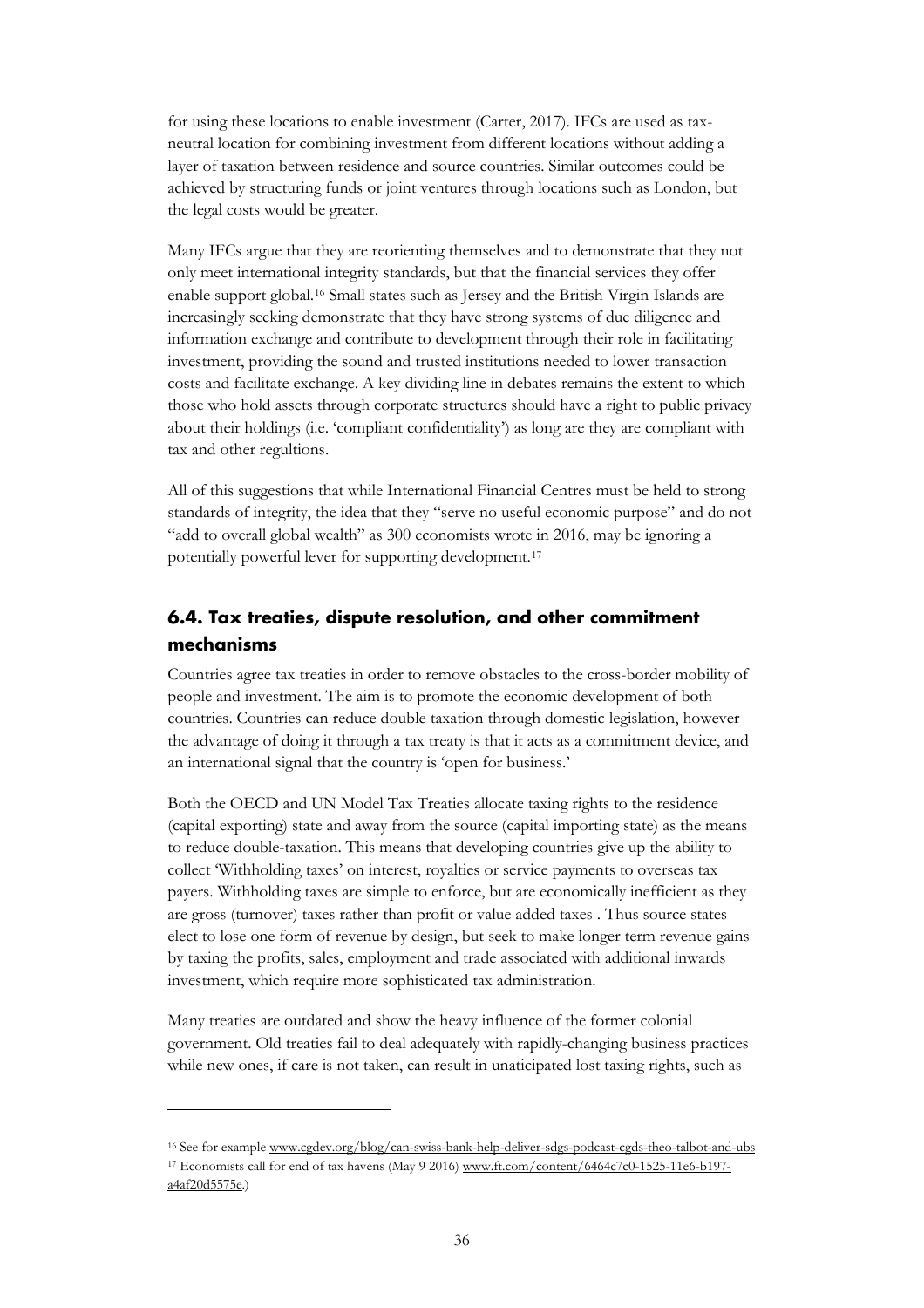to income and capital gains in relation to the extractive industries. Tax treaties also open countries up to treaty abuse, although this is now being addressed by the Multilateral Convention to Implement Tax Treaty Related Measures to Prevent Base Erosion and Profit Shifting (the MLI). Some have suggested that developing countries could simply terminate existing treaties but that would create uncertainty, potentially harm inward investment, and result in the developing country losing any benefits from the treaty.

One other potential double-edged benefit of tax treaties is dispute resolution through binding arbitration. The MLI encourages countries to commits to resolve disputes through mutual agreement processs (MAP) within two years or go to binding arbitration. This is a commitment device both for tool for building investor trust and confidence in a country's tax system, by providing assurance to investors and encouragement to governments to develop and communicate clear tax laws. However it enhances the negative impact of outdated or poorly negotiated tax treaties whose impact was not anticipated at the time. Many developing countries are wary or opposed to binding arbitration. Furthermore developing countries have little experience of MAP, and building this experience and capacity, and then confidence in arbitration will take some time. Developing countries face challenges such as the high costs of proceedings and lack of capacity. There are particular concerns that arbitrators will be disproportionately from private-sector advisors from developed countries determining how to allocate taxing rights between a developed and a developing country, using their general knowledge, experience, and opinions about the international consensus on various tax matters (Christians, 2012).

It is increasingly argued that low income developing countries should be wary of signing tax treaties, actively reviewing existing tax treaties, and being very careful before signing any new ones. However it may be possible to get beyond this 'all or nothing approach.' Developed countries are called on to undertake 'spillover analysis' of their own tax policies and tax treaties and to ensure their approach to treaty negotiations with low income countries supports development. To date only Ireland has commissioned an independent spillover analysis (IBFD, 2015). The Netherlands commissioned a partial study focused on tax treaties. Both the Irish and the Dutch studies struggled with lack of detailed data to conduct robust econometric analysis. Developing and testing a spillover analysis grounded in available evidence seems worthwhile, as does exploring the potential for an 'MLI for Development'—a way to update treaty networks rapidly to meet the particular concerns of low income countries.

Attention could be given to developing dispute resolution mechanisms that are to be cheaper, simpler and more transparent. Possible solutions are for the costs to be split according to the ability-to-pay principle, or through a trust fund, or by allowing more inexpensive simplified procedures be introduced. Treaty clauses that that create the option of arbitration would also allow developing countries to build experience before deciding whether mandatory and binding arbitration is right for them. Another option that has been suggested is to develop a self-standing arbitration panel under the auspices of the U.N. and OECD. This would allow for standard procedural rules and a panel of arbitrators to be developed. Such a panel could also initiate a training program for future arbitrators from developing countries and address the issue of how to improve the transparency of the process (Kollmann et al., 2015).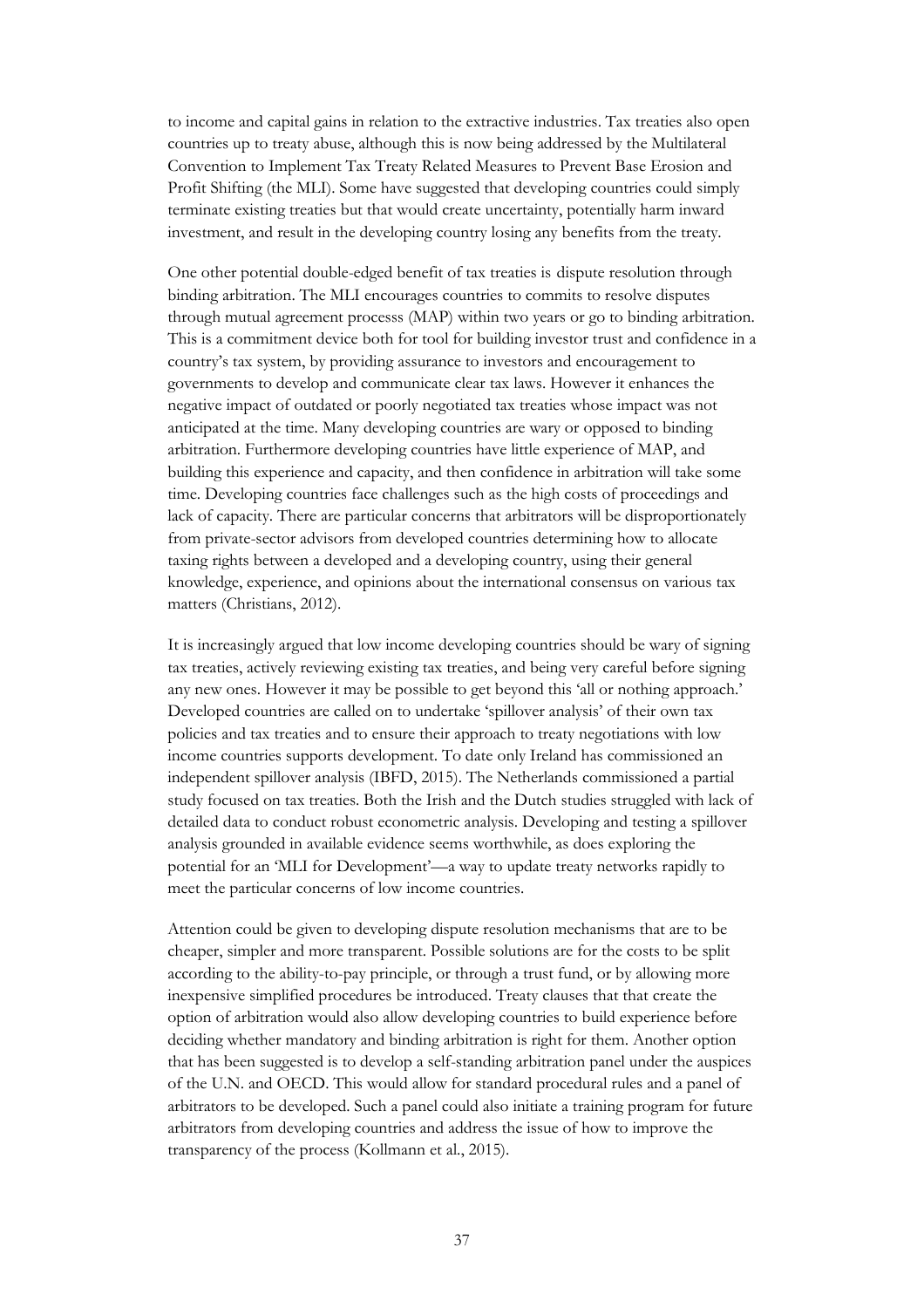## <span id="page-39-0"></span>**7. Eight ideas**

Increased public and political engagement, research and civil society attention on taxation is to be welcomed, and offers an opportunity for building momentum and support for reforms to taxation, as well confidence in their stability. However, as we have seen inflated expectations can lead to vicious circles of uncertainty and mistrust. To move beyond antagonism and misunderstandings, policy makers, tax experts, tax payers, tax professionals and advocacy organisations will need to find new ways to engage, debate, collaborate, and learn together, both at an international level and in particular countries.

While there is certainly need for visionary long-term thinking on global tax reform and potential redesign of the tax system, its worth exploring the potential to develop targeted and practical approaches which target taxpayers that are accessible to international policy and influence levers not simply as potential sources of a particular amount of additional revenue, but as potential constituencies for reform in a shift from deals to rules. Here are eight ideas worth testing through engagement with interested parties from government, business, civil society, international organisations and the tax profession:

- 1. **"An MLI for Development."** The Multilateral Instrument (MLI) has shown how tax treaties can be changed multilaterally. Could an MLI for Development be developed based on a set of minimum treaty provisions which developed & developing countries would agree to collectively, tailored to support the needs of developing countries—for example including minimum withholding tax rates and the treatment of indirect transfers of interest (i.e. capital gains).[18](#page-39-1)
- 2. **Peer review mechanism for responsible tax practice.** Multinational corporations are increasingly publishing tax principles and policies, whether driven by legislation (in the UK), or as a means to take a leadership position and stabilise expectations. However there is no means of assurance. Could companies/ sectors develop a peer review and/or broader assurance process on their practice and performance as responsible tax payers?
- 3. **Dispute resolution for development.** Dispute resolution and mandatory arbitration provide a means of securing tax certainty, and a commitment mechanism that encourages governments to write clearer laws and to enforce them. What steps should be taken to make dispute resolution mechanisms accessible and useful for low income countries?
- 4. **Improving the effectiveness of the UN Tax Committee.** The UN Tax Committee plays an important role as a forum for developed and developing countries to address tax issues, beyond and in complement to the OECD processes, however it is constrained by lack of resources and some of its own procedures. How should the UN Tax Committee evolve to make it a more effective forum to serve the needs of developing countries, alongside the OECD and other international bodies?

1

<span id="page-39-1"></span><sup>18</sup> Thank-you to Heather Self for input on this idea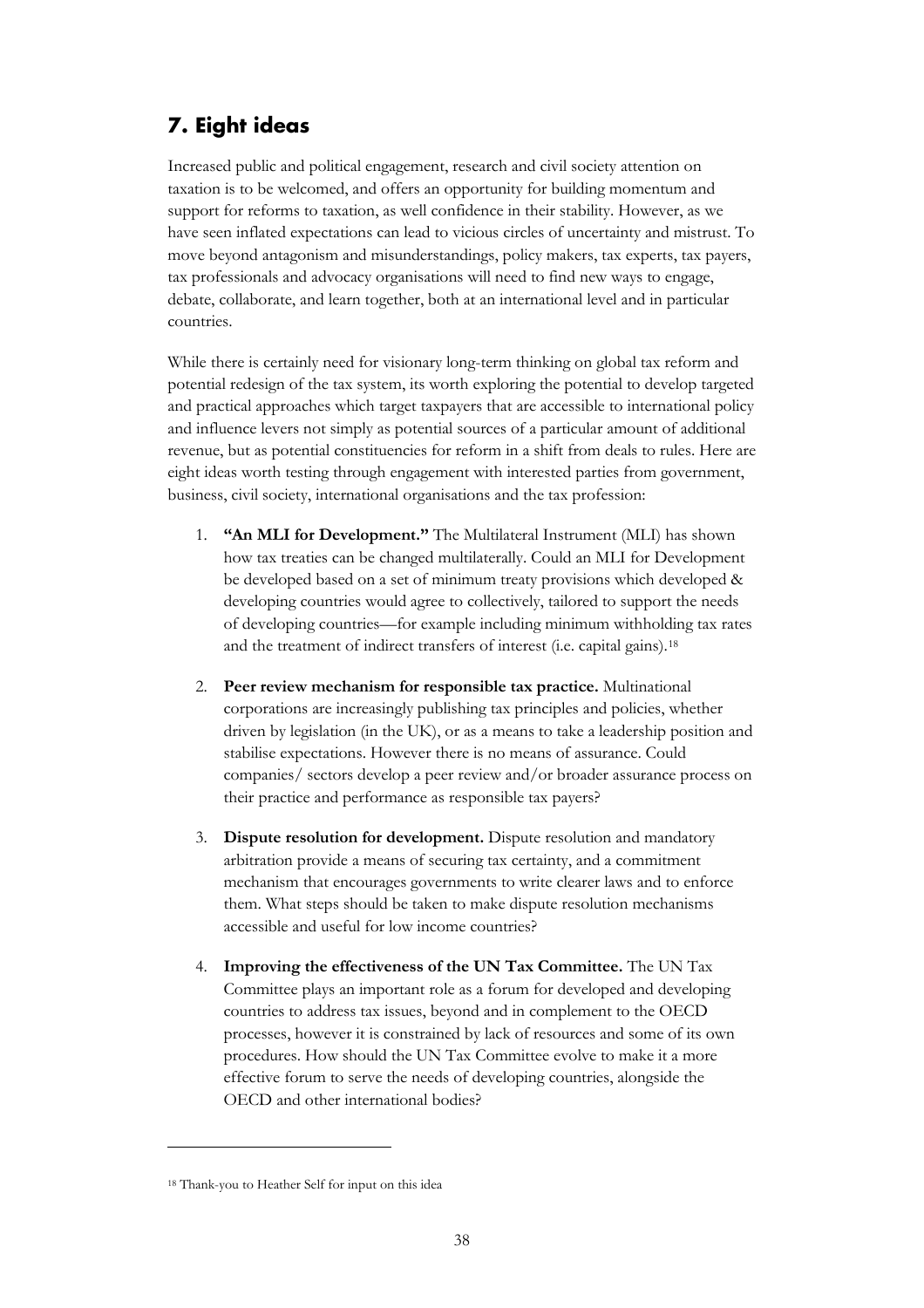- 5. **Business tax roadmaps.** Business tax roadmaps by governments set out plans for business taxes over the medium to give businesses the certainty they need to plan and make the long-term investments, they also provide a focus for broader engagement between stakeholders on the basis and challenges for taxation.
- 6. **Technology solutions for identity assurance.** The ability to identify the ultimate beneficial owners of accounts and of corporations is crucial to detecting, tracking, and preventing illicit financial flows, and for tax administration. However it does not necessarily follow that all ownership details should be obliged to be publically searchable. Could a blockchain or other technology solution be used to provide a solution for compliant confidentiality, and secure identity and beneficial ownership certification?
- 7. **Tax simplification for project finance.** Tax uncertainty is a key barrier in developing multi-country investments such as power and infrastructure projects. Bespoke deals often have to be worked out with each country to overcome underlying complexity in the tax system. A model for a simplified system for taxation of project finance could be developed through a multi-sector collaboration involving governments, private sector and DFIs.
- 8. **A race to the top of International Financial Centres.** Can the characteristics of a responsibly competitive international financial centre be identified and measured? Could there be a Index of responsible competitiveness of financial centres demonstrating integrity and ability to mediate and support investment.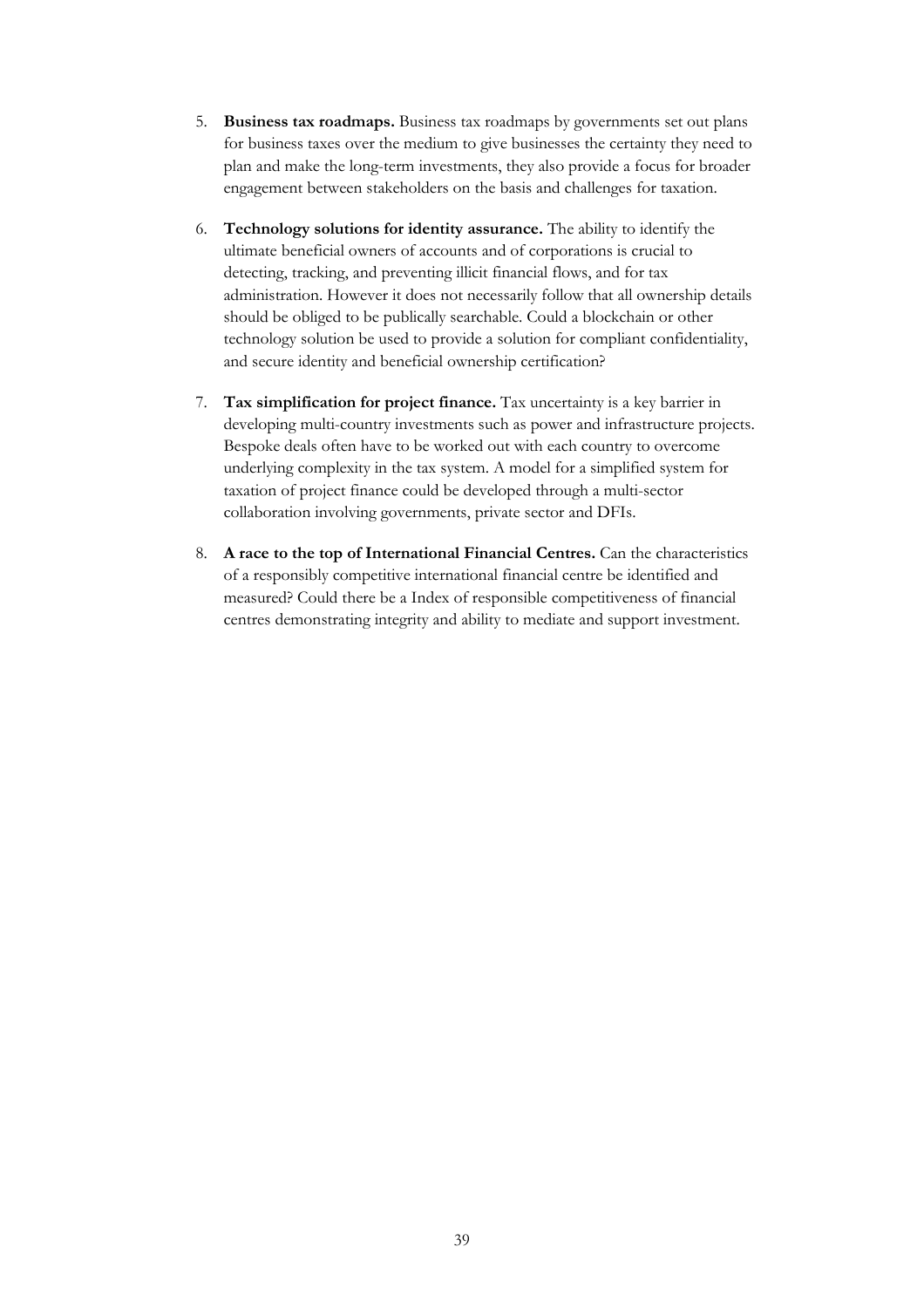### <span id="page-41-0"></span>**8. References**

- Abramovsky, Laura, David Phillips and Ross Warwick. 2017 Redistribution, Efficiency and the Design of VAT: A Review of the Theory and Literature . Institute for Fiscal Studies
- Acosta-Ormaechea Santiago and Jiae Yoo. 2012. Tax Composition and Growth: A Broad Cross Country Perspective. IMF
- Addis Tax Initiative. 2017. Addis Tax Initiative Monitoring Report 2015. International Tax Compact
- Africa Progress Panel. 2013.Equity in Extractives.
- African Investigative Publishing Collective. 2017. The Plunder Route to Panama: How African oligarchs steal from their countries
- Ahmad, Ehtisham and Nicholas Stern eds. 1991. The Theory and Practice of Tax Reform in Developing Countries. Cambridge University Pres.
- AIMA. 2016. Transparent, Sophisticated, Tax Neutral: The Truth About Offshore Funds
- Alstadsæter, Annette, Niels Johannesen and Gabriel Zucman. 2018. Who Owns the Wealth in Tax Havens? Macro Evidence and Implications for Global Inequality. Journal of Public Economics.
- Alt, James, Ian Preston, and Luke Sibieta. 2013. The Political Economy of Tax Policy. Chapter 13. Mirrlees Review. Institute for Fiscal Studies.
- Andrews, Matt, Lant Pritchett, and Michael Woolcock. 2017. Building State Capability: Evidence, Analysis, Action. Oxford University Press.
- Andrews, Matt. 2013. The Limits of Institutional Reform in Development: Changing Rules for Realistic Solutions. Cambridge and New York: Cambridge University Press
- Arnold, Jens. 2008. Do Tax Structures Affect Aggregate Economic Growth? Empirical Evidence From A Panel Of OECD Countries Economics Department Working Papers No. 643. OECD.
- ATAF. 2012. Good Tax Governance In Africa: Research Report.
- ATAF. 2014. The Global Tax Agenda And Its Implications For Africa An ATAF Discussion Paper
- ATAF. 2016. African Tax Outlook
- Auerbach, Alan, Michael Devereux, Michael Keen and John Vella. 2017. Destination-Based Cash Flow Taxation. WP 17/01. Oxford Centre for Business Taxation
- Avi-Yonah, Reuben. 2000. Globalization, Tax Competition, and the Fiscal Crisis of the Welfare State" 113:7 Harvard Law Review. 1573 at 1575-1603.
- Azémar, Céline and Dhammika Dharmapala. 2015. Tax sparing agreements, territorial tax reforms, and foreign direct investment WP15/22 The paper is circulated for discussion purposes only, contents should be considered preliminary and are not to be quoted or reproduced without the author's permission. Oc
- Baker, Dean. 2015. Working Paper: The Upward Redistribution of Income: Are Rents the Story? Working Paper: Centre for Economic Policy and Research.
- Barkai, Simcha. 2016. Declining Labor and Capital Shares. Working Paper. University of Chicago
- Ben-Shahar, O. and Schneider, C. 2014. More Than You Wanted to Know: The Failure of Mandated Disclosure. Princeton University Press.
- Besley, Tom. and Persson, Tom. 2014. Why do developing countries tax so little? Journal of Economic Perspectives, 28 4.. pp. 99-120. ISSN 0895-3309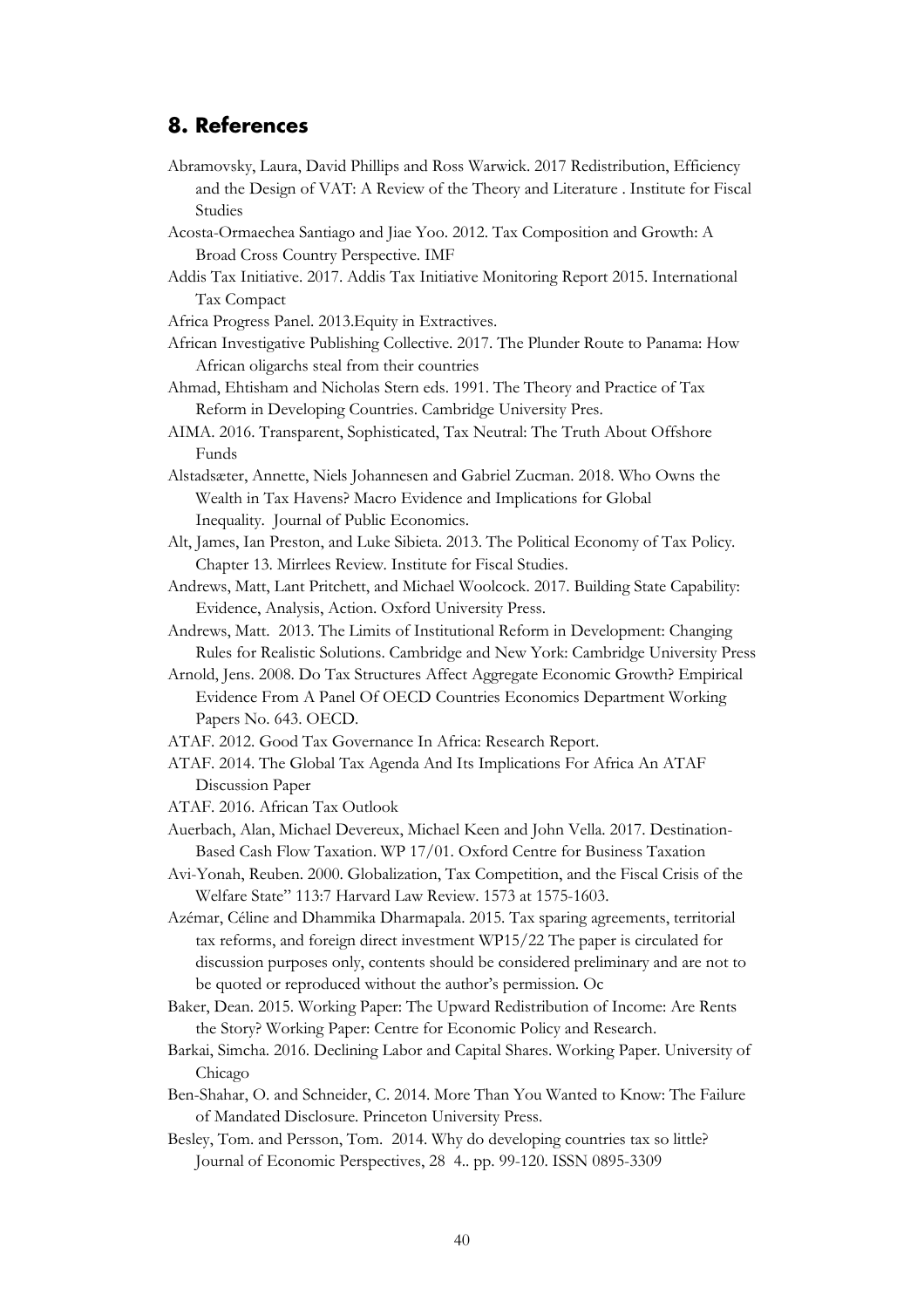- Bird, Richard. 1992. Tax policy and economic development. Baltimore, MD: Johns Hopkins University Press.
- Bird, Richard. 2008. Tax challenges facing developing countries. Institute for International Business Working Paper 12. Toronto: University of Toronto.
- Bird, Richard. 2012. Taxation and Development: Taxation and Development: What Have We Learned from Fifty Years of Research? ICTD
- Bird, Richard and Milka Casanegra de Jantscher eds.. 1992. Improving Tax Administration
- Bird, Richard. 2002. Tax Policy and Economic Development. Baltimore, MD: Johns Hopkins University Press.
- Blouin, C. 2007. 'Trade policy and health: from conflicting interests to policy coherence,' Policy and Practice, Bulletin of the World Health Organization.
- Bollier D., 2013. Power curve society: the future of innovation, opportunity and social equity in the emerging networked economy. The Aspen Institute
- Booth, D. and S. Unsworth 2014. Politically smart, locally led development. ODI
- Booth, David and Diana Cammack. 2013. Governance for Development in Africa: Solving Collective Action Problems. London: Zed Books.
- Brauner, Yariv and Miranda Stewart. 2013. Introduction: tax, law and development
- Brautigam, Deborah, Odd-Helge Fjeldstad and Mick Moore. 2008. Taxation and State Building in Developing Countries. Cambridge University Press
- Brooks, Kim. 2009. Inter-nation Equity: The Development of an Important but Underappreciated International Tax Policy Objective' in John G. Head and Richard Krever eds., Tax Reform in the 21st Century: A Volume in Memory of Richard Musgrave
- Brosio, Magali, Paddy Carter, Mark Hallerberg, Song Hong, Martina Neuwirth.
- Bruner, Christoper. 2016. Re-Imagining Offshore Finance: Market-Dominant Small Jurisdictions in a Globalizing Financial World. Oxford University Press.
- Buckle, Bob. 2012. The New Zealand Tax Working Group: What lessons for tax reform processes? Prseaentation to Sructures, Processes and Governance in Tax Policymaking Conference Saïd Business School Oxford, 8-9 March 2012
- Carnahan. Michael. 2015. Taxation Challenges in Developing Countries. Asia & the Pacific Policy Studies, vol. 2, no. 1, pp. 169–182
- Carothers, 2016. (Ed.) Ideas for Future Work on Transparency and Accountability. Washington DC: Carnegie Endowment for International Peace
- Carter, Paddy. 2017. Why do development finance institutions use offshore financial centres? London: ODI
- Central Statistics Office of Ireland, 2017. Press Statement Macroeconomic Releases Year 2016 and Quarter 1 2017
- Chaloner, Justin, Alexandra Dreisin Andrew Evans John Phelan Mark Pragnell. 2014. Jersey's Value to Africa: The role for international financial centres in delivering sustainable growth in developing countries A report by Capital Economics for Jersey Finance
- Christian Aid. 2015. Discussion draft on BEPS Action 14: Make Dispute Resolution Mechanisms More Effective
- Christians, Allison. 2012. Putting Arbitration on the MAP: Thoughts on the New U.N. Model Tax Convention. Tax Analysts
- Cnossen, Sijbren. 2002. Tax Policy in the European Union CESifo Working Paper No. 758, Category 1: Public Finance.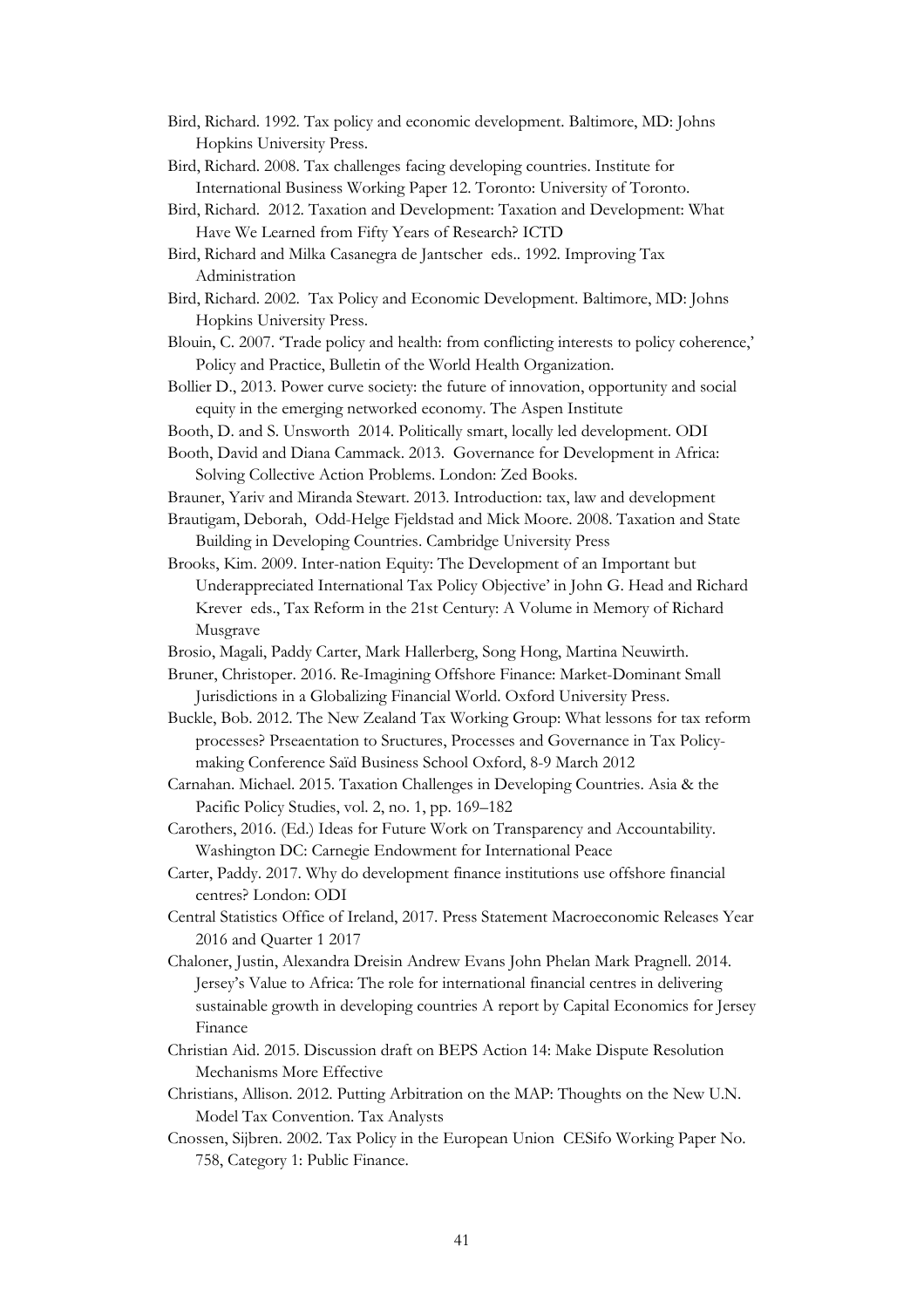- Cobham, Alex and Petr Janský. 2017. Global distribution of revenue loss from tax avoidance Re-estimation and country results. WIDER Working Paper 2017/55. Helsinki: UNUWider.
- Cooper, Joel; Fox, Randall; Loeprick, Jan; Mohindra, Komal. 2016. Transfer Pricing and Developing Economies : A Handbook for Policy Makers and Practitioners. Directions in Development--Public Sector Governance. Washington, DC: World Bank
- Cottarelli, Carlo. 2011. Revenue Mobilization in Developing Countries. IMF.
- Crivelli, A., de Mooij, R. and Keen, M. 2015. Base Erosion, Profit Shifting and Developing Countries, Washington DC: IMF Working Paper 15/118.
- Cust, James and David Mihalyi. 2017. Evidence for a Presource Curse? Oil Discoveries, Elevated Expectations, and Growth Disappointments
- Dagan, Tsillly. 2016. Tax Me If You Can, The Global Market for Tax & Legal Rules
- de Goede, Jan. 2013. Taxation of Investment Income and Capital Gains. Paper for UN Tax Committee
- De Renzio, Paulo and Samantha Smith. 2005. Linking Policies and Budgets: Implementing Medium Term Expenditure Frameworks In A PRSP Context. ODI Briefing Paper
- Devereux , Michael and John Vella. 2014. Are we heading towards a corporate tax system fit for the 21st century? Oxford Centre for Business Taxation WP 14/25
- Devereux, Mike and Rita de la Feria. 2014. Designing and implementing a destinationbased corporate tax. WP 14/07. Oxford Centre for Business Taxation
- Dharmapala, Dhammika. 2016. The Economics of Corporate and Business Tax Reform CESIFO WORKING PAPER NO. 5864
- Dijkstra, Geske. 2010. The PRSP Approach and the Illusion of Improved Aid Effectiveness: Lessons from Bolivia, Honduras and Nicaragua. Development Policy Review. Volume 29, Issue s1 January 2011
- Dom, Roel. 2017. Semi-Autonomous Revenue Authorities in Sub-Saharan Africa: Silver Bullet or White Elephant
- Downs, Anthony. 1957. An Economic Theory of Democracy
- Durst, Michael. 2015. The Tax Policy Outlook for Developing Countries: Reflections on International Formulary Apportionment
- Fairfield, Tasha .2013. Going where the money is: strategies for taxing economic elites inunequal democracies. World Development, 47. pp. 42-57. ISSN 0305-750X
- Farid, Mai, Michael Keen, Michael Papaioannou, Ian Parry, Catherine Pattillo, Anna Ter-Martirosyan, and other IMF Staff. 2016. After Paris: Fiscal, Macroeconomic, and Financial Implications of Climate Change. IMF
- Fenochietto, Richardo and Carola Pessino. 2013. Understanding Countries' Tax Effort. IMF Working Paper No. WP/13/244. Washington DC: IMF
- Feust, Clemens. 2015. Who bears the burden of corporate income taxation? Policy Paper PP001. European Tax Policy Forum.
- Financial Transparency Coalition/ Eurodad/ Tax Justice Network/ Transparency Interanational 2016.Why Public Country-by-Country Reporting for Large Multinationals is a Must
- Fjeldstad Odd-Helge , Lise Rakner and Prosper Ngowi. 2015. Shaping the tax agenda: Public engagement, lobbying and tax reform in Tanzania CMI Brief July 2015 Volume 14 No.5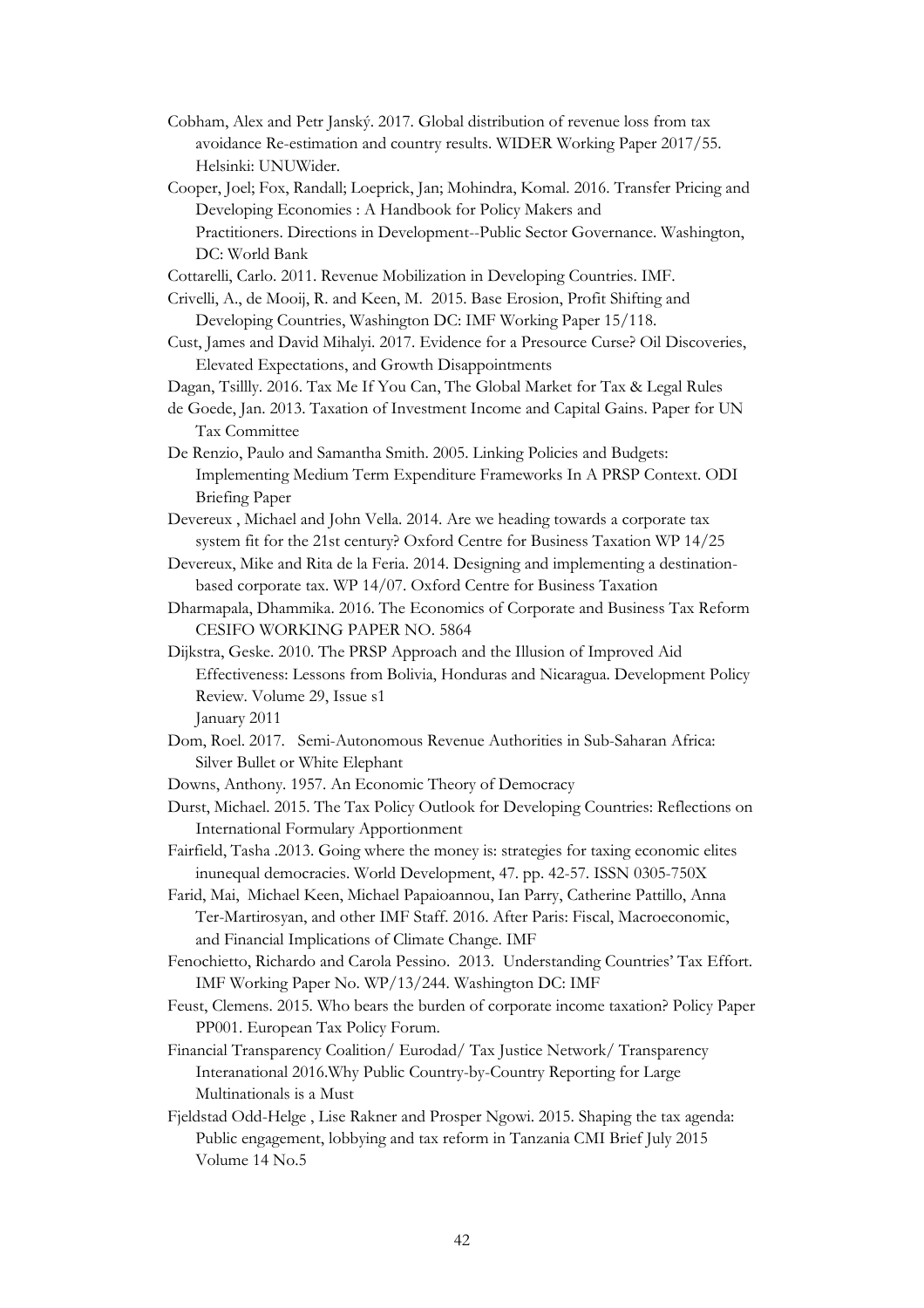- [Fjeldstad,](https://www.cmi.no/staff/odd-fjeldstad) O-Helge 2006. Corruption in Tax Administration: Lessons from Institutional Reforms in Uganda. CMI
- Fjeldstad, O-Helge 2013. Taxation and development A review of donor support to strengthen tax systems in developing countries. WIDER Working Paper No. 2013/010
- Fjeldstad, Odd-Helge 2013. Taxation and development A review of donor support
- Fjeldstad, Odd-Helge and Bertil Tungodden. 2001. Fiscal corruption: A vice or a virtue. Bergen: CMI
- Flores-Macías, Gustavo A. 2012. Financing Security through Elite Taxation:The Case of Colombia's 'Democratic Security Taxes'. ICTD
- Folscher, Alta and Paolo de Renzio. 2017. Tax The Road to Budget Transparency Learning from Country Experience. IBP
- Forstater, Maya 2017. Beneficial openness? Weighing the costs and benefits of financial transparency. CMI Working Paper. Bergen: Chr Michelsen Institute.
- Forstater, Maya and Rasmus Corlin Christensen, 2017. New Players, New Game: The role of the public and political debate in the development of action on international tax issues. European Tax Policy Forum Paper
- Forstater, Maya. 2016. Illicit Flows and Trade Misinvoicing: Are we looking under the wrong lamppost? Bergen: CMI.
- Forstater, Maya. 2015. Can Stopping 'Tax Dodging' by Multinational Enterprises Close the Gap in Development Finance?. CGD Policy Paper 069. Washington DC: Centre for Global Development.
- François Bouvard, Robert Carsouw, et al., 2011. Better for Less: Improving Public-Sector Performance on a Tight Budget, McKinsey Center for Government.
- Fritz, Verena, Brian Levy and Rachel Ort (eds.) 2014)Problem-Driven Political Economy Analysis: The World Bank's Experience. Washington, DC: World Bank.
- Fuest , Clemens. 2013. Who bears the burden of corporate income taxation? Centre for European Economic Research (ZEW) and University of Mannheim
- Fuest, Clemens, Giorgia Maffini and Nadine Reidel, 2012. Can Governments of Low-Income Countries Collect More Tax Revenue?
- Gaspar, Victor and [Abebe Aemro Selassie.](https://blogs.imf.org/bloggers/abebe-aemro-selassie/) 2017. Taxes, Debt and Development: A One-Percent Rule to Raise Revenues in Africa. IMF Blog. December 5, 2017
- Genschel, Philipp, Hanna Lierse & Laura Seelkopf. 2016. Dictators don't compete: autocracy, democracy, and tax competition
- GIZ. 2016. Assessing the Effectiveness and Impact of the Extractive Industries Transparency Initiative (EITI)
- Global Forum on Transparency and Exchange of Information for Tax Purposes. 2016. Outcome Document: Tbilisi, Georgia 2-4 November 2016
- Global Platform, 2016. The Platform for Collaboration on Tax: Issue Brief. IMF/ OECD/ UN/ World Bank Group
- Gonçalves Pereira, F., Hoekstra, W. and Queijo, J. 2013. McKinsey Unlocking taxrevenue collection in rapidly growing markets
- Goodchild, Mark, Anne-Marie Perucic, Rose Zheng, Evan Blecher, and Jeremias Paul. 2017. The Health Impact Of Raising Tobacco Taxes In Developing Countries in Patricio V. Marquez and Blanca Moreno-Dodson (Eds.) Tobacco Tax Reform A Multisectoral Perspective. World Bank
- Gordon, Richard ed... 2000. Taxation in Developing Countries: Six Case Studies and Policy Implications. Columbia University Press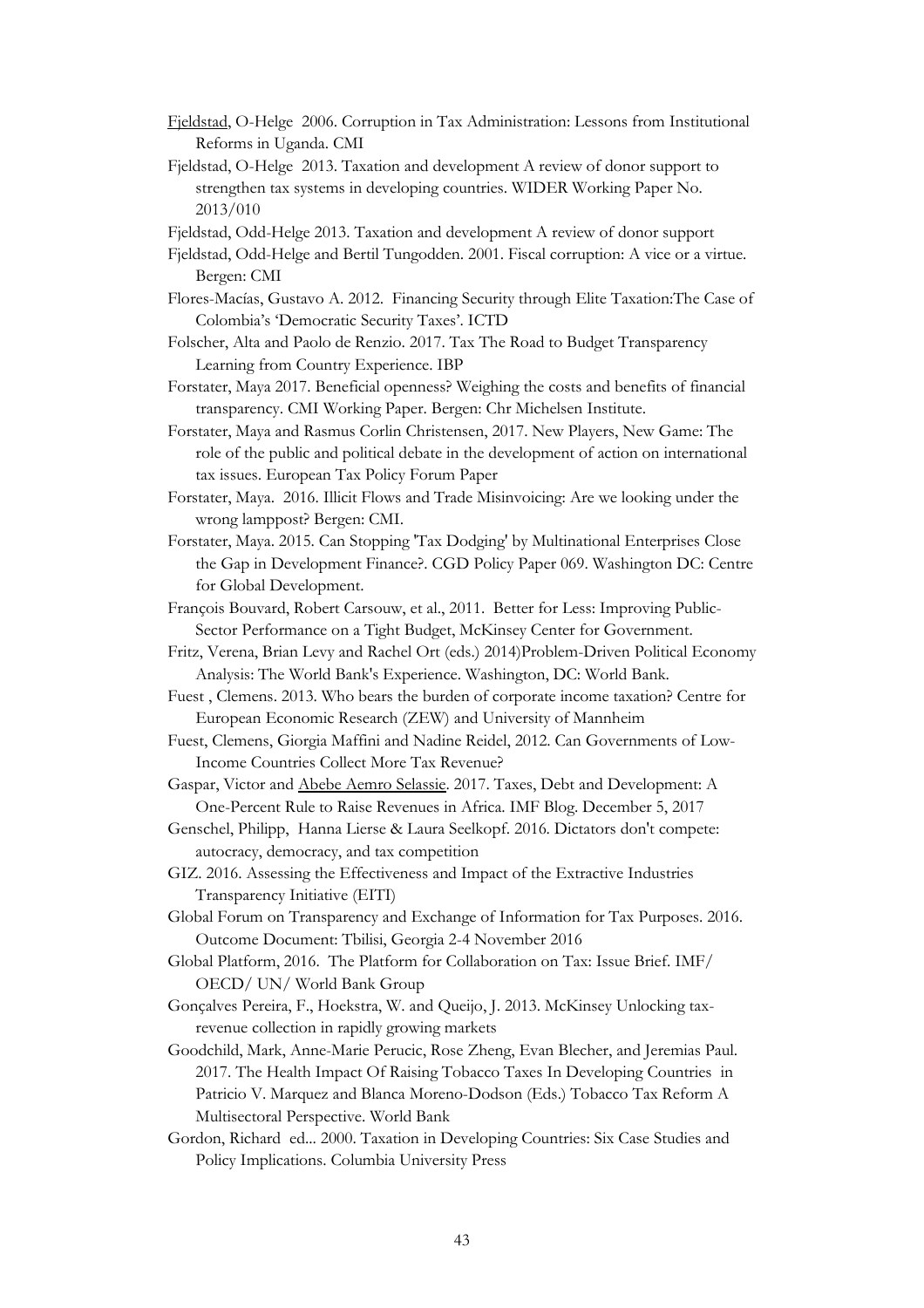- Griffith, Rachel, James Hines, and Peter Birch Sørensen.2008. International Capital Taxation - Dimensions of Tax by Design Mirlees Review. Institute for Fiscal Studies.
- Grubert, Harry, and John Mutti, 2004, "Empirical Asymmetries in Foreign Direct Investment andTaxation," Journal of International Economics, Vol. 62, pp. 337-58.
- Harrison, H. and R. Krelove. 2005. 'VAT Refunds: A Review of Country Experience', IMF Working Paper, 05/218, 2005.
- Hartmann, D., M.R. Guevara, Jara-Figueroa, M., Aristarán , C.A. Hidalgo. 2017. Linking Economic Complexity, Institutions, and Income Inequality, World Development
- Hearson, Martin. 2013 Tax incentives cost \$138 billion…?. Action Aid. <http://www.actionaid.org/2013/07/tax-incentives-cost-138-billion>
- Hearson, Martin. 2015. [The tax treaty arbitrators](https://martinhearson.wordpress.com/2015/09/21/the-tax-treaty-arbitrators-cometh/) cometh. [SEPTEMBER 21, 2015](https://martinhearson.wordpress.com/2015/09/21/the-tax-treaty-arbitrators-cometh/)
- Hellman, J., G. Jones, and D. Kaufmann 2000. Are Foreign Investors and

[Multinationals Engaging](https://www.globalpolicy.org/component/content/article/221-transnational-corporations/46760.html) in Corrupt Practices. [World Bank Transition Newsletter](http://www.worldbank.org/html/prddr/trans/May-Aug2000/pgs4-7.htm) Vol. 11, No. 3-4 May-July 2000.

- Henderson, Martin. 2015. "Is it or Isn't it a Spillover?" April 16. https://martinhearson.wordpress.com/2015/04/16/is-it-or-isnt-it-a-spillover/
- Hidalgo, C. 2015. Why Information Grows: : The Evolution of Order, from Atoms to Economies,
- Higgins, Seand and Nora Lustig. 2015. Can a poverty-reducing and progressive tax and transfer system hurt the poor? Journal of Development Economics 122 2016. 63– 75
- High-Level Panel on Illicit Financial Flows from Africa. 2015. Track it! Stop it! Get it! Report of the High Level Panel on Illicit Financial Flows from Africa
- Hogg, Andrew, Alex Cobham, Judith Melby, et al, Death and Taxes: The True Toll of Tax Dodging. 2008. Christian Aid,.
- [Huang,](http://www.cambridge.org/us/academic/subjects/economics/public-economics-and-public-policy/capitalism-chinese-characteristics-entrepreneurship-and-state?format=HB&isbn=9780521898102#bookPeople) Y. 2008. Capitalism with Chinese Characteristics: Entrepreneurship and the State
- Huizinga, Harry and G. Nicodeme. 2006. Foreign ownership and corporate incometaxation: An empirical evaluation, European Economic Review, Elsevier, vol. 50(5), pp1223-1244, July
- IBAHRI task force. 2013.Tax Abuses, Poverty and Human Rights IBAHRI Task Force report
- IBFD 2015. Spillover Analysis: Possible Effects of the Irish Tax System on Developing Economies. Dublin: Irish Department of Finance
- ICAI. 2016. UK aid's contribution to tackling tax avoidance and evasion. A learning review. London: Independent Commission on Aid Impact.
- IMF 2014. IMF policy paper spillovers in international corporate taxation. Washington DC
- IMF, OECD, UN AND WORLD BANK 2011. Supporting the Development of More Effective Tax Systems A REPORT TO THE G-20 DEVELOPMENT WORKING GROUP
- IMF. 2011. Supporting the Development Of More Effective Tax System: A Report to the G-20 Development Working Group by the IMF/ OECD/ UN/ World Bank
- IMF. 2014. Fiscal Policy and Income Inequality.
- IMF. 2015. Current Challenges In Revenue Mobilization: Improving Tax Compliance
- IMF/ OECD/ UN/WB. 2017. Concept Note on the Medium-Term Revenue Strategy (MTRS)
- IMF/ World Bank Group. 2016. Domestic resource mobilization and taxation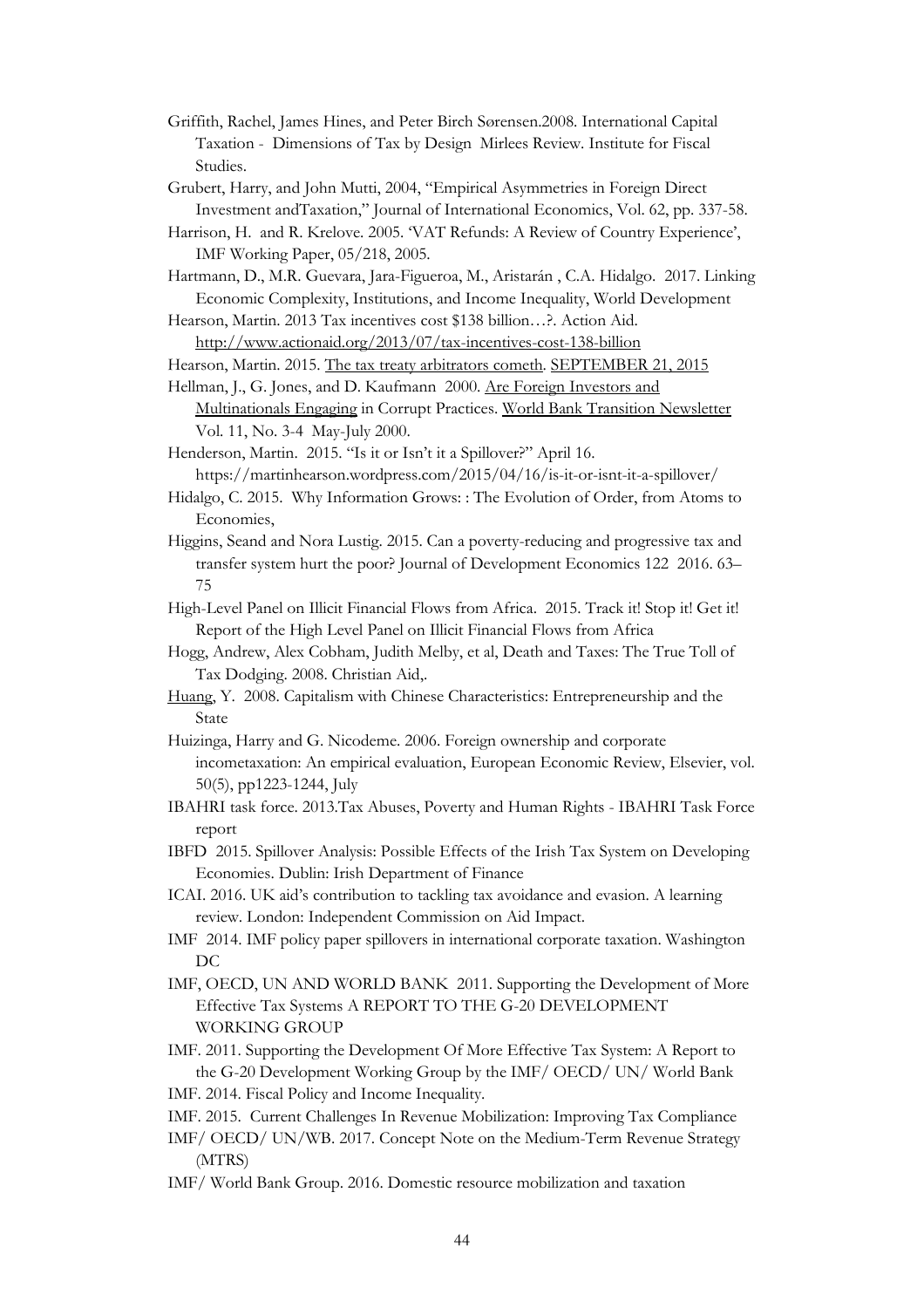IMF/OECD 2017. Tax Certainty. Report for the G20 Finance Ministers

- IMF/OECD. 2017. IMF/OECD Report for the G20 Finance Ministers March 2017
- IMF/OECD. 2017. Tax Certainty. IMF/OECD Report for the G20 Finance Ministers (Was OECD, 2017)
- IMF/OECD/UN/WB. 2016. Options for Low Income Countries' Effective and Efficient Use of Tax Incentives for Investment. Report for the G20 Development Working Group.
- IMF/OECD/UN/WB. 2017. Concept Note on the Medium-Term Revenue Strategy (MTRS)
- International Budgets Partnership. 2016. That's How The Light Gets In: Making Change in Closing Political Environments.
- International Tax Dialogue, 2006, Tax treatment of donor-financed projects, October 3 2006.
- ITC 2012. Mapping Study International support to taxation. Berlin: International Tax Compact.
- ITC/ OECD. 2014. Examples of Successful DRM Reforms and the Role of International Co-operation Discussion Paper
- Jake, Heyka. 2014. A World Tax Court: The Solution to Tax Treaty Arbitration. Tax Analysts. [Volume 42 \(2014\)](https://www.kluwerlawonline.com/toc.php?area=Journals&mode=bypub&level=5&values=Journals%7E%7EIntertax%7EVolume+42+%282014%29) / Issue 3
- Janský, Petr and AlexPrats. 2013. Multinational Corporations And The Profit-Shifting Lure Of Tax Havens Christian Aid. Occasional Paper Number 9
- Johannesen, Niels. & Jukka Pirttilä, . 2016. Capital flight and development: An overview of concepts, methods, and data sources. 2016/95. Helsinki: UNU-WIDER.
- Johannesen, Niels Thomas Tørsløv, and Ludvig Wier. 2017. Are less developed countries more exposed to multinational tax avoidance? Method and evidence from micro-data. UNUWIDER Wider Working Paper 2016/10 (revised).
- Johansson, A. Bieltvedt Skeie,O. Sorbe, S. and Menon, C. 2017. Tax Planning by Multinational Firms: Firm level evidence from a cross country database. OECD Economics Department Working paper No 1355
- Johnston, Stephanie Soong. 2017. Conversations: Pascal Saint-Amans. Tax analysts
- Jones, Larry, E, Rodolfo E. Manuelli, Peter E. Rossi. 1993. On the Optimal Taxation of Capital Income, NBER Working Paper No. 4525
- Jun, Joonsung. 2017. Tax Incentives and Tax Base Protection in Developing Countries. ESCAP.
- Kaldor, Nicholas. 1963. Will Underdeveloped Countries Learn to Tax? Foreign Affairs, 41: 410-19.
- Kangave, Jalia Suzan Nakato, Ronald Waiswa and Patrick Lumala Zzimbe. 2016. Boosting Revenue Collection through Taxing High Net Worth Individuals: The Case of Uganda. ICTD Working Paper 46. Brighton: International Centre for Tax and Development.
- Keen, Michael. and M. Mansour. 2010. Revenue mobilization in Sub-Saharan Africa: Challenges from globalization II – corporate taxation. Development Policy Review Vol. 28 5.: 573-596.
- Keen, Michael and Mansour, M. 2009. Revenue Mobilization in Sub-Saharan Africa: Challenges from Globalization
- Keen, Michael and Alejandro Simone. 2004. Tax Policy in Developing Countries: Some Lessons from the 1990s and Some Challenges Ahead in Sanjeev Gupta et al. eds., Helping Countries Develop: The Role of Fiscal Policy. IMF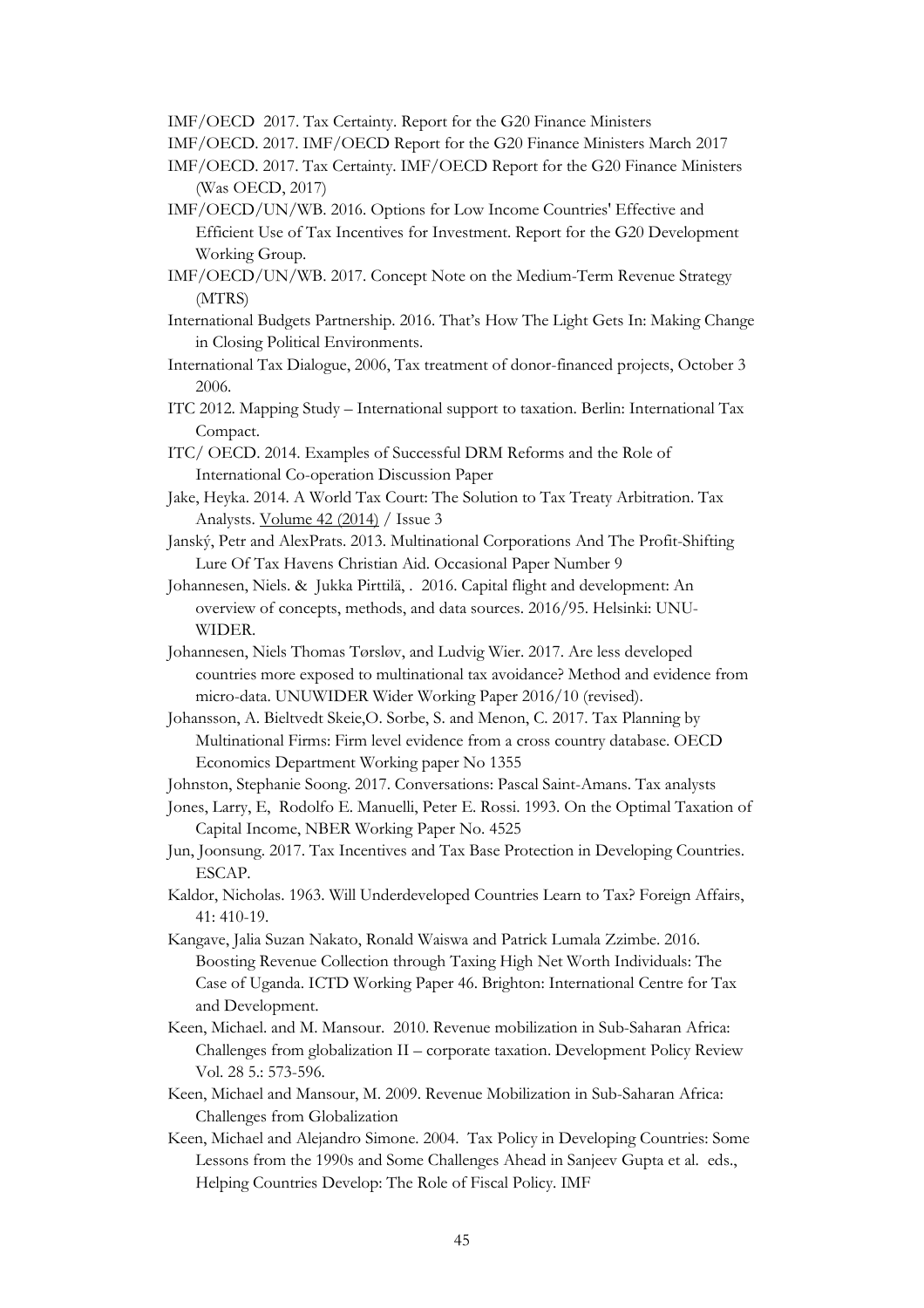- Keen, Michael and Joel Slemrod. 2017. Optimal Tax Administration. IMF Working Paper WP/17/8
- Keen, Michael and Kai Konrad. 2012. International Tax Competition and Coordination, Max Planck Institute for Tax Law and Public Finance, Working Paper 2012 – 06
- Keen, Michael and Mario Mansour, 2010, "Revenue Mobilization in Sub-Saharan Africa: Challenges from Globalization II – Corporate Taxation," Development Policy Review, Vol. 28, pp. 573-596.
- Keen, Michael, Victoria Perry, Ruud de Mooij, Thornton Matheson, Roberto Schatan, Peter Mullins, and Ernesto Crivelli. 2014. Spillovers In International Corporate Taxation. IMF
- Keen, Michael, 2002, "Preferential Regimes Can Make Tax Competition Less Harmful," National TaxJournal, Vol. 54, pp. 757–762.
- Keen, Michael. 2001. Preferential regimes can make tax competition less harmful Keen, Michael National Tax Journal; Dec 2001; 54, 4;
- Keen, Michael. 2012. Taxation and Development Again. IMF Working Paper WP/12/220
- Khan, Mushtaq. 2000. Rents, Efficiency and Growth. in Khan, M.H. and Jomo K.S. ed. Rents, Rent-Seeking and Economic Development: Theory and Evidence in Asia. Cambridge : Cambridge University Press.
- Khan, Mushtaq. 2010. Political Settlements and the Governance of Growth-Enhancing Institutions. SOAS.
- Khan, Mushtaq. 2012. Beyond Good Governance: An Agenda for Developmental Governance
- Kinda, Tidiane, 2014, "The Quest for Non-Resource-Based FDI: Do Taxes Matter?", IMF Working Paper no. 14/15 (Washington: International Monetary Fund).
- Kinsella, Kevin and David R. Phillips. 2010. Global Aging: The Challenge of Success
- Kleinbard, Edward. 2011. Stateless Income. 11 Florida Tax Review 699.
- Klemm, A. and S. van Parys. 2012.. Empirical evidence on the effects of tax incentives. International Tax and Public Finance, Vol. 19 3.: 393-423.
- Kloeden, D. 2011. Revenue Administration Reforms in Anglophone Africa Since the Early 1990s, Washington DC: IMF
- Kollmann, Jasmin, Petra Koch, Alicja Majdanska, and Laura Turcan. 2015. Arbitration in International Tax Matters. Reprinted from Tax Notes Int'l, March 30, 2015.
- Kollmann, Jasmin, Petra Koch, Alicja Majdanska, and Laura Turcan. 2015. Arbitration in International Tax Matters. Tax Notes International. March 30, 2015.
- Kosters, B. 2015.. Spillover analysis: Research for Dutch MoFA.
- Kumar, Claire. 2014. Tax and Development. Transparency and Accountability Initiative.
- Laffer, Arthur B., Wayne H. Winegarden, and John Childs. 2011. The Economic Burden Caused by Tax Code Complexity
- Langford, Ben and Tim Ohlenburg . 2016. Tax Revenue Potential and Effort An Empirical Investigation. International Growth Centre Working Paper.
- Lawson, Max and Oli Pearce. 2016. The Time is Now: Building a human economy for Africa. Oxfam
- Le, Tuan Minh, Blanca Moreno-Dodson and Nihal Bayraktar. 2012. Tax Capacity and Tax Effort Extended Cross-Country Analysis from 1994 to 2009. World Bank.
- Lemgruber, Andrea, Andrew Masters, and Duncan Cleary. 2015. Understanding Revenue Administration An Initial Data Analysis Using the Revenue Administration Fiscal Information Tool. IMF.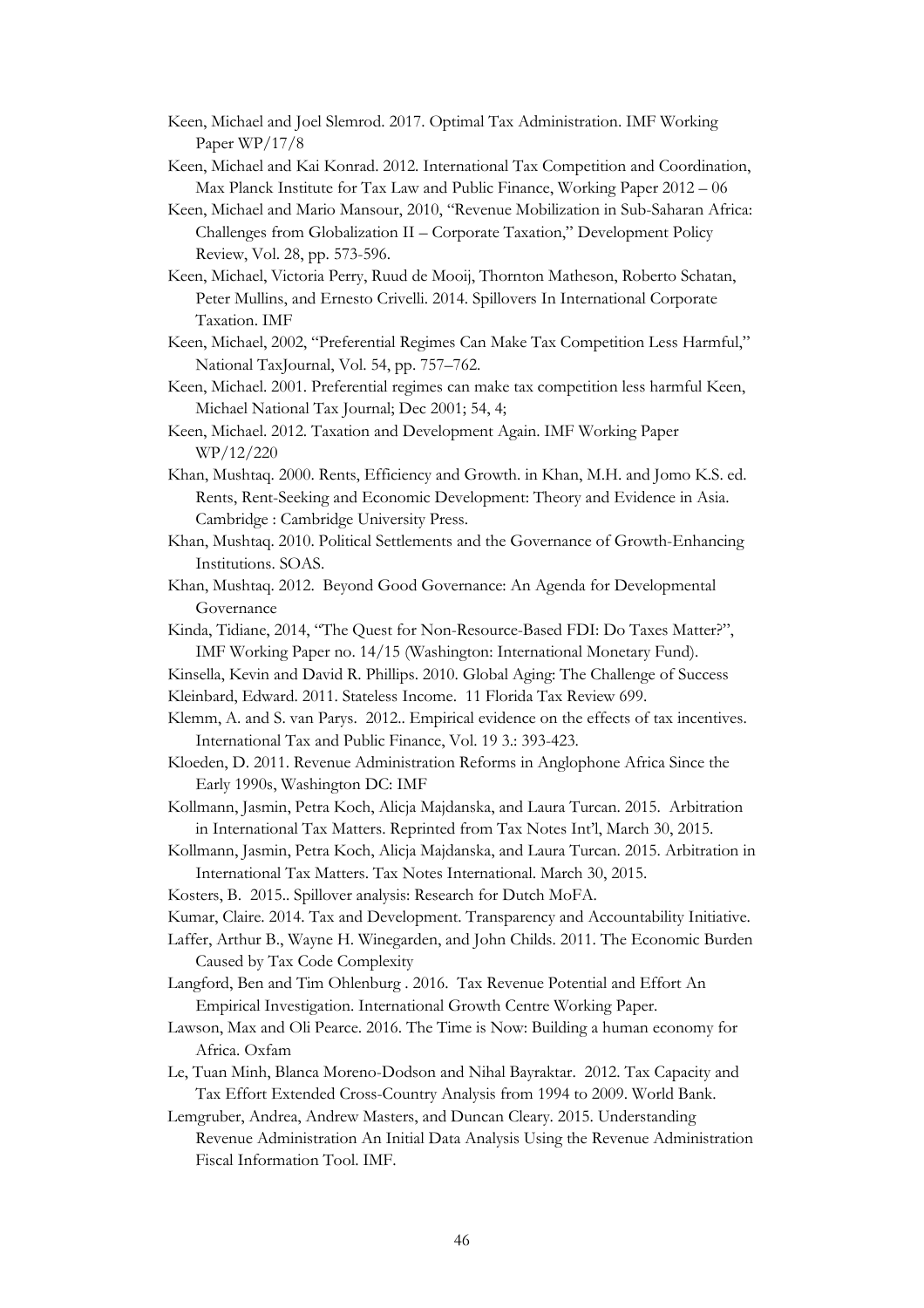- [Lennard, Michael. 2014. Transfer Pricing Arbitration as an Option for Developing](https://www.kluwerlawonline.com/preview.php?id=TAXI2014021)  [Countries. Intertax, Issue 3, pp. 179–188](https://www.kluwerlawonline.com/preview.php?id=TAXI2014021)
- Lustig, N. 2016. The Sustainable Development Goals, Domestic Resource Mobilization And The Poor, CEQ Working Paper 61
- Lustig, Nora. 2016. Domestic Resource Mobilization and the Poor, Background paper for Expert Group Meeting: "Strategies for eradicating poverty to achieve sustainable development for all" United Nations Headquarters
- MacClean, Alan. 2017. Tax and the Developing World: What are the Corporations Getting Right and Wrong? In Chris Morgan & Neal Lawson (Eds.) Responsible Tax and the Developing World. London: Jericho Chambers.
- Madies, T. and Dethier, J-J. 2010. Fiscal Competition in Developing Countries. A Survey of the Theoretical and Empirical Literature, Washington DC: World Bank
- Manias, Kathy. 2016. Trade Mispricing for Five African Countries. Global Economic Governance, Policy Brief.
- Mankiw, N. Gregory, Matthew Charles Weinzierl, and Danny Ferris Yagan. 2009. Optimal taxation in theory and practice. Journal of Economic Perspectives 23 4.: 147-174.
- Manley, D 2012. Caught in a Trap: Zambia's Mineral Tax Reforms, ICTD
- McGee, Rosie. and Gaventa, John. 2011. Shifting Power? Assessing the Impact of Transparency and Accountability Initiatives IDS Working Paper. Volume 2011 No 383. Institute for Development Studies. University of Sussex.
- Milanovic, Branko and John E. Roemer. 2016. Interaction of Global and National Income Inequalities.
- Mirrlees, J., Adam, S., Besley, T., Blundell, R., Bond, S., Chote, R., Gammie, M., Johnson, P., Myles, G. and Poterba, J.M., 2011. Tax by Design, Oxford University Press, Oxford.
- Mirza, Hassan & Wilson Prichard. 2016. The Political Economy of Domestic Tax Reform in Bangladesh: Political Settlements, Informal Institutions and the Negotiation of Reform, The Journal of Development Studies, 52:12, 1704-1721, DOI: 10.1080/00220388.2016.1153072
- Monkam, Nara. 2010. Mobilising Tax Revenue to Finance Development: The Case for Property Taxation in Francophone Africa
- Monkam, Nara. 2012. ATAF Regional Studies on Reform Priorities of African Tax Administrations: Africa-wide report. ATAF.
- Monkam, Nara. 2015. Ensuring a sound tax base in developing countries: Are the current international initiatives sufficient?" ATAF
- Moore, Mick. 2013. Obstacles to Increasing TaxRevenues in Low Income Countries, Joint ICTD/UNRISD/SDC Working Paper 15, BrightonHave We Learned from Fifty Years of Research? ICTD Working Paper 1
- Moore, Mick and Lise Rakner. 2002. The New Politics of Taxation and Accountability
- Moore, Mick and Wilson Prichard. 2017. How Can Governments of Low-Income Countries Collect More Tax Revenue? ICTD Working Paper 70. Brighton: International Centre for Tax and Development
- Moore, Mick. 2013. Obstacles to Increasing Tax Revenues in Low Income Countries. ICTD Working Paper 15. Brighton: International Centre for Tax and Development
- Moore, Mick. 2015. Tax and the Governance Dividend ICTD Working Paper 37
- Murphy, Richard and Andrew Baker.2017. Re-framing tax spillover. Sheffield Political Economy Research Institute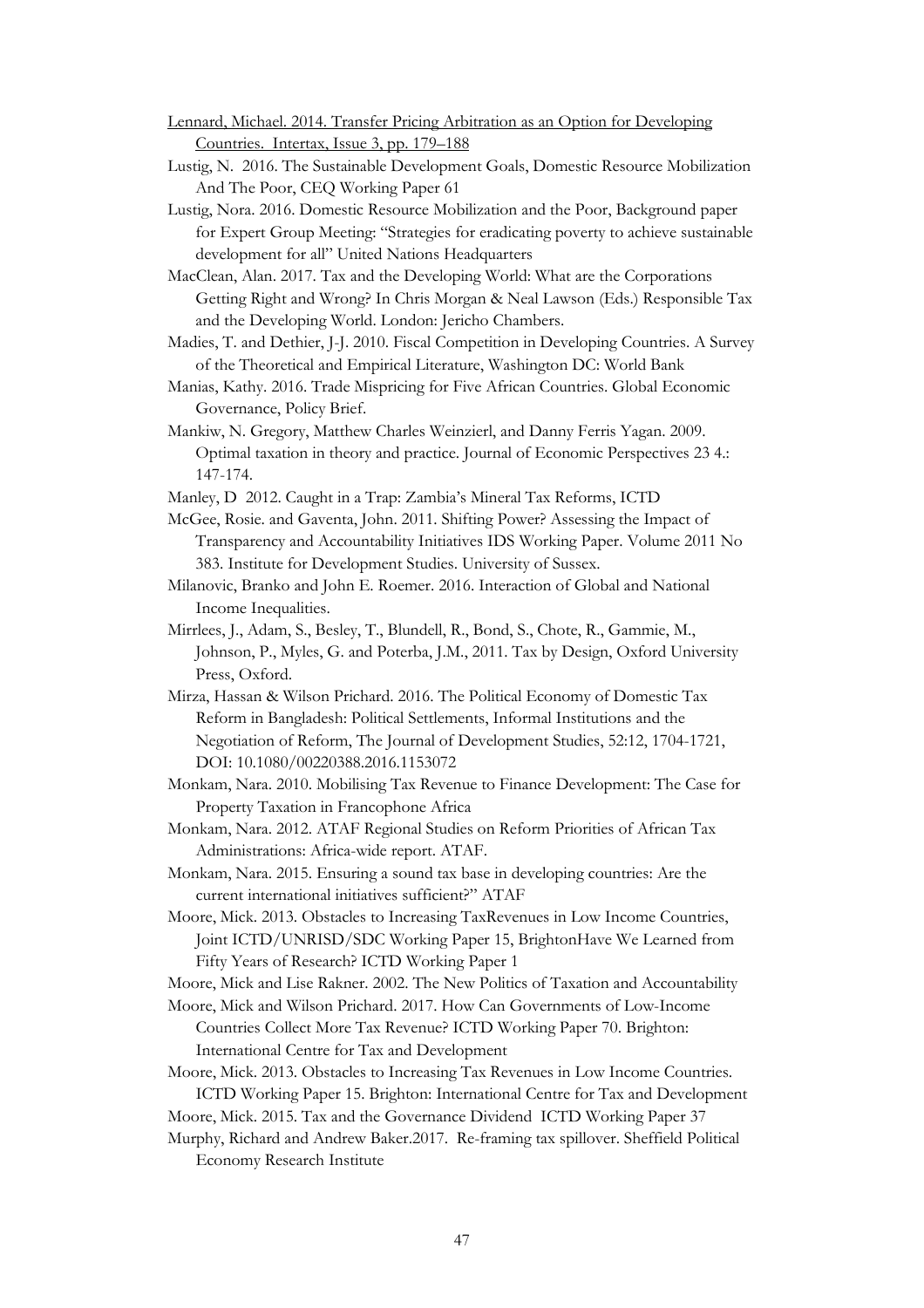- Muzinich, Justin & Eric Werker 2008. A Better Approach To Foreign Aid. Policy Review 149
- Newberry, D. and Stern, N. 1987. The Theory of Taxation for Developing Country. World Bank/Oxford University Press.
- Nitsch, Volker. 2016.. Trillion Dollar Estimate: Illicit Financial Flows from Developing Countries. In: Darmstadt Discussion Papers in Economics, 227. Darmstadt
- Noseda, Filipo. 2016. Common Reporting Standard and EU beneficial ownership registers: inadequate protection of privacy and data protection. Trusts & Trustees
- Obenland, Wolfgang. 2016. Options for strengthening global tax governance. Global Policy Forum.
- OECD 2013. Action Plan on Base Erosion and Profit Shifting
- OECD. 2010. Tax Policy Reform and Economic Growth
- OECD. 2013. Tax and Development: Aid Modalities for Strengthening Tax Systems
- OECD. 2014. Part 1 of a Report to G20 Development Working Group on the Impact of Beps in Low Income Countries. Paris: OECD.
- OECD. 2015. Addressing the Tax Challenges of the Digital Economy, Action 1: 2015 Final BEPS Report
- OECD/ITC. 2015. Examples of Successful DRM Reforms and the Role of International Co-operation
- Oei, [Shu-Yi and D](https://papers.ssrn.com/sol3/cf_dev/AbsByAuth.cfm?per_id=1309808)iane Ring. 2017. Leak-Driven Law. [UCLA Law Review, Vol. 65, 2018](https://papers.ssrn.com/sol3/papers.cfm?abstract_id=2918550##) [Tulane Public Law Research Paper No. 17-1](https://papers.ssrn.com/sol3/papers.cfm?abstract_id=2918550##)
- Oeppen, Jim and James W. Vaupel. 2002. Broken Limits to Life Expectancy, Science10 May 2002, Vol. 296 no. 5570 .
- Ogutu, Annett. 2016. Tax Base Erosion and Profit Shifting in Africa: Africa's Response to the OECD BEPS Action Plan. International Centre for Tax and Development Working Paper
- Olbert, Marcel and Christoph Spengel. 2016. International Taxation in the Digital Economy: Challenge Accepted?
- Owens, Jeffrey. and Lennard, Michael. 2014. Conversations with Jeffrey Owens and Michael Lennard, Tax Notes Int'l, February 3,
- Picciotto, Sol. 2015. Is The International Tax System Fit for Purpose, Especially for Developing Countries?
- Picciotto, Sol. 2017. Taxing Multinational Enterprises as Unitary Firms Edited by Sol Picciotto. ICTD
- Piketty, Thomas and Emmanuel Saez. 2012. A Theory of Optimal Capital Taxation
- Plümper, Thomas, Vera E. Troeger & Hannes Winner. 2009. Why Is There No Race to the Bottom in Capital Taxation? Tax Competition among Countries of Unequal Size, Different Levels of Budget Rigidities and Heterogeneous Fairness Norms
- Prichard, Wilson. 2015. Taxation, Responsiveness and Accountability in sub-saharan Africa
- Pritchett , Lant and Yamini Ayiar. 2015. Taxes: Price of Civilization or Tribute to Leviathan?. CGD Working Paper. 412.
- Pritchett, Lant and Eric Werker. 2013. Developing the Guts of a GUT (Grand Unified Theory): Elite Commitment and Inclusive Growth. SID Working Paper Series, No. 16/12, December 2012.
- Pritchett, Lant, Kunal Sen, and Eric Werker. 2017. Deals and Development The Political Dynamics of Growth Episodes
- PWC/World Bank. 2017. Paying Taxes 2018. Washington DC: World Bank.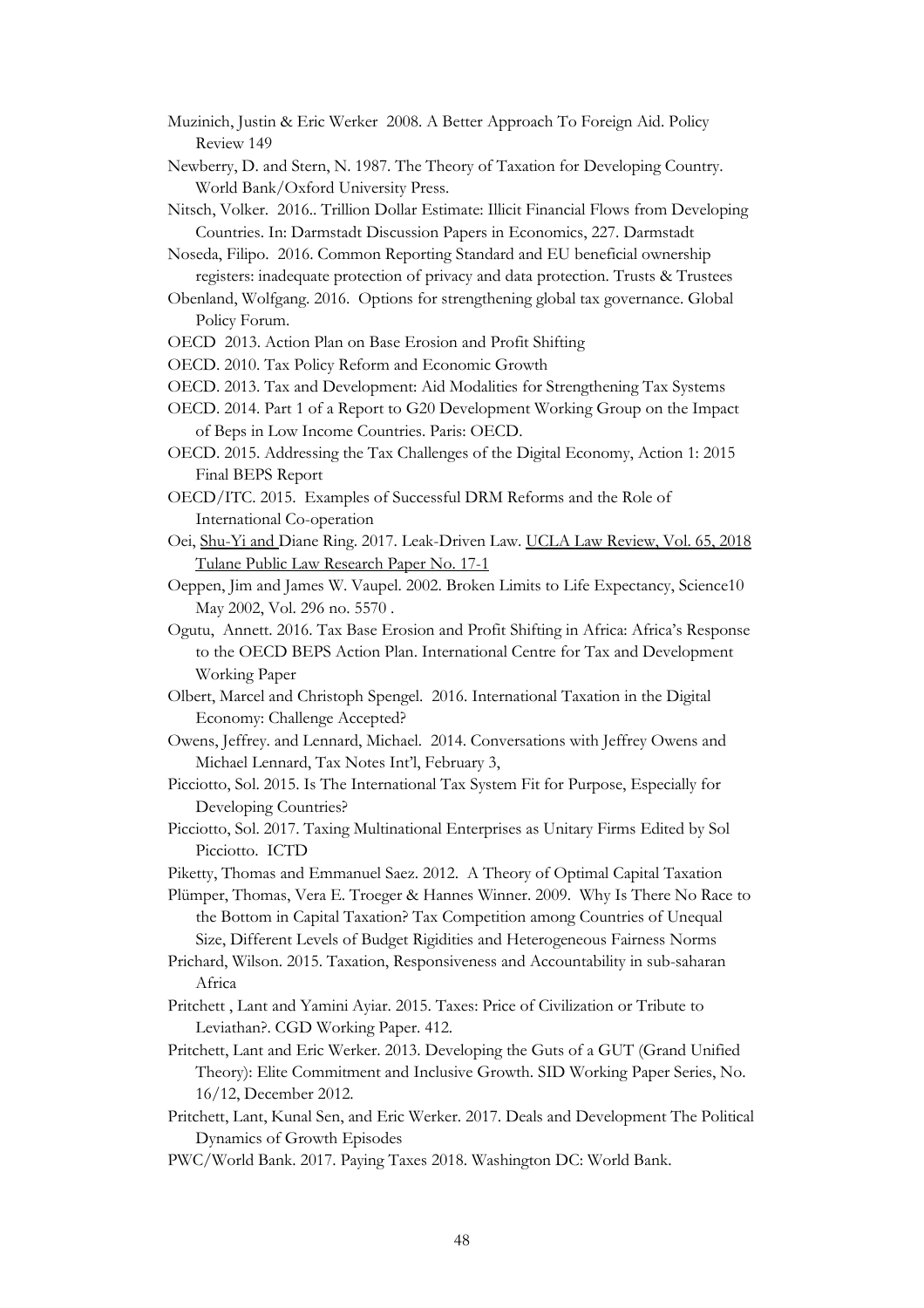- Quentin, David. 2016. Corporate Tax Reform and "Value Creation": Towards Unfettered Diagonal Re-allocation across the Global Inequality Chain, in Accounting, Economics, and Law: A Convivium. Eds. Avi-Yonah, Reuven S., Biondi, Yuri, Sunder, Shyam
- Ravallion, Martin. 2009. Do Poorer Countries Have Less Capacity for Redistribution?, Policy Research Working Paper 5046
- Readhead, Alexandra. 2016. Preventing Tax Base Erosion in Africa: a Regional Study of transfer pricing challenges in the extractive industires
- Readhead, Alexandra. 2017. Toolkit for Transfer Pricing Risk Assessment in the African Mining Industry, African Tax Administrators Forum

Reuter, Peter. 2017.. Illicit Financial Flows and Governance: The Importance of Disaggregation. Working Paper for the 2017 World Development Report. Washington DC: World Bank

Reynolds, Hayley & Ludwig Wier. 2016. Estimating profit shifting in South Africa using firm-level tax returns. WIDER Working Paper 2016/128. Helsinki: UNU-WIDER.

- Rich, Eddie. and Moberg, Jonas. .2015. Beyond Governments Making collective governance work: Lessons from the Extractive Industries Transparency Initiative. Sheffield: Greenleaf Publishing Limited.,
- Rodrik, Dani. 2015. Premature Deindustrialization, NBER Working Paper No. 20935

Rognlie, Mathew. 2015. Deciphering the Fall and Rise in the Net Capital Share: Accumulation or Scarcity? Brookings Papers on Economic Activity, Spring 2015.

- Runde, Daniel and Conor Savoy. 2014. Taxes and Development the Promise of Domestic Resource Mobilisation. Center for Strategic and International Studies.
- Rustad, S., Le Billon, P. and Lujula, P.2016. Has the Extractive Industries Transparency Initiative been a success? Identifying and evaluating EITI goals". Working Paper
- Rustada , Siri Aas Philippe Le Billon , Päivi Lujalac. 2017. Has the Extractive Industries Transparency Initiative been a success? Identifying and evaluating EITI goals,Resources Policy 51 (2017) 151–162
- Rutter, Jill, Bill Dodwell, Paul Johnson, George Crozier, John Cullinane, Alice Lilly, Euan McCarthy. 2016. Better Budgets: making tax policy better. Chartered Institute of Taxation (CIOT)/ Institute for Fiscal Studies (IFS) and Institute for Government (IfG)
- Saez, Emmanuel and Stefanie Stantcheva. 2016. A Simpler Theory of Optimal Capital Taxation
- Said, Jonathan and Khwima Singini. 2014 . The Political Economy Determinants of Economic Growth in Malawi. ESID Working Paper No 40
- Scan Team. 2011. Evaluation of the Extractive Industries Transparency Initiative. Final Report.
- Scott, J. 2017. Against the Grain.
- Sharman, Jason. 2011. Can IFCs Foster Development in Poor Countries? The Chinese Example
- Sharples, Natalie, Tim Jones, Catherine Martin. 2014. Honest Accounts? The true story of Africa's billion dollar losses. Health Poverty Action.
- Slemrod, Joel. 2010. Location, Real. Location, Tax. Location: An Essay On Mobility's Place In Optimal Taxation
- Slemrod, Joel. 2016. "Tax Systems in Developing Countries". Keynote lecture at the inaugural conference of the Zurich Center for Economic Development December 2016